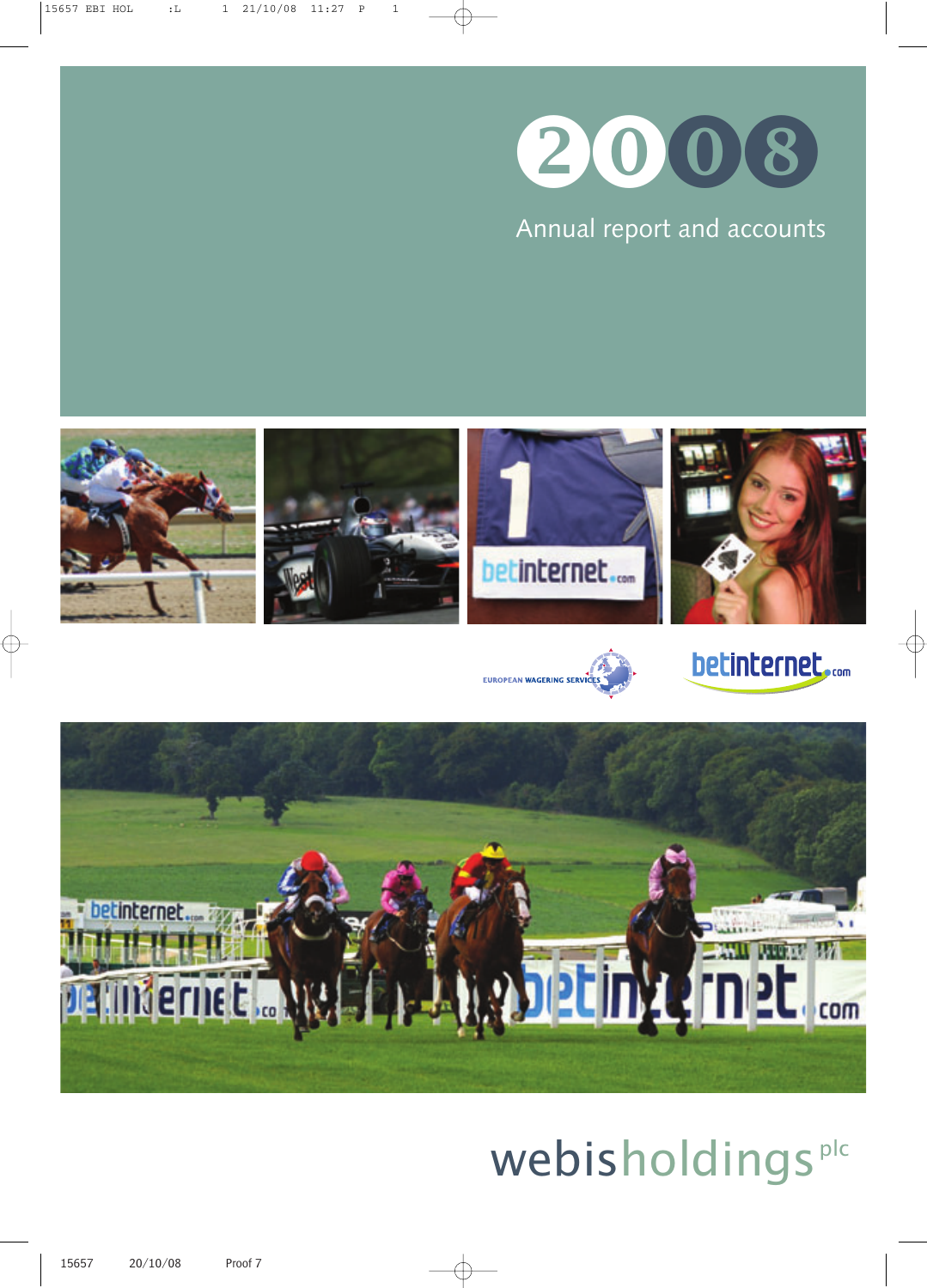# **Welcome to Webis Holdings plc**

**Webis Holdings plc** has a growing global customer base, placing bets on a wide variety of sports, through fixed odds and pari-mutuel, as well as wagering in our casinos and games suites.



# webisholdings<sup>plc</sup>

# **Our subsidiaries are:**

**betinternet.com (IOM) Limited** – the operator of the **betinternet.com** sportsbook portal, which provides opportunities for our customers to wager on an expanding variety of sporting events, combined with casinos, slots and fixed-odds games.

**European Wagering Services Limited** – the operator of the **link2bet.com** pari-mutuel website and a provider of pari-mutuel technology services to our global client base, utilising our Isle of Man-based totalisator hub.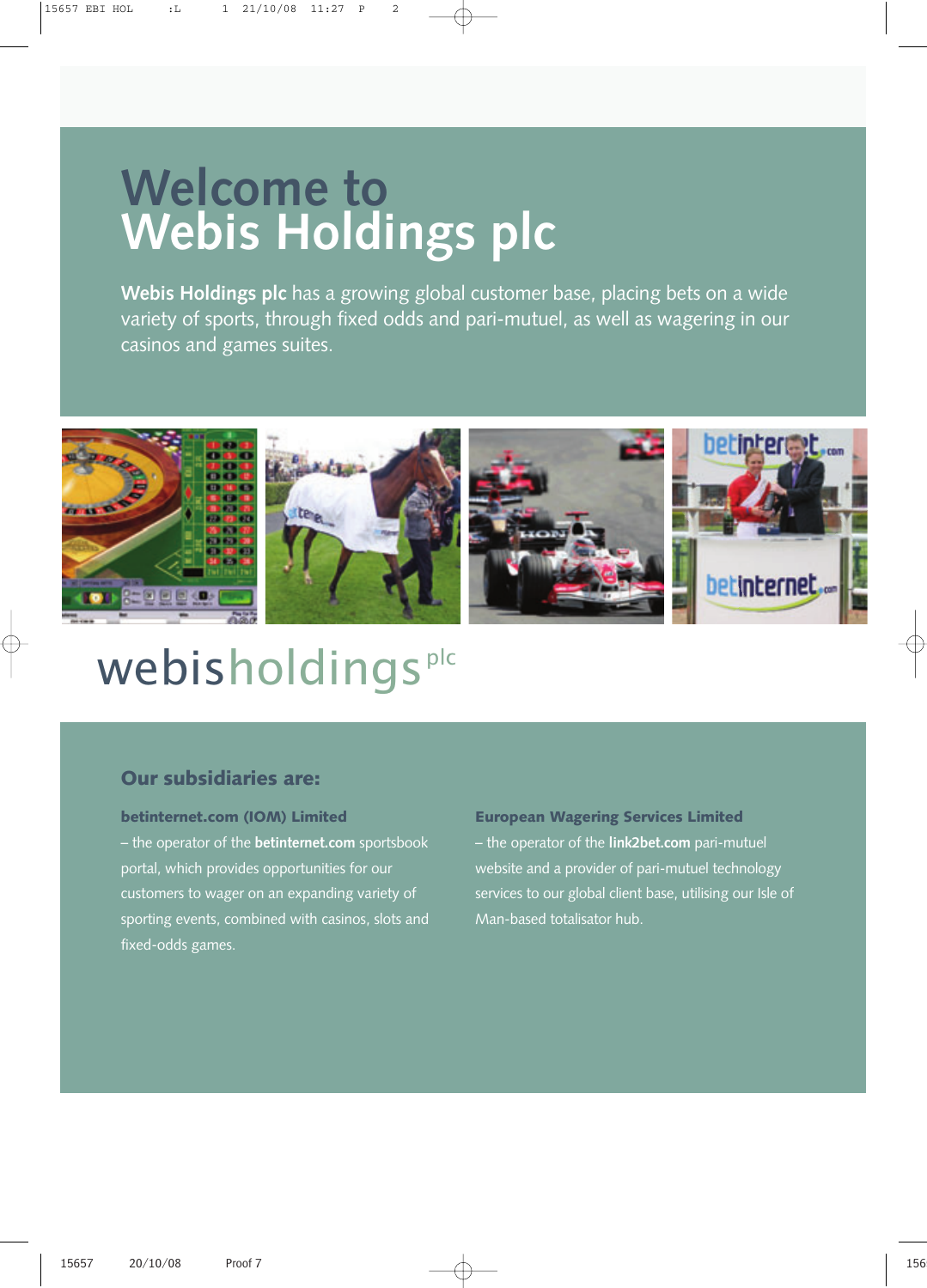# Webis holdings plc webis Holdings plc



Our customers place bets on all the major global sports — football, US sports, golf, tennis, formula 1, greyhound and horse racing. Our growing range of wagering opportunities reflects the diversity of sports played around the world.

### **Contents**

| 02 |
|----|
| 04 |
| 06 |
| 08 |
| 09 |
| 12 |
| 14 |
| 15 |
| 17 |
| 18 |
| 19 |
| 20 |
| 21 |
| 22 |
| 45 |
|    |

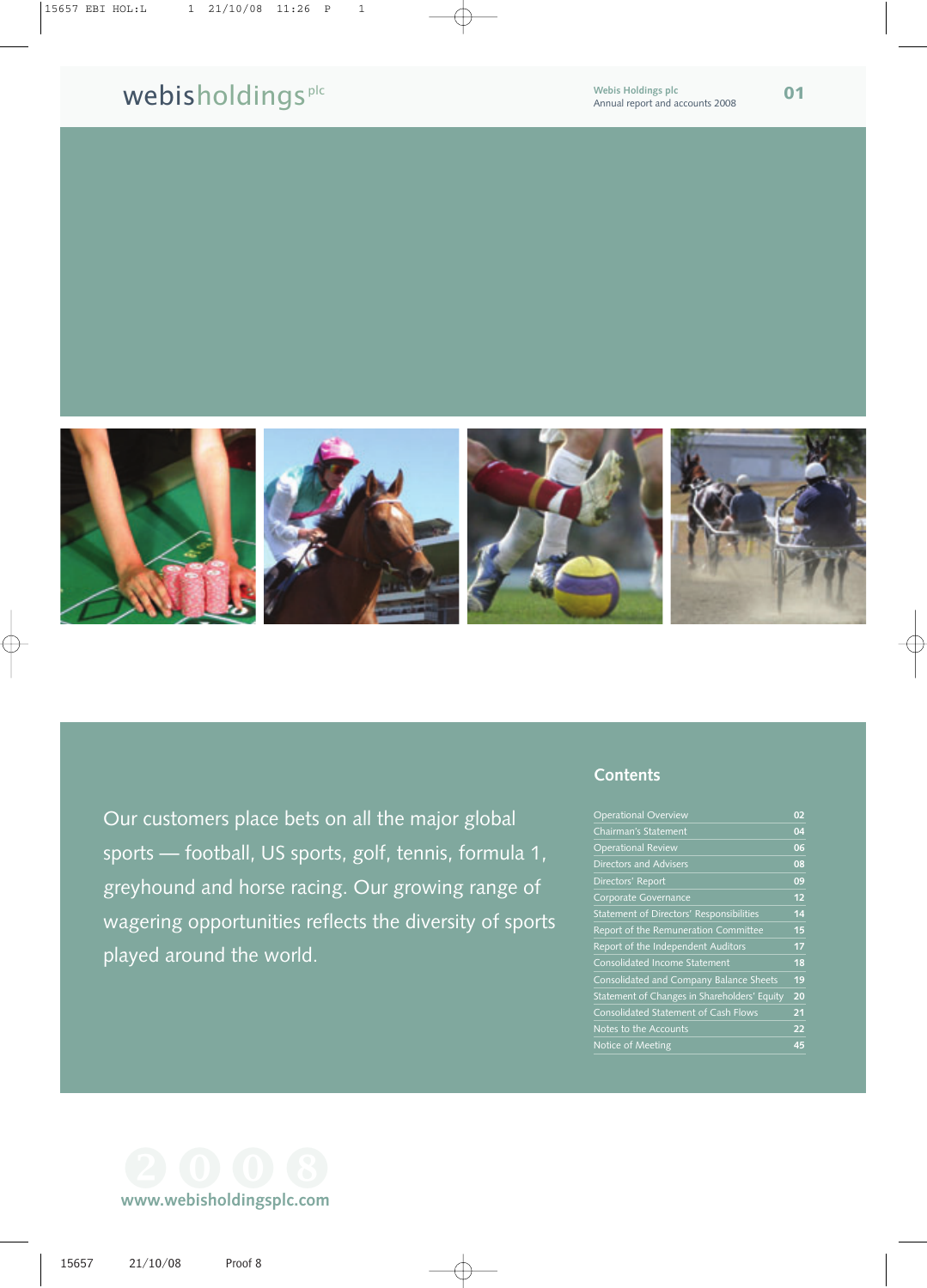# **Operational Overview**



# betinternet.....

# **Sportsbook Portal**

- **■ Fixed odds sports betting**
- **■ Increasing Football offering**
- **■ UK and Irish horse racing introduced**
- **■ Casinos and games suites**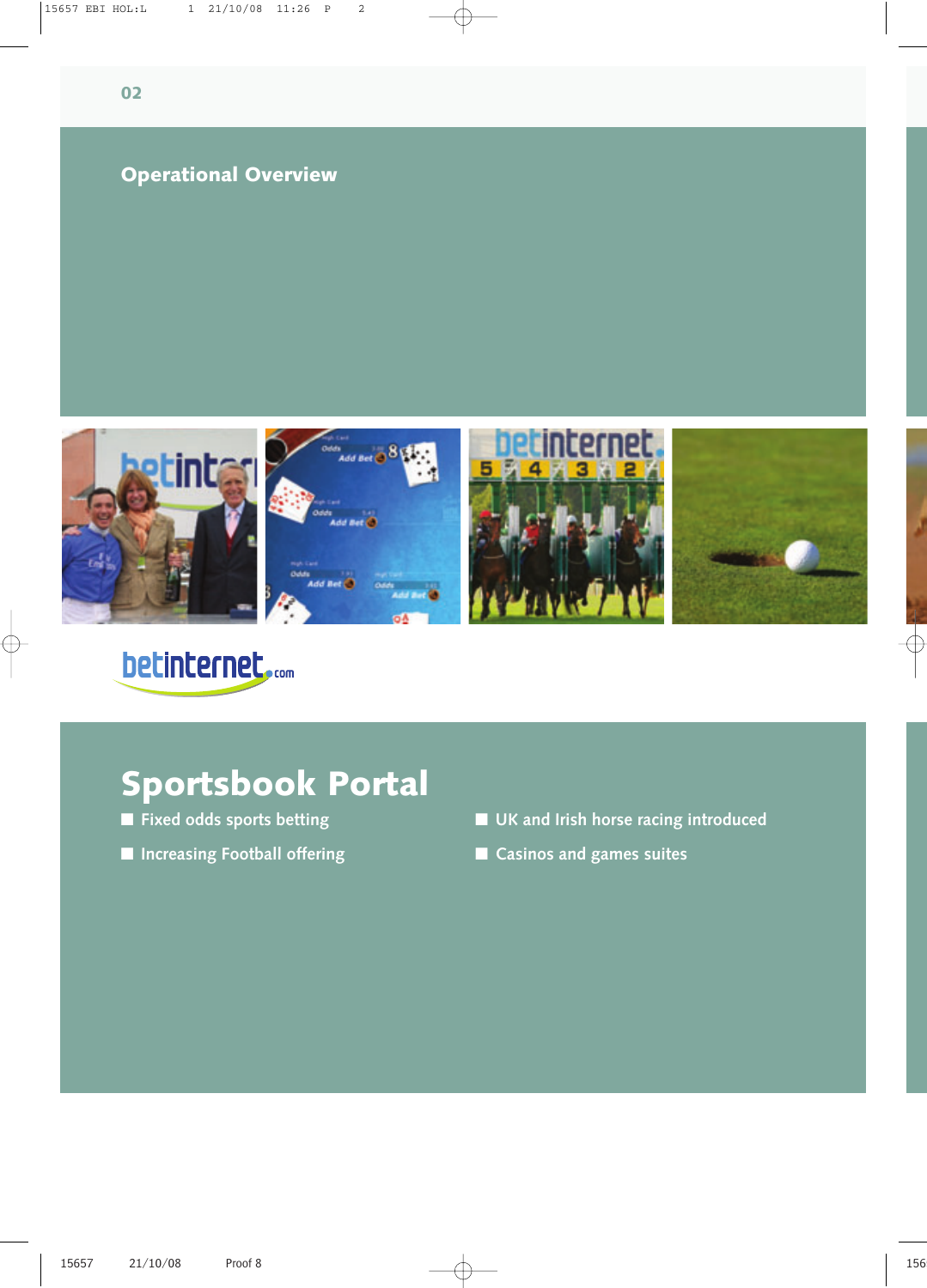# **webisholdings**  $plc$  **Webisholdings**  $plc$  **Webis Holdings plc Annual report and accounts 2008**<br> **Annual report and accounts 2008**

**3**



# **EUROPEAN WAGERING SERVICES**

# **Pari-Mutuel**

- **■ Offers pari-mutuel (tote) account wagering on US content**
- **■ Operates its own AmTote hub, call-centre and newly developed website, www.link2bet.com**
- **Contracts with over 75 tracks worldwide for international wagering**
- **■ Develops white label solutions for third parties, e.g. www.totebet.com**
- **■ Growth strategy through developing new distribution channels**

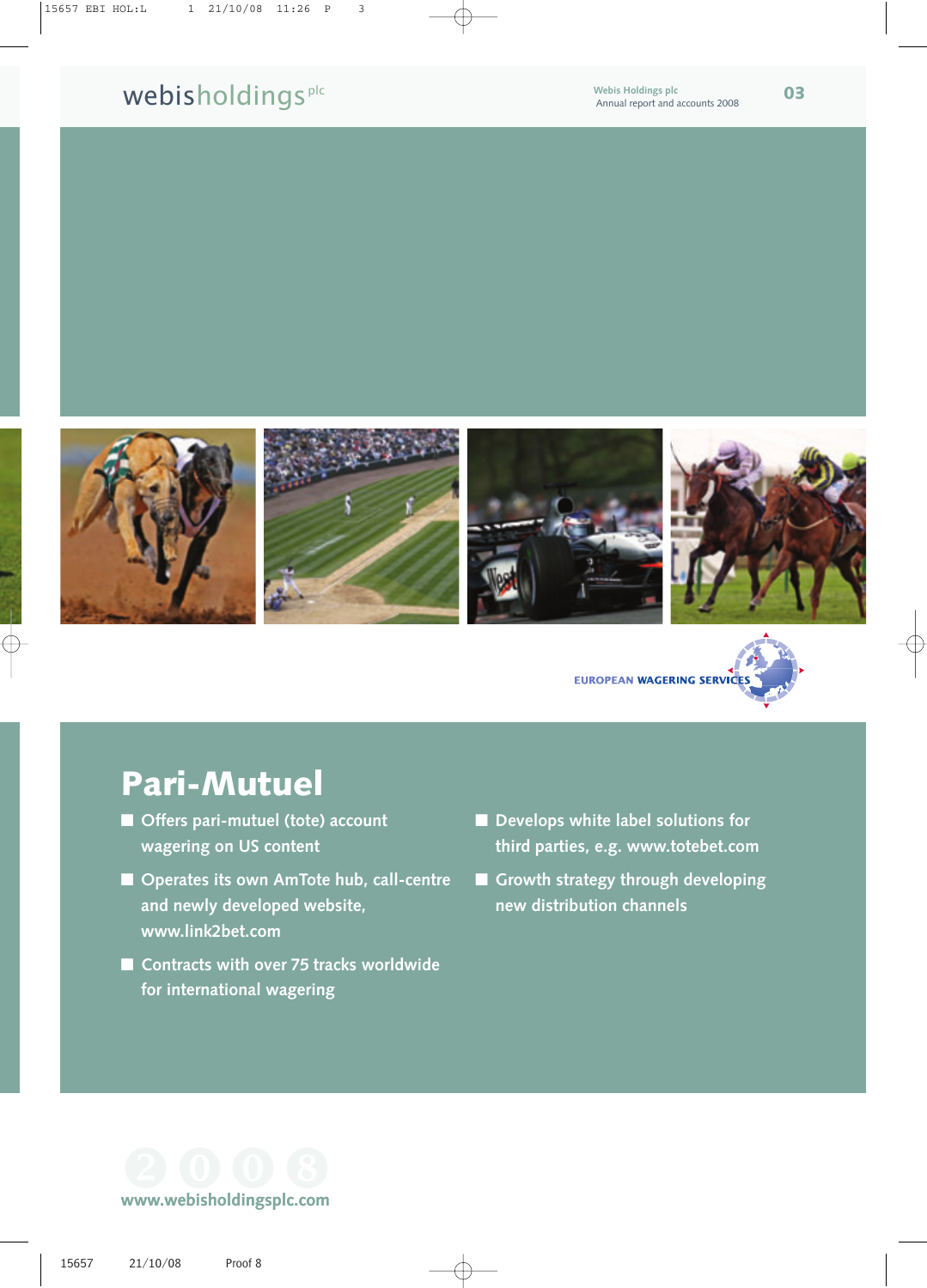## **Chairman's Statement**

#### **Introduction**

I am pleased to report that the Company has achieved a 33% growth in earnings at EBITDA level and an operating profit of £34,000 (2007: £33,000 loss) for the full financial period. As anticipated in my Interim Statement, the second half proved considerably stronger and both European Wagering Services ("EWS") and our sportsbook portal betinternet.com ("betinternet") have seen an improved trading performance for the period as a whole, with both EWS and betinternet achieving strong turnover growth of 23% and 40% respectively compared with 2007.

#### **betinternet**

betinternet *(www.betinternet.com)* has seen a positive effect on revenues from the increased spend on marketing the website within Europe. The Company sponsored horse races at Newmarket and Ascot racecourses during April and May 2008, some of which received live coverage on terrestrial TV in the UK. As a brand-building exercise, the board believes this initial marketing activity has successfully promoted betinternet to its target audience and given it great exposure to a clientele that previously would have been unfamiliar with our offering. The board is committed to continuing with similar types of sponsorship during the new financial year.

Notwithstanding this, the Company remains fully committed to serving new and existing customers in the Far East by ongoing enhancement of its football related product offering. The Company has, for example, expanded the number of leagues covered as well as increasing the level of "in-running" content that customers can access.

The marketing spend has also had a positive impact on the revenues achieved by our two on-line casinos and fixed-odds games. These products accounted for 66% of the sportsbook's total revenues for the full period and continue to show strong growth. The board anticipates adding further similar products to the portal during the forthcoming year.

Technology continues to play an ever-increasing role within our sportsbook business, both for the creation of new content and as a risk management tool. As a direct result, we have again been able to reduce our sportsbook operating costs and it is these savings which we have re-invested in marketing spend. We also committed to upgrading our sportsbook hardware environment and the relocation of this at a cost of £80,000 to a purpose-built, third-party, hosting facility on the Isle of Man. I am pleased to report that this project was completed in July 2008 and will further enhance the security and resilience of our sportsbook portal as well as generate further cost-savings.

#### **European Wagering Services**

EWS has shown the anticipated improvement in turnover in the second half of the financial period, following the resolution in November 2007 of the previously notified banking issue. For the full period, whilst turnover increased, our net margin reduced as the impact of this issue had a greater effect on the betting turnover of the higher margin 'leisure players' rather than the lower margin 'high rollers'. In addition, at a limited number of racetracks, we also experienced an increase in the 'host track fee' (a percentage of turnover that we pay the racetrack) and this has also had a small impact on our net margin.

The board is pleased to report that the re-designed *link2bet.com* website, which covers a variety of events in the USA including horse and greyhound racing, was launched in September 2008. We are also committed to making our racetrack settlement process more cost effective and I am pleased to report that we entered into a contract with a new settlement agent during the first half of the current financial period. The cost savings generated will provide us with the opportunity to increase our marketing spend, with an expectation of a higher return on our investment. We would also expect that this marketing will attract more 'leisure players' and this will help address the imbalance of player demographics as mentioned above. During the period, in co-operation with one of our industry partners, we also completed the development of and received regulatory approval for a whitelabel website at *www.totebet.com*, which has now gone live.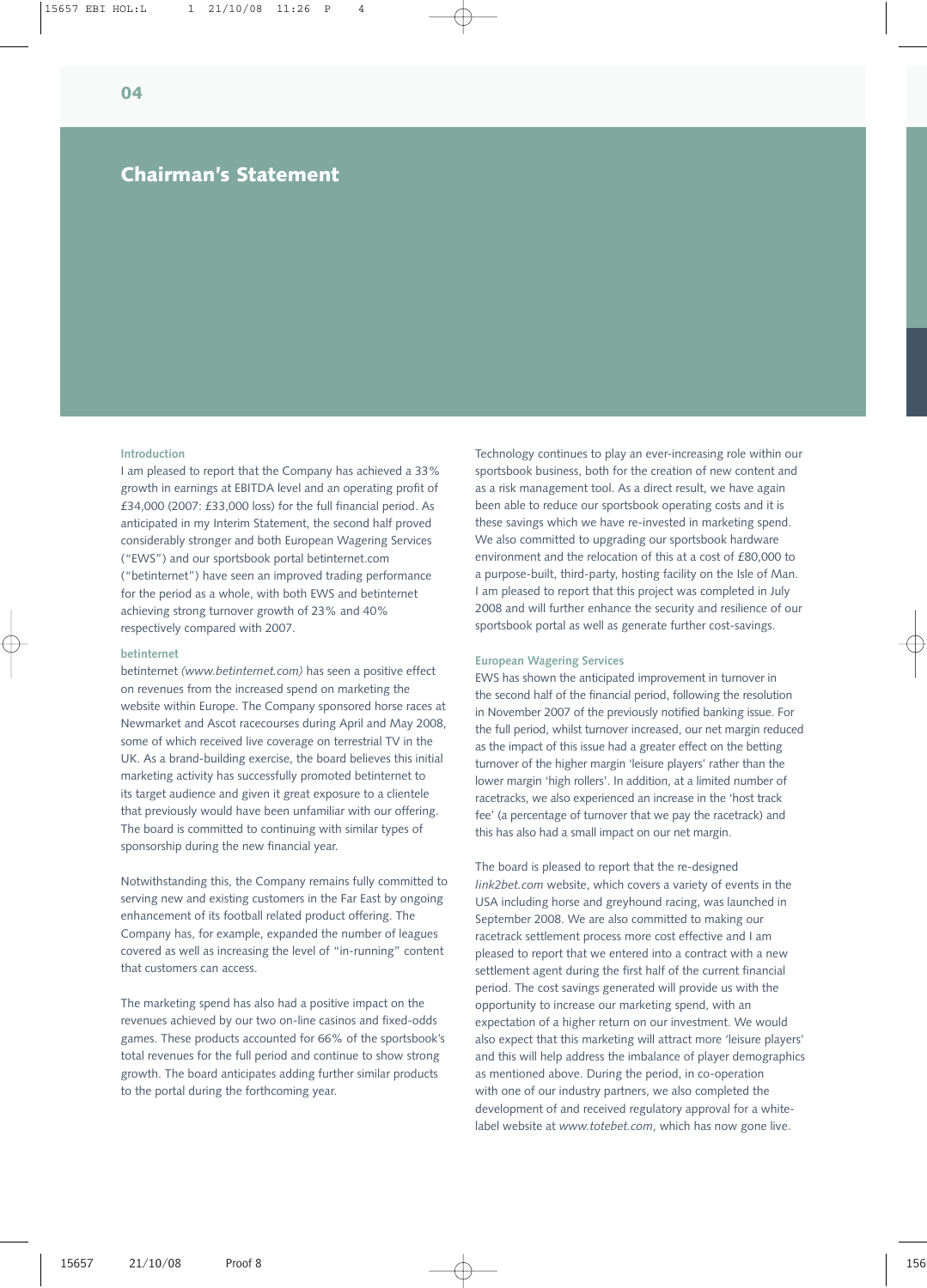# **Webisholdings** Plc **Webisholdings** Plc **Webisholdings** Plc

# **". . . the Company has achieved a 33% growth in earnings at EBITDA level . . ."**

One of our other current areas of focus is to increase the amount of quality content that our customers can wager on. This process takes considerable time and requires a commitment to ongoing relationship-building at a high level within the pari-mutuel industry. We remain in negotiations with a view to achieving this.

#### **Overview of Results**

The results for the full period ended 25 May 2008 show Group turnover was £117m (2007: £87m) and gross profit was £2.8m (2007: £2.7m).

Earnings at EBITDA level increased to £215,000 (2007: £162,000), of which £171,000 was achieved in the second half. The Company recorded an operating profit of £34,000 (2007: £33,000 loss).

Consolidation of roles and the further introduction of new IT systems helped reduce administration expenses by 3.1% to £2.54m (2007: £2.62m). It is anticipated that similar operational reductions will be achieved during the current financial year, although in view of our commitment to the long-term development of the Company, we expect to use a proportion of these cost-savings to fund further increases in our overall marketing spend.

Further analysis of the results is presented in the Operational Review on page 6.

#### **Fund Raising**

In January 2008, the Company raised £425,000 before costs by placing 9,848,888 Ordinary Shares of 1 pence each with our main shareholder, Burnbrae Limited. These funds have been allocated to investment in the ongoing development of the Company's websites, marketing initiatives and working capital.

#### **Regulatory Changes**

The regulatory environment governing gaming companies in the Isle of Man was streamlined during the financial period and as a result, both betinternet and EWS now each operate under a licence issued by the Isle of Man Gambling Supervision Commission pursuant to the Online Gaming Regulation Act 2001. The Company complies with all aspects of the updated regulatory environment, which includes the requirement for Client funds to be fully protected against default.

#### **Company Reorganisation**

During the period, the Company completed its change of name from betinternet.com plc to Webis Holdings plc and reorganised its internal structure, with betinternet and EWS now operating as separate subsidiaries of Webis Holdings plc.

#### **Summary**

The progress made this period is pleasing to report. The performance has given the executive a new opportunity to instigate projects that had previously been limited by the Company's restricted cash position. Importantly, the increase in our marketing spend has helped build the betinternet brand in previously unpenetrated geographical markets such as the UK, Ireland and mainland Europe. It is expected that an increase in marketing for EWS' newly redesigned *link2bet.com* website will yield similar positive benefits.

I would like to take this opportunity to thank all our staff, whose hard work and commitment have contributed towards the Company's improved results.

Den ham fre

**Denham Eke** Chairman

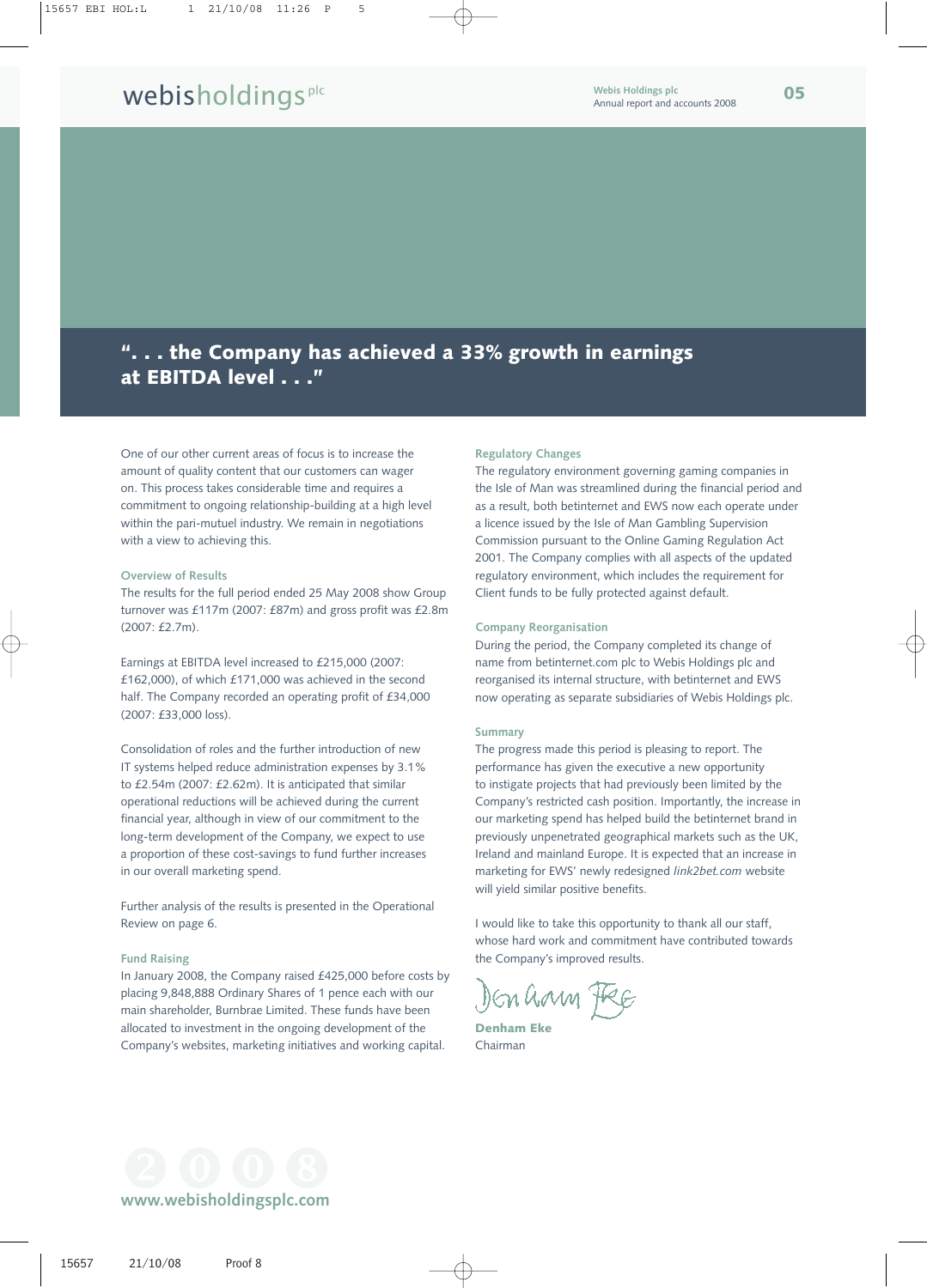# **Operational Review**

The period proved to be encouraging for the Company. The revenues of both betinternet and European Wagering Services increased significantly. The much improved results in the second half of the period are a good indicator that the strategies previously established by the management team are having a sustained positive effect on the Company's performance.

As a result of the improved performance, the Company has now been able to commit to a significant increase in marketing expenditure. This has initially been focused on betinternet, where we have sponsored a number of horse races at Newmarket and Ascot and this promotional activity has continued into the current financial year with further race sponsorship at Chepstow, Newmarket and Sandown Park. Association with the leading racetracks has proved to be a cost-effective way of building our brand in the UK and Irish markets, where customer awareness of our product has historically been relatively low.

This promotion has helped generate an increase in turnover through betinternet's fixed odds sportsbook as well as within our casino and games products. Outside the UK, our Live Dealer Casino continues to attract a growing number of players based in the Far East and we are now also generating good levels of play through our Real Time Gaming Casino, mostly from European based customers.

Online fixed-odds sports betting remains highly competitive. We continue to be innovative with our in-house trading systems, which we design to ensure that the content and prices available at betinternet are always competitive. Importantly, these systems also keep our traders in touch in "real-time" with global market changes, especially on the more volatile Asian Handicap football markets and we have experienced a reduction in arbitrage play as a result.

Asian Handicaps remain our most popular type of bet and we have again increased the number of football leagues that we cover. The theoretical profit margin on this type of bet is lower than most of the other products that we offer, but the fact that we provide such a wide coverage enables us to maximise the number of wagers placed and build up a volume business.

During the latter part of the financial period, our IT technical team concentrated on the preparation of our sportsbook hardware environment for its upgrade and relocation to a purpose-built hosting facility and this project was completed in July 2008. We plan to carry out a similar upgrade and relocation of EWS' totalisator hub and the associated hardware systems that run our pari-mutuel operation and expect to complete this during the current financial year. These projects reduce the amount of office space required and, once completed, we anticipate that we will be able to generate further significant cost savings in this area in addition to those already made following the relocation of the sportsbook hardware environment.

EWS' turnover increased steadily in the second half of the period as we made good progress in increasing the availability of payment systems to our customers. However, the net margin has reduced as a limited number of racetracks have increased their percentage-based fees. We anticipate that the ongoing impact of this will remain at a low level and expect that further cost-savings planned for the early part of the current financial year, especially regarding our race track settlement processes, will exceed any impact from these margin reductions.

Looking forward, our ability to grow the scale of this operation will be significantly enhanced with the launch in September 2008 of the new link2bet.com website. This new website will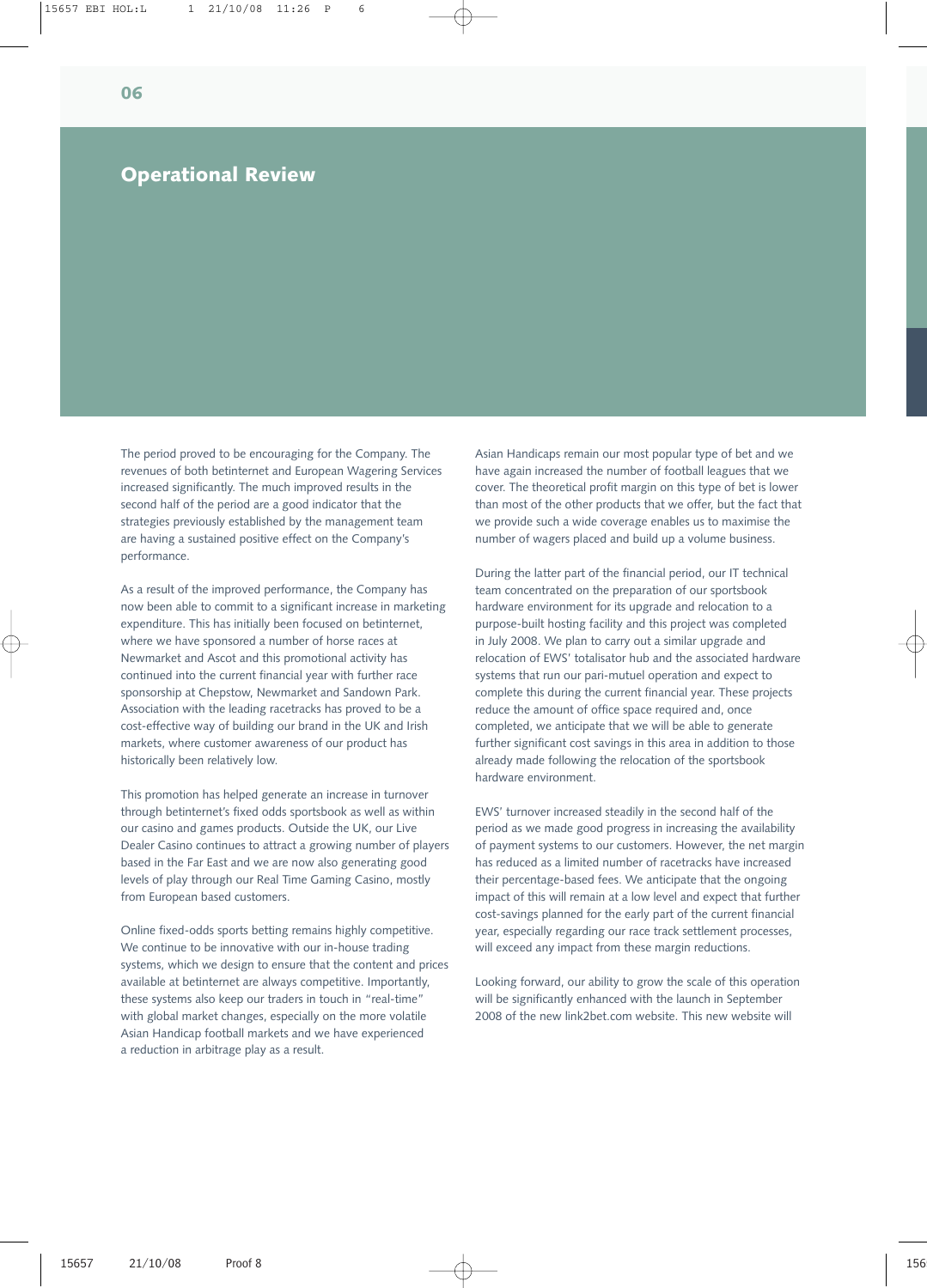# **Webisholdings**  $plc$  **Webisholdings**  $plc$  **Webisholdings**  $plc$  **Annual report and ac**

# **". . . the Company has now been able to commit to a significant increase in marketing expenditure."**

provide the platform to support an increased level of trading and we now intend to increase our marketing spend to drive new business to this site.

#### **Results**

The results show a 32.7% increase in profit at EBITDA level against last year, buoyed by a much improved performance in the second half of the period.

The Group operating profit was £34,000 (2007: loss of £33,000).

As previously announced, during the period, we wrote off our investment of £321,000 in Global Coresports.

#### **Current trading and outlook**

As mentioned above, there are a number of key projects that we are currently working on within both betinternet and EWS. The board is confident that the implementation of these projects will continue to generate increased revenues and further cost savings, similar to those which we realised during the previous period.

The current financial year has seen a further increase in group turnover, with the sportsbook portal in particular showing sustained growth. Both of our on-line casinos have continued to deliver a strong revenue stream, particularly during the summer months when, aside from the European Championship, the level of football content was reduced.

The European Championship finals proved a successful tournament for the Company and we realised an overall net margin of 4.3% on business from the tournament.

Going forward, our plans for EWS are to take advantage of the opportunities that now present themselves with our updated website. As mentioned above, we have scheduled an upgrade to the hardware that operates our totalisator hub and its related components and this will enable us to integrate our payment systems into the new website, as well as offering an improved level of service for our B2B customers.

It has been a very encouraging start to the new financial year for the Company, with the first quarter results significantly ahead of the board's expectations. We have developed and followed clear strategies and objectives for both betinternet and EWS and it is this discipline that is now providing the platform for the considerably improved performance of the Company. The board anticipates that the remainder of the new financial year will continue to show advances across a number of business areas, the majority of which will be focused on further enhancing our customers' experience and growing revenues.

**Garry Knowles** Managing Director

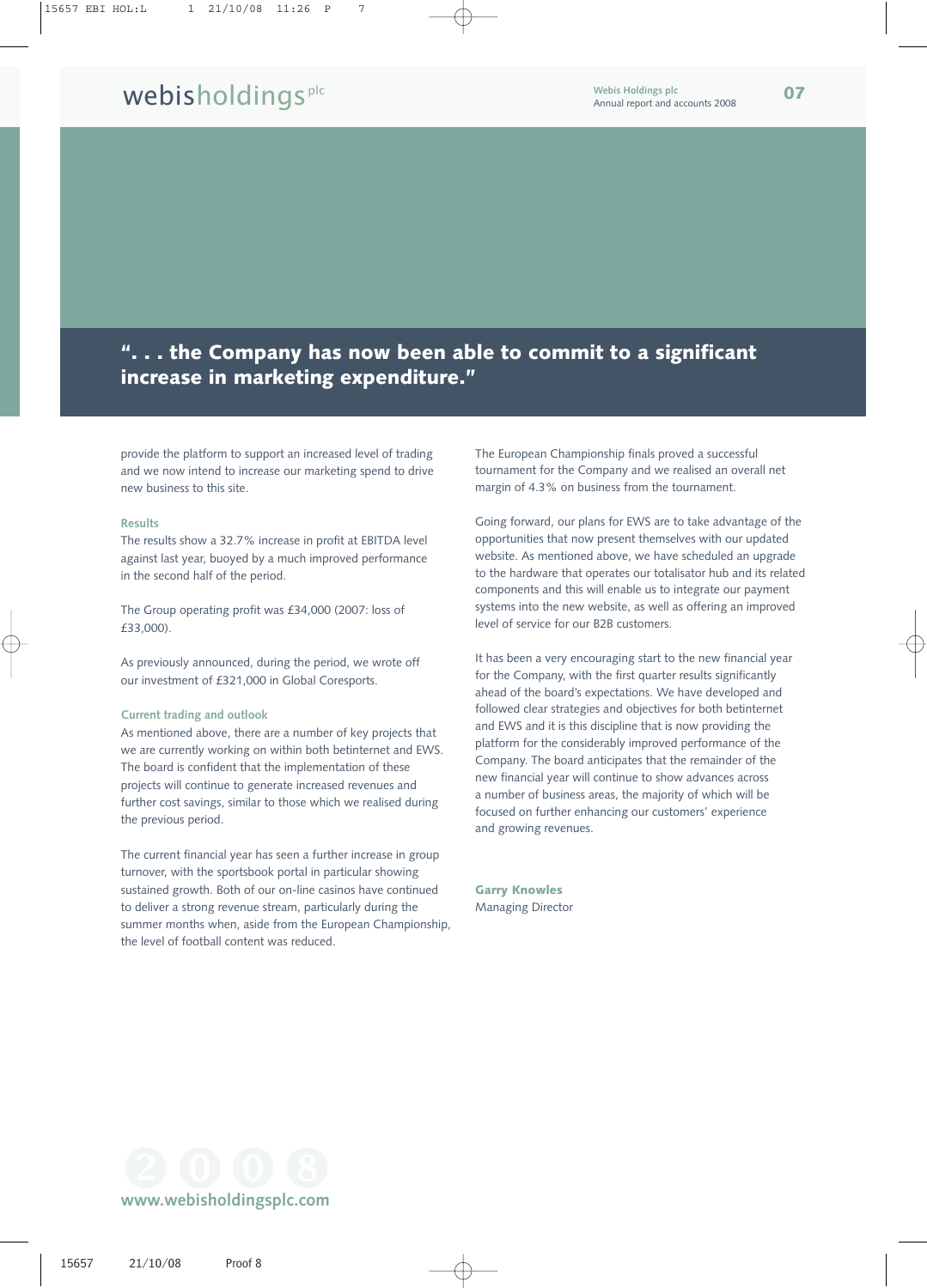#### **D H N Eke, aged 57**

#### **Non-Executive Chairman**

Denham Eke began his career in Stockbroking before moving into Corporate Planning for a major UK Insurance Broker. He is a director of many years' standing of both Public and Private companies involved in the retail, manufacturing and financial services sectors.

Mr Eke was appointed Chairman in April 2003.

#### **G Knowles, aged 41**

#### **Managing Director**

Garry Knowles has 20 years' experience in the gaming industry having worked for the William Hill Organisation for 15 years, most recently as Deputy Manager for their International Call Centre in the Isle of Man. Latterly, Garry held the position of Director of Customer Relations for MGM Mirage Online before joining betinternet as Head of Trading Operations in November 2003.

Mr Knowles joined the board in June 2005.

### **J Mellon, aged 51**

#### **Non-Executive Director**

Jim Mellon is the founding and principal shareholder and nonexecutive director of Regent Pacific Group Limited. In addition, he is the founding and principal shareholder and director of Charlemagne Capital Limited. Earlier in his career he worked for GT Management in the United States and in Hong Kong and later became the co-founder and managing director of Tyndall Holdings plc. He is currently a director of Fixed Odds Group Limited and a variety of other investment companies.

Mr Mellon joined the board in July 2004.

#### **D Waddington, aged 37**

#### **Finance Director**

Damon Waddington FCCA joined the Group in February 2006 as Financial Controller. He previously held the position of Financial Controller within the Fortis Group. Prior to that Damon worked for a London-based firm of Chartered Accountants.

Mr Waddington joined the board in September 2006.

#### **Directors**

D H N Eke, Chairman G Knowles, Managing Director J Mellon, Non-Executive Director D Waddington, Finance Director

**Secretary** D Waddington

**Registered Office** Viking House, Nelson Street Douglas, Isle of Man, IM1 2AH

**Principal Bankers** Barclays Bank, Barclays House Victoria Street, Douglas Isle of Man, IM1 1HN

**Auditors** KPMG Audit LLC Chartered Accountants Heritage Court, 41 Athol Street Douglas, Isle of Man, IM99 1HN **Nominated Adviser and Broker** Evolution Securities, Kings House 1 Kings Street, Leeds, LS1 2HH

**UK Transfer Agent** Capita Registrars The Registry, 34 Beckenham Road Beckenham, Kent, BR3 4TU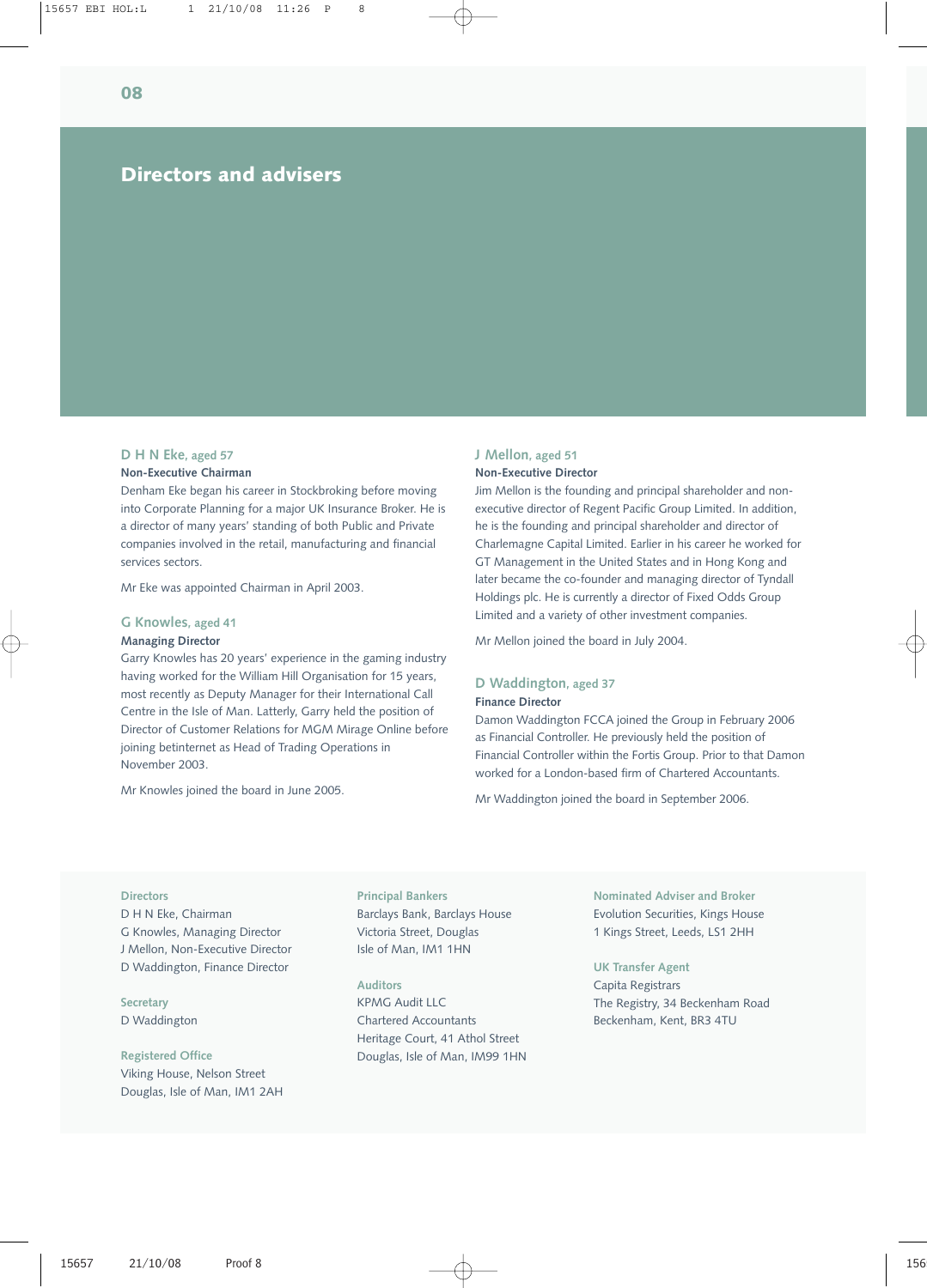# **Webis** Holdings plc **Conserved** Annual report and accounts 2008 **09**

The directors present their annual report and the audited financial statements for the period ended 25 May 2008.

#### **Principal activities**

The Group operates as a licensed sports bookmaker providing a worldwide internet service. The Group also operates a parimutuel service to individual and business customers, utilising its totalisator facility in the Isle of Man.

On 1 November 2007, betinternet.com plc was renamed Webis Holdings plc. On 6 November 2007, a subsidiary, betinternet.com (IoM) Limited was incorporated to operate the betinternet.com sportsbook portal.

#### **Business review**

The Group operates on a worldwide basis and provides internet facilities in respect of a wide variety of sporting events.

A more detailed review of the business, its results and future developments is given in the Chairman's Statement and Operational Review on pages 4 and 6, respectively.

#### **Proposed dividend**

The directors do not propose the payment of a dividend (2007: nil).

#### **Policy and practice on payment of creditors**

It is the policy of the Group to agree appropriate terms and conditions for its transactions with suppliers by means of standard written terms to individually negotiated contracts. The Group seeks to ensure that payments are always made in accordance with these terms and conditions.

At the year end there were 54 days (2007: 33 days) purchases in trade creditors.

#### **Financial risks**

Details relating to financial risk management are shown in note 23 to the accounts.

**Directors and directors' interests**

The directors who held office during the period were as follows:

| D H N Eke        | Chairman                 |
|------------------|--------------------------|
| <b>G</b> Knowles | <b>Managing Director</b> |
| J Mellon         | Non-executive            |
| D Waddington     | <b>Finance Director</b>  |

The director retiring by rotation is Mr D H N Eke who, being eligible, offers himself for re-election.

The directors who held office at the end of the period had the following interests in the ordinary shares of the Company and options to purchase such shares arising from incentive schemes.

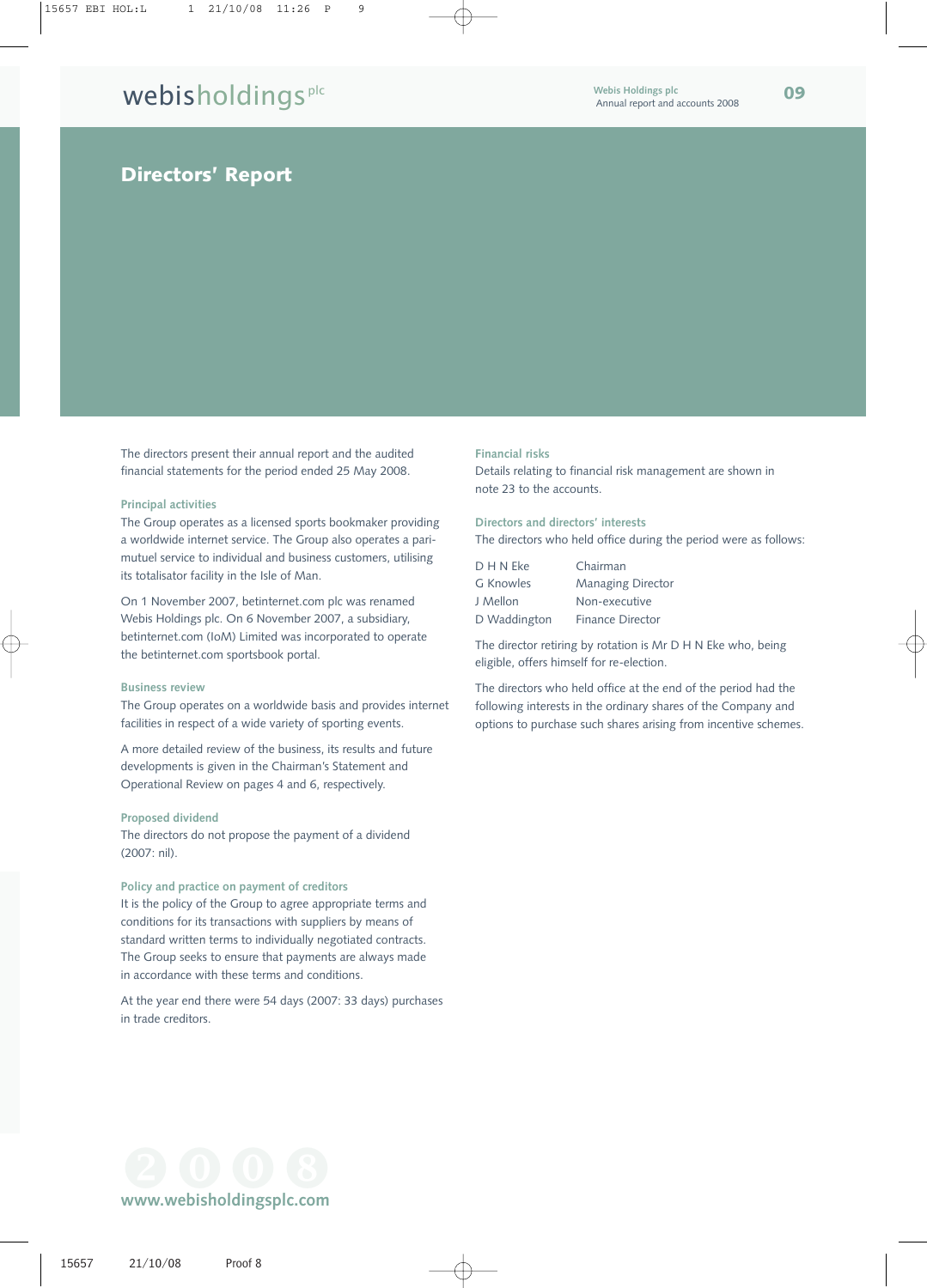# **Directors' Report continued**

#### **Directors' interests**

|                  |                 | <b>Ordinary Shares</b> |                 |             |
|------------------|-----------------|------------------------|-----------------|-------------|
|                  | <b>Interest</b> | Interest at            | <b>Interest</b> | Interest at |
|                  | at end of       | start of               | at end of       | start of    |
|                  | period          | period                 | period          | period      |
| D H N Eke        |                 |                        |                 |             |
| <b>G</b> Knowles | 200,000         |                        | 14.000.000      | 14.000.000  |
| J Mellon         | 108,359,465     | 98,510,577             |                 | -           |
| D Waddington     | 18.290          | 18.290                 | 3,000,000       |             |
|                  |                 |                        |                 |             |

Mr Mellon's interests are more fully described in the note below (Substantial interests).

Further details of the options issued to the executive directors are contained in the Report of the Remuneration Committee on pages 15 to 16.

#### **Substantial interests**

On 6 August 2008 the following interests in 3% or more of the Company's ordinary share capital had been reported:

|                                                  |       | Number of       |
|--------------------------------------------------|-------|-----------------|
|                                                  | $\%$  | ordinary shares |
| <b>Burnbrae Limited</b>                          | 52.38 | 108,341,465     |
| Mill Properties Limited                          | 4.06  | 8.399.450       |
| Vincent Caldwell                                 | 5.30  | 10,964,967      |
| Merrion Stockbrokers Nominees Limited a/c 900741 | 3.67  | 7,580,727       |
| Rock Holding Limited                             | 4.46  | 9,228,357       |

The board has been informed that Mr J Mellon is a beneficiary of a trust that holds the entire share capital of Burnbrae Limited. Separately, Mr Mellon is also interested in 18,000 ordinary shares in the Company.

The shares held by Mill Properties Limited represent a family related shareholding of the Caldwell family.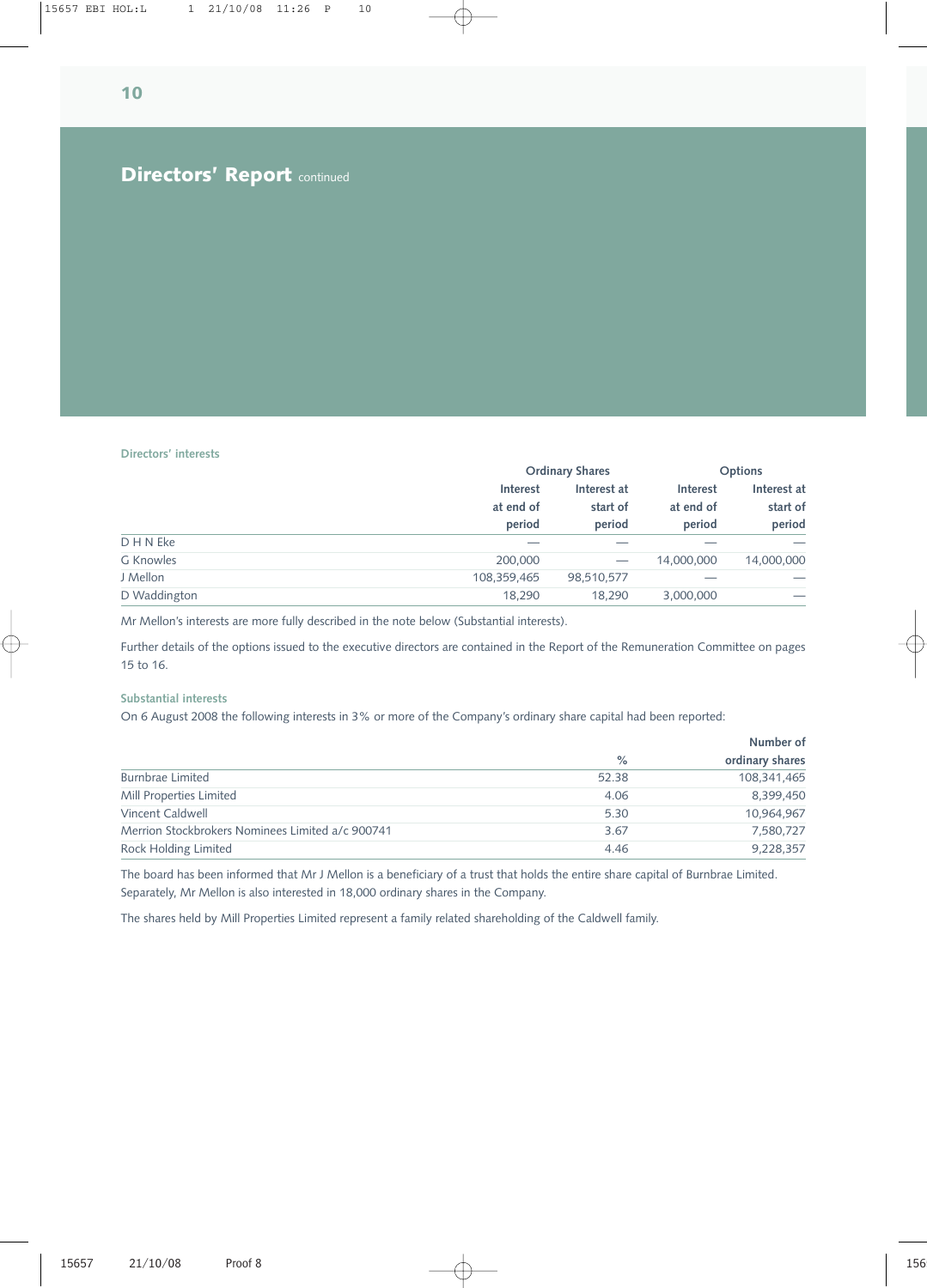# Webis holdings plc webis Holdings plc

#### **Annual General Meeting**

Shareholders will be asked to approve at the Annual General Meeting certain resolutions as special business. Some of these resolutions have become routine business at the Annual General Meetings of most public companies, including your Company, and relate to the renewal of the authority for the directors to allot relevant securities and the renewal of the powers for the directors to allot equity securities for cash.

#### **Employees**

The Group is committed to a policy of equal opportunity in matters relating to employment, training and career development of employees and is opposed to any form of less favourable treatment afforded on the grounds of disability, sex, race or religion.

The Group recognises the importance of ensuring employees are kept informed of the Group's performance, activities and future plans.

**Political and charitable contributions**

The Group made no political contributions nor donations to charities during the year.

#### **Auditors**

KPMG Audit LLC, being eligible, have expressed their willingness to continue in office in accordance with Section 12(2) of the Isle of Man Companies Act 1982.

By order of the board

**D Waddington** Company Secretary 15 October 2008

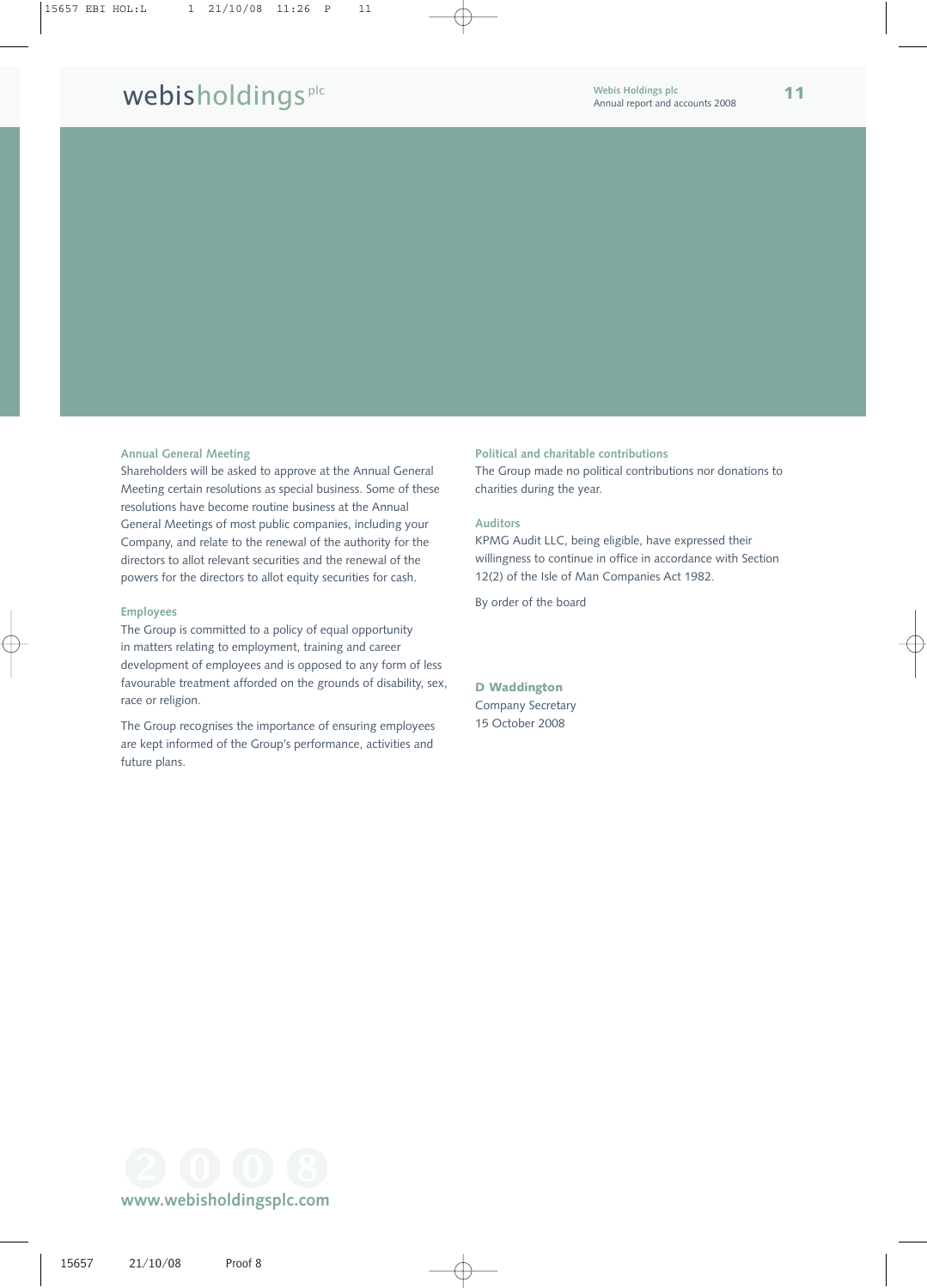### **Corporate Governance**

The Company is committed to high standards of corporate governance. The board is accountable to the Company's shareholders for good corporate governance.

This statement describes how the principles of corporate governance are applied to the Company.

#### **1. Directors**

The Company is controlled through the board of directors which comprises two executive and two non-executive directors.

The Chairman is mainly responsible for the conduct of the board, and he, together with the Managing Director, seeks to ensure that all directors receive sufficient relevant information on financial, business and corporate issues prior to meetings.

The Managing Director, in conjunction with his executive colleague, is responsible for co-ordinating the Company's business and implementing strategy.

None of the non-executive directors are deemed to be independent, although the board intends to appoint at least one independent director at an appropriate time.

Shareholders are encouraged to contact the Chairman should they require clarification on any aspect of the Company's business.

All directors are able to take independent professional advice in furtherance of their duties if necessary.

The board has a formal schedule of matters reserved for it and meets six times per year. It is responsible for overall Group strategy, acquisition and divestment policy, approval of major capital expenditure projects and consideration of significant financing matters. It monitors the exposure to key business risks including legislative, jurisdictional and major liability management issues. The board approves the annual budget and the progress towards achievement of the budget. The board also considers employee issues and key appointments. It also seeks to ensure that all directors receive appropriate training on appointment and then subsequently as appropriate. All directors will submit themselves for re-election at least once every three years.

The board has established two standing committees, both of which operate within defined terms of reference.

The committees established are the Audit Committee and the Remuneration Committee. The board does not consider it necessary for a Company of its size to establish a standing Nominations Committee. Instead the board's policy in relation to board appointments is for the Chairman to agree selection criteria with all board members and use independent recruitment consultants to initiate the search for candidates. The final decision on appointments rests with the full board.

#### **2. Directors' Remuneration**

The Report of the Remuneration Committee is set out on pages 15 to 16 of the report and accounts.

#### **3. Relations with Shareholders**

The Company encourages two-way communication with both its institutional and private investors and attempts to respond quickly to all queries received verbally or in writing.

The board has sought to use the Annual General Meeting to communicate with private investors and encourages their participation.

#### **4. Financial Reporting**

The performance and financial position of the Company are provided in the Chairman's Statement on pages 4 and 5, the Operational Review on pages 6 and 7 and the Directors' Report on pages 9 to 11. These enable the board to present a balanced and understandable assessment of the Company's position and prospects. The directors' responsibilities for the financial statements are described on page 14.

#### **Internal Control**

The board believes it has controls in place which have established an ongoing process for identifying, evaluating and managing the significant risks faced by the Group. In this regard, the board seeks to work closely with the Company's auditors.

The board also acknowledges that it has overall responsibility for reviewing the effectiveness of internal control. It believes that senior management within the Group's operating businesses should also contribute in a substantial way and this has been built into the process.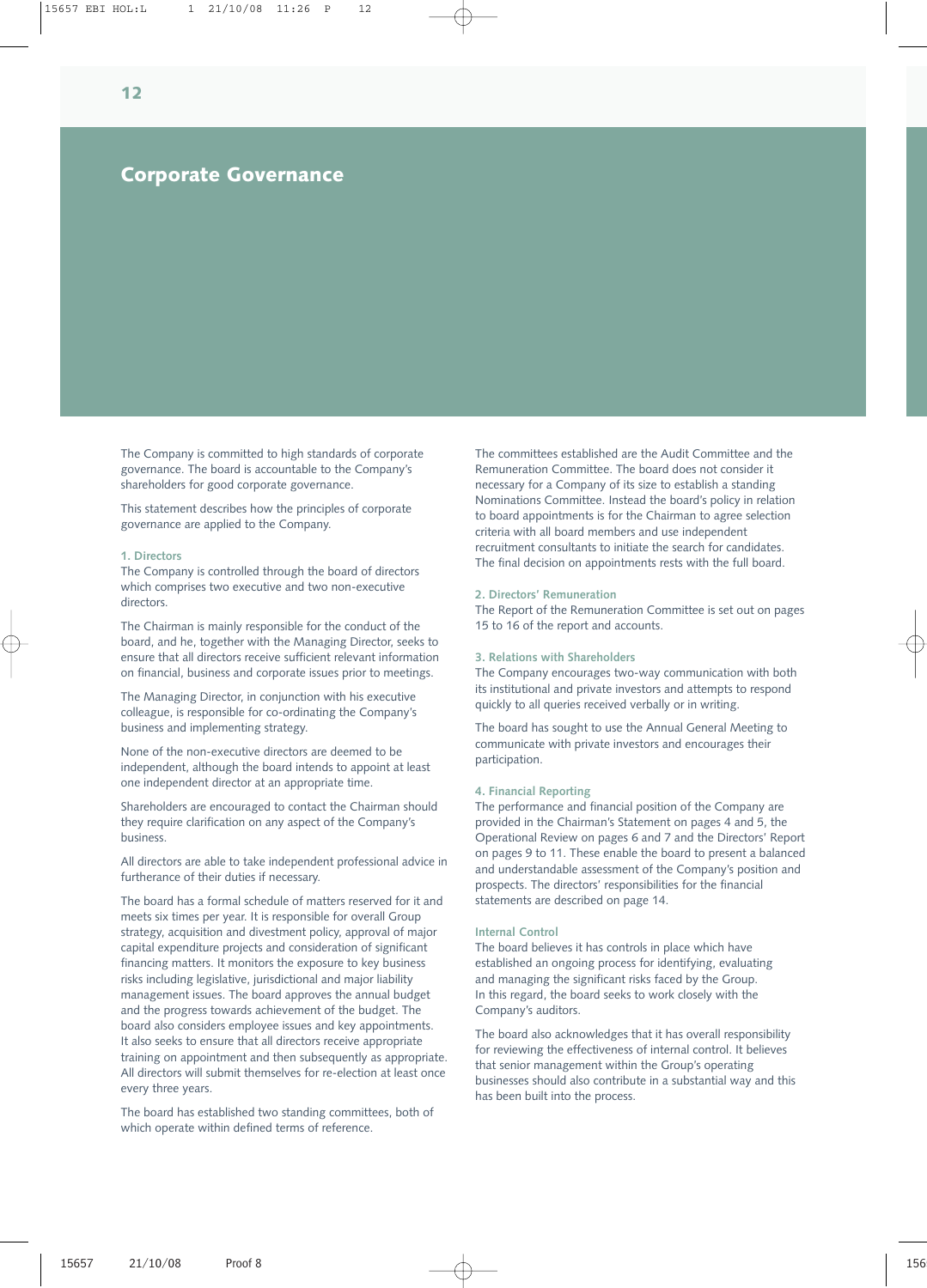# **webisholdings**  $plc$  **Webisholdings**  $plc$  **Webisholdings**  $plc$  **Annual report and ac**

There are inherent limitations in any system of internal control and, accordingly, even the most effective system can provide only reasonable, and not absolute, assurance with respect to the preparation of financial information and the safeguarding of assets. The system adopted by the board manages rather than eliminates the risk of failure to achieve business objectives.

In carrying out its review of the effectiveness of internal control in the Group the board takes into consideration the following key features of the risk management process and system of internal control:

- Risks are identified which are relevant to the Group as a whole and encompass all aspects of risk including operational, compliance, financial and strategic.
- The board seeks to identify, monitor and control the significant risks to an acceptable level throughout the Group. In order to do so the Audit Committee, acting on behalf of the board, reviews risk matters at each meeting of the Audit Committee.
- The Group operates a comprehensive budgeting and financial reporting system which, as a matter of routine, compares actual results with budgets. Management accounts are prepared for each operating activity and the Group on a monthly basis. Material variances from budget are thoroughly investigated. In addition, the Group's profitability forecast is regularly updated based on actual performance as the year progresses. A thorough reforecast exercise is undertaken following production of the half-year accounts.
- Cash flow forecasts are regularly prepared to ensure that the Group has adequate funds and resources for the foreseeable future.
- Risks are identified and appraised through the annual process of preparing these budgets.
- Steps have been taken to embed internal control and risk management into the operations of the business and to deal with areas of improvement which come to management's and the board's attention. This process is continuing to increase risk awareness throughout the Group.

#### **Audit Committee**

The Audit Committee comprises the non-executive directors and is chaired by Mr D H N Eke. The committee acts in an advisory capacity to the board and meets not less than twice a year. Its terms of reference require it to take an independent view of the appropriateness of the Group's accounting controls, policies and procedures. The committee also reviews and approves the reports, appointment and fees of the external auditors, and meets its external auditors at least once a year. Additional meetings may be requested by the auditors.

#### **Going Concern**

As more fully explained in note 1 to the accounts on page 23, and after making enquiries, the directors have formed a judgement, at the time of approving the financial statements, that there is a reasonable expectation that the Group has adequate resources to continue in operational existence for the foreseeable future. For this reason, the directors continue to adopt the going concern basis in preparing the financial statements.

#### **Internal Audit**

The directors have reviewed the need for an internal audit function and believe that the Group is not of sufficient size and complexity to require such a function.

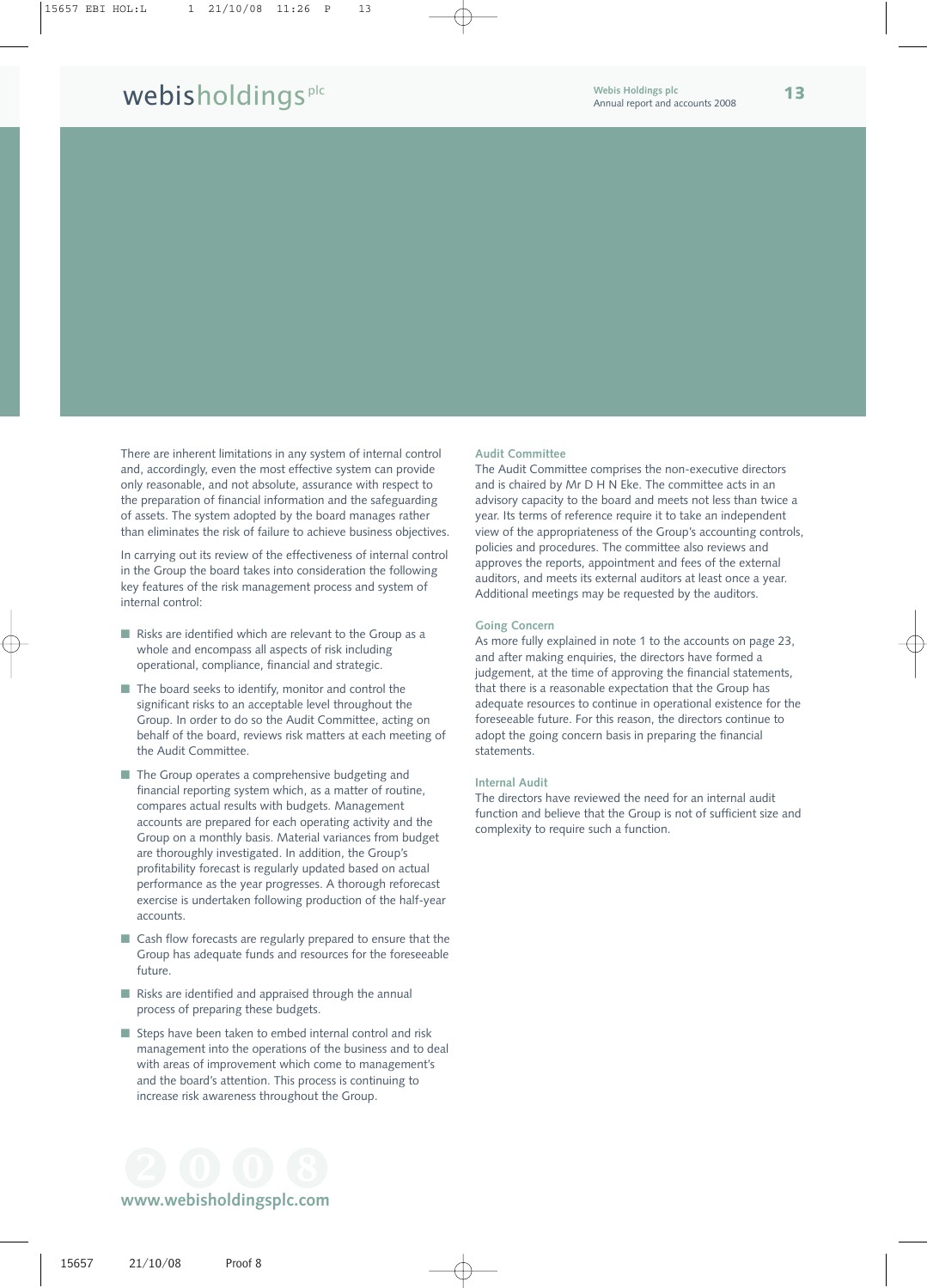# **Statement of Directors' Responsibilities in respect of the Directors' Report and the Financial Statements**

The directors are responsible for preparing the Directors' Report and the accounts in accordance with applicable law and regulations.

Company law requires the directors to prepare accounts for each financial year, which meet the requirements of Isle of Man Company law. In addition, the directors have elected to prepare the accounts in accordance with International Financial Reporting Standards.

The accounts are required by law to give a true and fair view of the state of affairs of the Group and Parent Company and of the profit or loss of the Group for that period.

In preparing these accounts, the directors are required to:

- select suitable accounting policies and then apply them consistently;
- make judgements and estimates that are reasonable and prudent;
- state whether applicable International Financial Reporting Standards have been followed, subject to any material departures disclosed and explained in the accounts; and
- prepare the accounts on the going concern basis unless it is inappropriate to presume that the Group and Parent Company will continue in business.

The directors are responsible for keeping proper accounting records that disclose with reasonable accuracy at any time the financial position of the Parent Company and to enable them to ensure that the financial statements comply with the Isle of Man Companies Acts 1931 to 2004. They have general responsibility for taking such steps as are reasonably open to them to safeguard the assets of the Group and to prevent and detect fraud and other irregularities.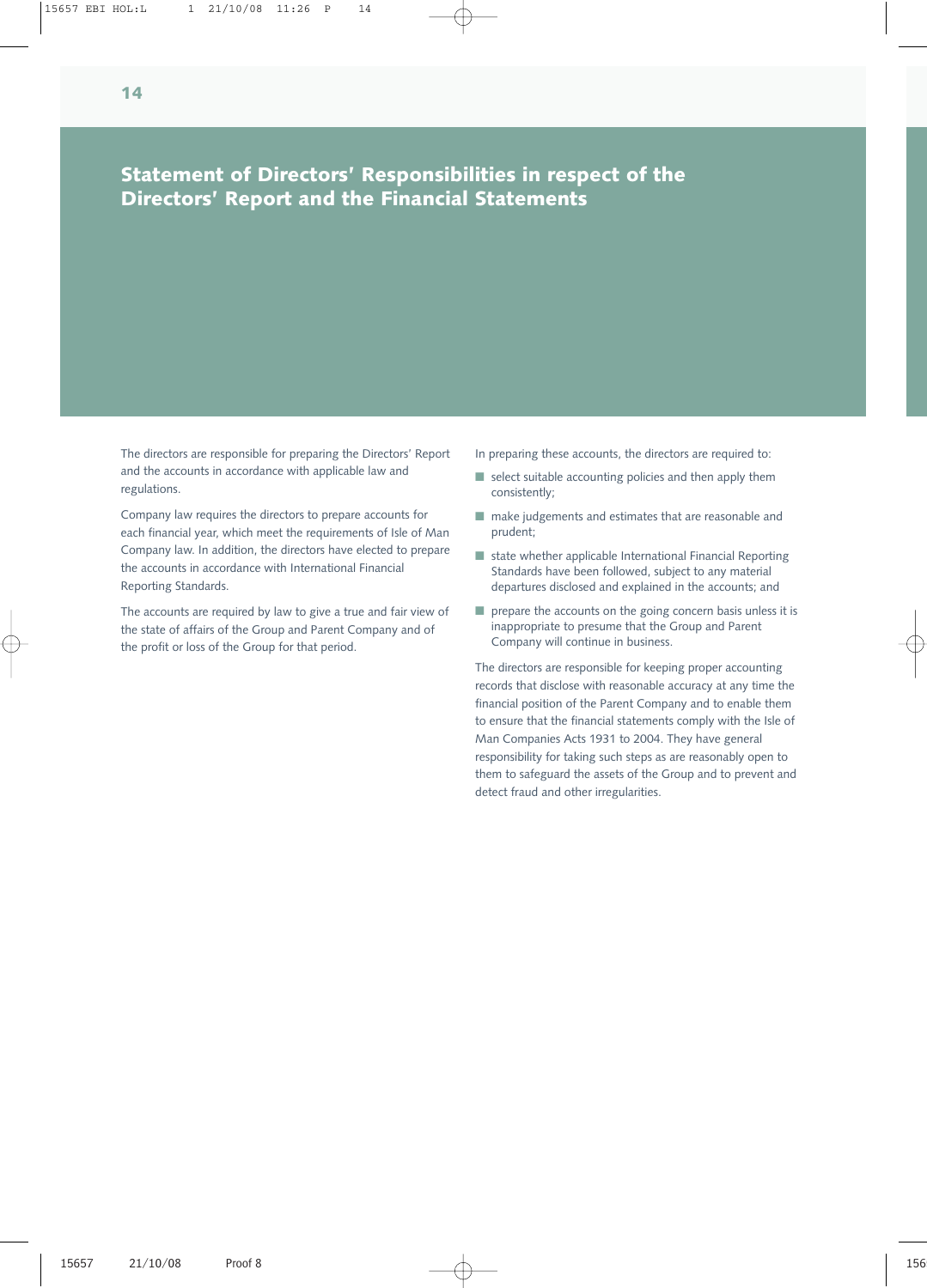# **Report of the Remuneration Committee**

#### **Introduction**

This report has been prepared to accord as far as possible with the Directors' Remuneration Report Regulations 2002 which introduced new statutory requirements for UK public companies in relation to the disclosure of directors' remuneration in respect of periods ending on or after 31 December 2002. This report also attempts to meet, as far as is practicable for a Company of Webis Holdings' size, the relevant requirements of the Listing Rules of the UK Financial Services Authority and describes how the board has applied the Principles of Good Governance relating to directors' remuneration. As required by the Regulations, a resolution to approve the report will be proposed at the Annual General Meeting of the Company at which the financial statements will be approved.

#### **Remuneration Committee**

The Company has an established Remuneration Committee which has a formal constitution and is composed of the nonexecutive directors of the Company under the Chairmanship of D H N Eke.

No director plays a part in any discussion about his own remuneration.

#### **Remuneration Policy**

The Remuneration Committee's policy is to ensure that the remuneration packages offered are competitive and designed to attract, retain and motivate executive directors of the right calibre.

The major elements of the remuneration package for the executive directors are:

- Basic annual salary and benefits.
- Eligibility to participate in an annual bonus scheme, when such scheme operates.
- Share option incentives.
- Contribution to a pension plan.

The committee seeks to ensure that bonus and share option incentives have a strong link with individual performance.



#### **Basic Salary**

The level of basic annual salary and benefits is determined by the Committee, taking into account the performance of the individual and information from independent sources on the rates of salary for similar jobs in comparable companies.

#### **Annual Bonus Payments**

Although no bonus scheme operated during the period under review, it is anticipated that a scheme will operate when Group profitability and cash flow allow. Bonuses for the executive directors are calculated with reference to the profit before tax as disclosed in the audited financial statements of the Group, together with an assessment by the Committee of the director's performance against agreed personal targets. Bonus payments are not pensionable.

#### **Share Options**

The Committee believes that share ownership by executives strengthens the link between their personal interests and those of shareholders. The Company currently operates four share option schemes, although it is intended that following the adoption of the 2005 Share Option Plan, no further options will be issued under these schemes. Options are granted to executives periodically at the discretion of the Remuneration Committee. The grant of share options is not subject to fixed performance criteria. This is deemed to be appropriate as it allows the Committee to consider the performance of the Group and the contribution of the individual executives and, as with annual bonus payments, illustrates the relative importance placed on performance related remuneration.

#### **Pensions**

The Group does not intend to contribute to the personal pension plans of directors in the forthcoming period.

#### **Service Contracts**

During the period under review, the service contract of Mr G R Knowles provided for a notice period of six months by all parties and that of Mr D Waddington for a notice period of three months by all parties.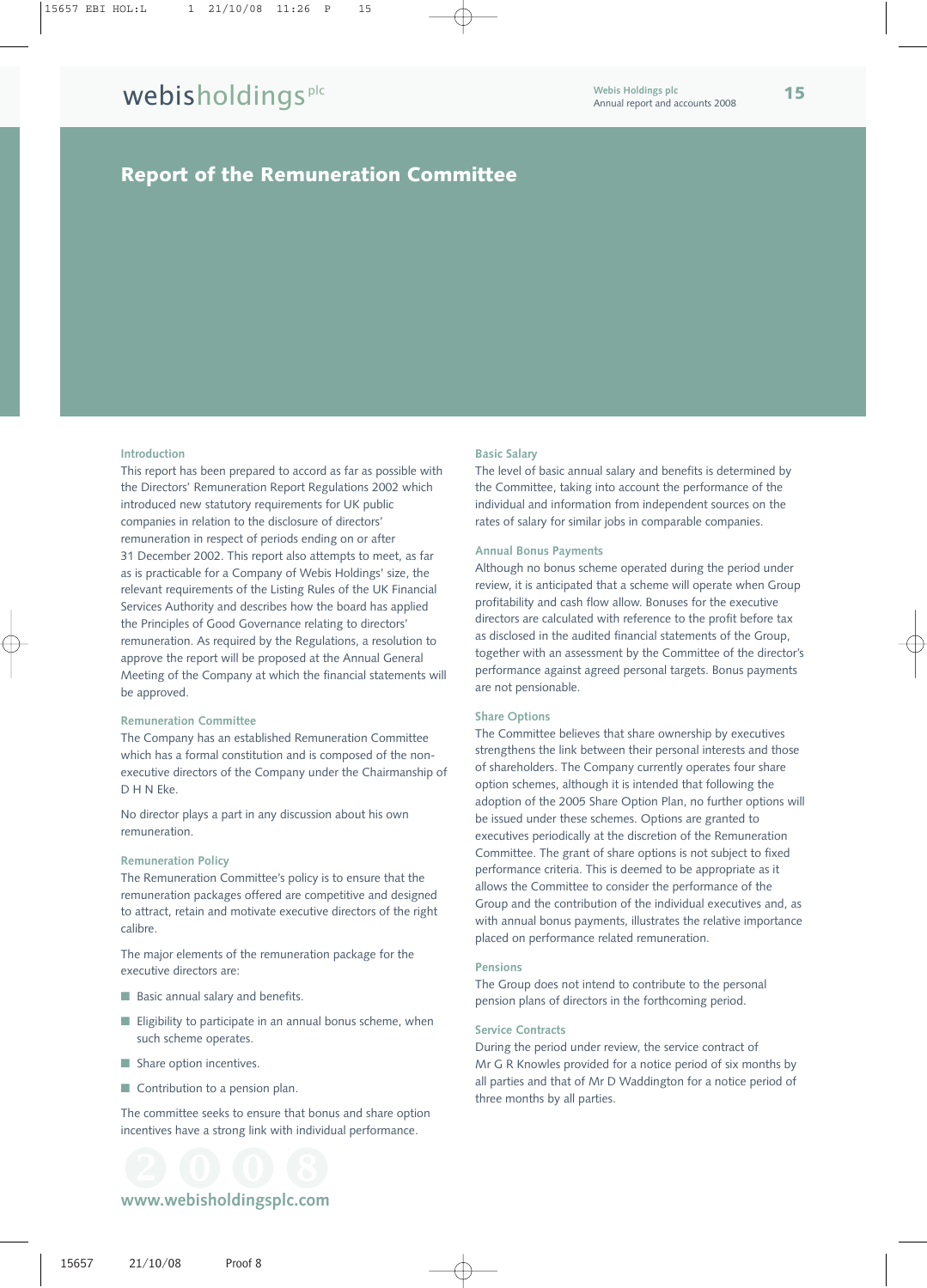# **Report of the Remuneration Committee** continued

#### **Aggregate Directors' Remuneration**

The total amounts for directors' remuneration were as follows:

|                                                   | 2008 | 2007 |
|---------------------------------------------------|------|------|
|                                                   | £000 | £000 |
| Emoluments - salaries, bonus and taxable benefits | 173  | 156  |
| — fees                                            | DД   | 24   |
| Contributions to pension plans                    |      |      |
|                                                   | 197  | 182  |

#### **Directors' Emoluments**

|                                            | <b>Basic</b>  |             | <b>Termination</b> | <b>Taxable</b> | 2008         | 2007         |
|--------------------------------------------|---------------|-------------|--------------------|----------------|--------------|--------------|
|                                            | <b>Salary</b> | <b>Fees</b> | payments           | benefits       | <b>Total</b> | <b>Total</b> |
|                                            | £000          | £000        | £000               | £000           | £000         | £000         |
| <b>Executive</b>                           |               |             |                    |                |              |              |
| D Waddington (appointed 20 September 2006) | 77            |             |                    |                | 77           | 48           |
| G R Knowles (appointed 3 June 2005)        | 96            |             |                    |                | 96           | 92           |
| S I Nicholls (resigned 21 August 2006)     |               |             |                    |                |              | 18           |
| <b>Non-Executive</b>                       |               |             |                    |                |              |              |
| $D$ H N Eke $*$                            |               | 24          |                    |                | 24           | 24           |
| J Mellon                                   |               |             |                    |                |              |              |
| Aggregate emoluments                       | 173           | 24          |                    |                | 197          | 182          |

\* paid to Burnbrae Limited

Details of the options outstanding at 25 May 2008 are as follows:

|                            |            | (Lapsed)/                |            |                   | Date              |                   |
|----------------------------|------------|--------------------------|------------|-------------------|-------------------|-------------------|
| Name of                    | 28 May     | granted in               | 25 May     | <b>Exercise</b>   | from which        | <b>Expiry</b>     |
| director                   | 2007       | period                   | 2008       | price             | exercisable       | date              |
| <b>G R Knowles</b>         |            |                          |            |                   |                   |                   |
| (a) 2005 Share Option Plan | 1,500,000  |                          | 1,500,000  | 10.4 <sub>p</sub> | 18 March 2008     | 18 March 2015     |
| (b) 2005 Share Option Plan | 9,000,000  | $\overline{\phantom{0}}$ | 9,000,000  | 5 <sub>D</sub>    | 30 March 2009     | 30 March 2016     |
| (c) 2005 share Option Plan | 3,500,000  |                          | 3,500,000  | 6.0565p           | 20 September 2009 | 20 September 2016 |
| D Waddington               |            |                          |            |                   |                   |                   |
| (a) 2005 Share Option Plan |            | 3,000,000                | 3,000,000  | 4.775p            | 7 November 2010   | 7 November 2017   |
|                            | 14.000.000 | 3,000,000                | 17.000.000 |                   |                   |                   |

The market price of the shares at 25 May 2008 (the last closing price prior to the period end) was 2.75p. The range during the period was 1.875p to 5.625p.

#### **Approval**

The report was approved by the board of directors and signed on behalf of the board.

**D H N Eke** Chairman 15 October 2008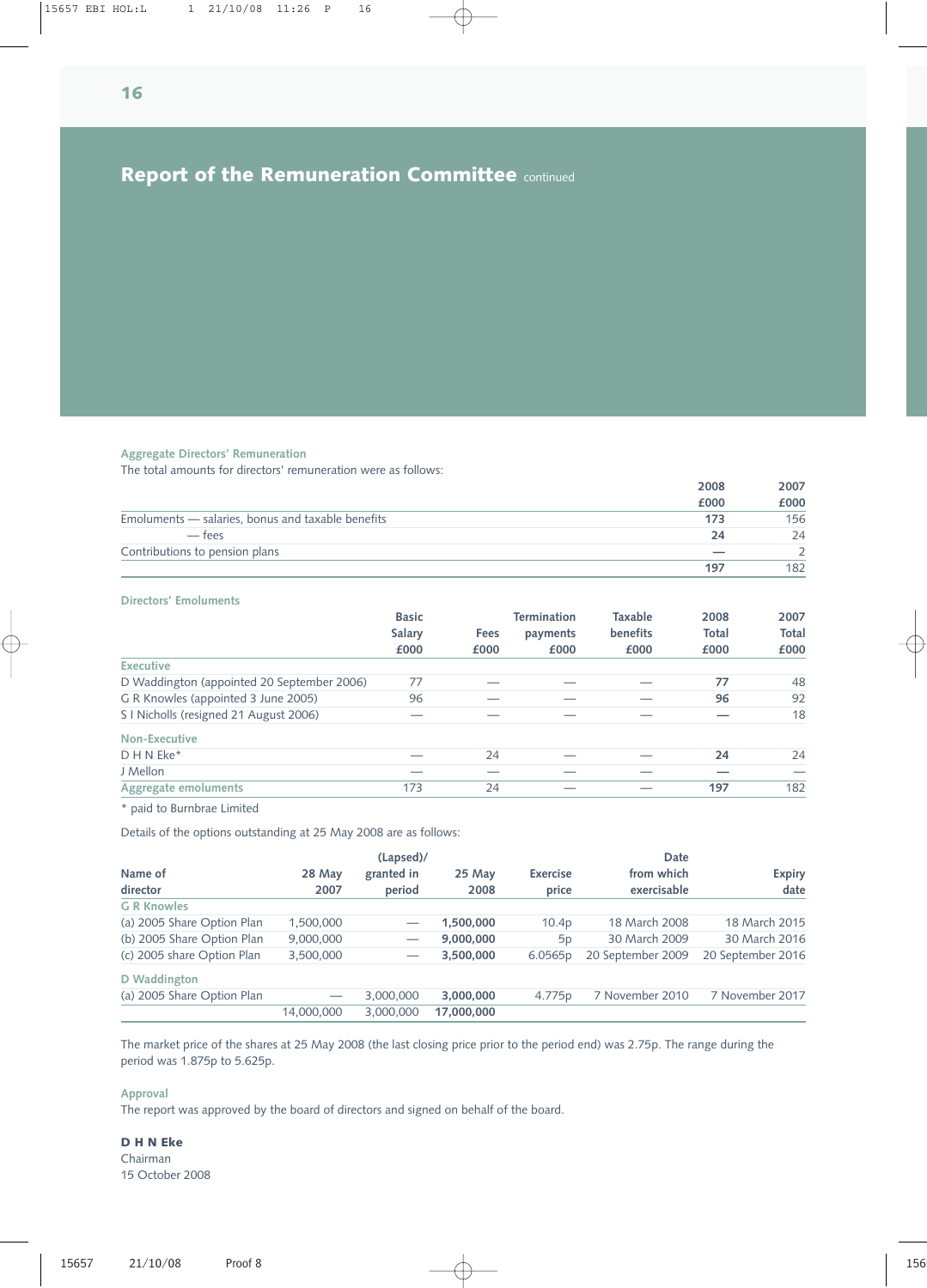# **Report of the Independent Auditors, KPMG Audit LLC, to the Members of Webis Holdings plc**



We have audited the Group and Parent Company accounts (the "accounts") of Webis Holdings plc for the period ended 25 May 2008 which comprise the Group Income Statement, the Group and Parent Company Balance Sheets, the Group Statement of Cash Flows, the Group and Parent Company Statements of Changes in Equity, and the related notes. These accounts have been prepared under the accounting policies set out therein.

This report is made solely to the Company's members, as a body, in accordance with section 15 of the Companies Act 1982. Our audit work has been undertaken so that we might state to the Company's members those matters we are required to state to them in an auditor's report and for no other purpose. To the fullest extent permitted by law, we do not accept or assume responsibility to anyone other than the Company and the Company's members as a body, for our audit work, for this report, or for the opinions we have formed.

**Respective responsibilities of Directors and Auditors** The Directors' responsibilities for preparing the accounts in accordance with applicable Isle of Man Company law and International Financial Reporting Standards are set out in the Statement of Directors' Responsibilities on page 14.

Our responsibility is to audit the accounts in accordance with relevant legal and regulatory requirements and International Standards on Auditing (UK and Ireland).

We report to you our opinion as to whether the accounts give a true and fair view and are properly prepared in accordance with Isle of Man Companies Acts 1931 to 2004. We also report to you whether in our opinion, the information given in the Directors' Report is consistent with the accounts.

In addition, we report to you if, in our opinion, the Company has not kept proper accounting records, if we have not received all the information and explanations we require for our audit, or if information specified by law regarding directors' transactions with the Company is not disclosed.

We read the Directors' Report and any other information accompanying the accounts and consider the implications for our report if we become aware of any apparent misstatements or inconsistencies within it.

#### **Basis of opinion**

We conducted our audit in accordance with International Standards on Auditing (UK and Ireland) issued by the UK Auditing Practices Board. An audit includes examination, on a test basis, of evidence relevant to the amounts and disclosures in the financial statements. It also includes an assessment of the significant estimates and judgments made by the directors in the preparation of the accounts, and of whether the accounting policies are appropriate to the Group and Company's circumstances, consistently applied and adequately disclosed.

We planned and performed our audit so as to obtain all the information and explanations which we considered necessary in order to provide us with sufficient evidence to give reasonable assurance that the accounts are free from material misstatement, whether caused by fraud or other irregularity or error. In forming our opinion, we also evaluated the overall adequacy of the presentation of information in the accounts.

#### **Opinion**

In our opinion:

- the accounts give a true and fair view, in accordance with International Financial Reporting Standards, of the state of the Group and Parent Company's affairs as at 25 May 2008 and of the Group's loss for the period then ended;
- the accounts have been properly prepared in accordance with the Isle of Man Companies Acts 1931 to 2004; and
- the information given in the Directors' Report is consistent with the accounts.

#### **KPMG Audit LLC**

Chartered Accountants Heritage Court, 41 Athol Street Douglas, Isle of Man, IM99 1HN 15 October 2008



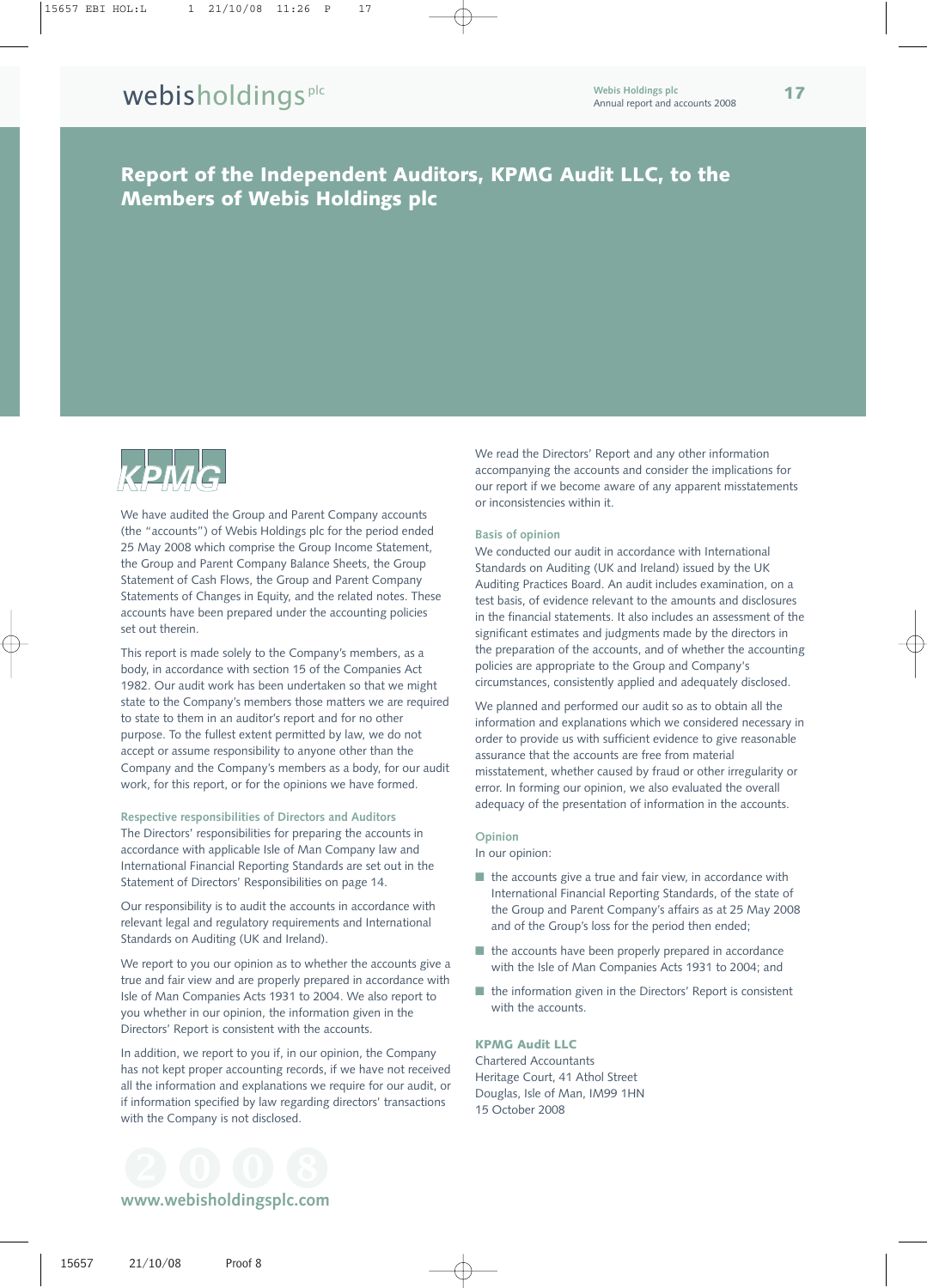# **Consolidated Income Statement**

for the period ended 25 May 2008

|                                             |             | 2008       | 2007      |
|---------------------------------------------|-------------|------------|-----------|
|                                             | <b>Note</b> | £000       | £000      |
| <b>Turnover</b>                             | 2           | 117,185    | 86,903    |
| Cost of sales                               |             | (114, 402) | (84, 157) |
| Betting duty paid                           |             | (25)       | (17)      |
| <b>Gross profit</b>                         |             | 2,758      | 2,729     |
| Administration expenses                     |             | (2, 543)   | (2,617)   |
| Other operating income                      |             |            | 50        |
| Earnings before interest, tax, depreciation |             | 215        | 162       |
| Depreciation                                |             | (161)      | (166)     |
| Share-based costs                           | 3           | (20)       | (29)      |
| Total operating profit/(loss)               | 5           | 34         | (33)      |
| Investments written off                     | 13, 4       | (321)      |           |
| Net finance (cost)/income                   | 6           | (60)       | 7         |
| Tax                                         | 8           |            |           |
| Loss for the period                         | 5           | (347)      | (26)      |
| Basic loss per share (pence)                | 9           | (0.17)     | (0.01)    |
| Diluted loss per share (pence)              | 9           | (0.17)     | (0.01)    |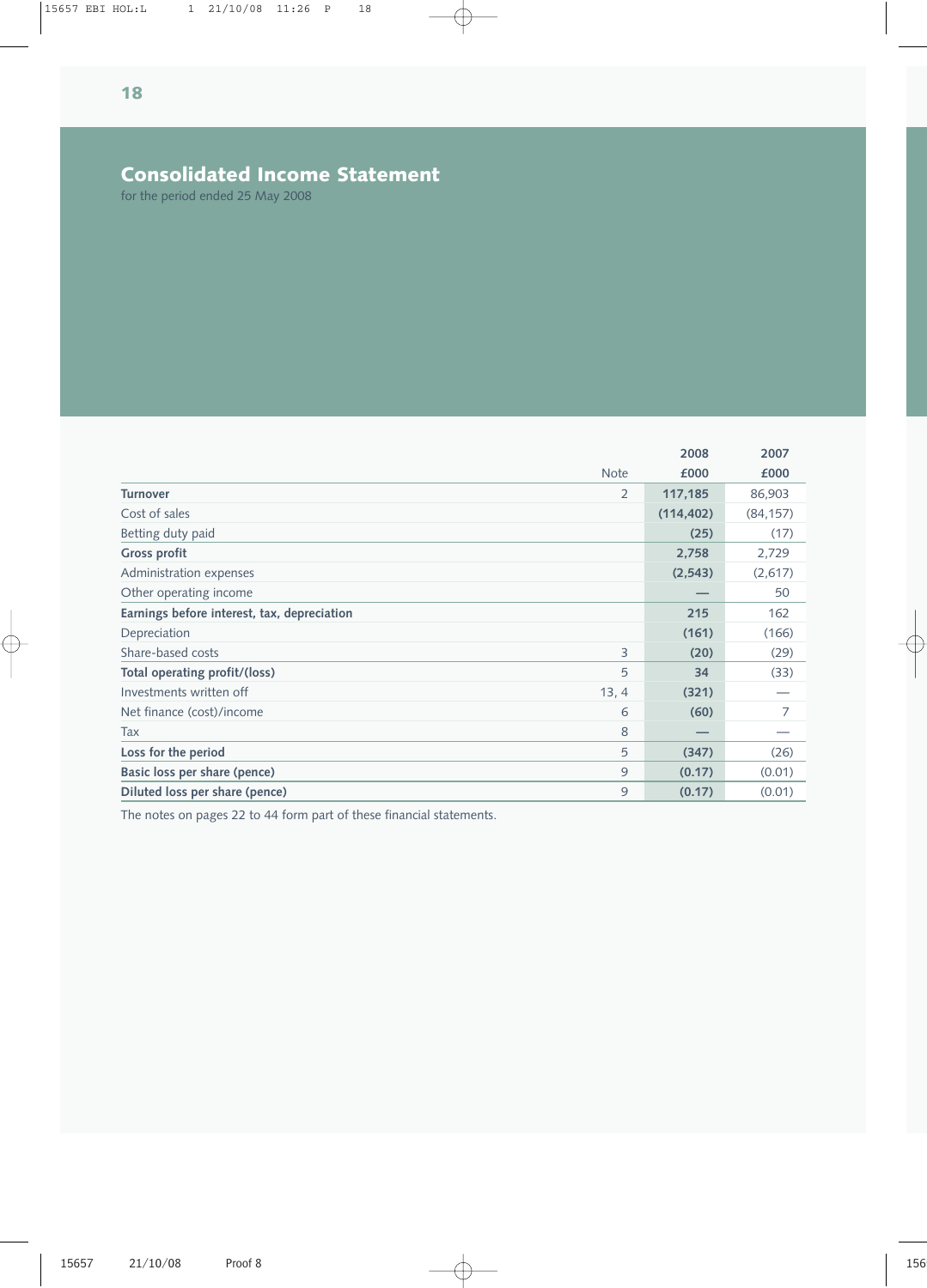# **Consolidated and Company Balance Sheets**

as at 25 May 2008

|                              |             | 2008           | 2008      | 2007           | 2007            |
|------------------------------|-------------|----------------|-----------|----------------|-----------------|
|                              |             | <b>Group</b>   | Company   | Group          | Company         |
|                              | <b>Note</b> | £000           | £000      | £000           | £000            |
| Non-current assets           |             |                |           |                |                 |
| Intangible Assets - goodwill | 10          | 43             |           | 43             |                 |
| Intangible Assets - other    | 11          | 231            | 14        | 170            | 23              |
| Property and equipment       | 12          | 119            | 40        | 114            | 81              |
| Investments                  | 13          |                | 701       | 313            | 1,014           |
|                              |             | 393            | 755       | 640            |                 |
| <b>Current assets</b>        |             |                |           |                | 1,118           |
| Trade and other receivables  | 15          | 647            | 28        | 812            | 170             |
| Cash and cash equivalents    |             | 1,018          | 257       | 455            | 325             |
| <b>Total assets</b>          |             | 1,665          | 285       | 1,267          | 495             |
| <b>Current liabilities</b>   |             |                |           |                |                 |
| Bank overdraft               | 23          | (59)           |           | (224)          | (224)           |
| Trade and other payables     | 16          |                | (901)     |                |                 |
| Convertible loan notes       | 17          | (1, 492)       |           | (1, 274)       | (812)           |
|                              |             | (300)          | (300)     |                |                 |
| Non-current liabilities      |             | (1,851)        | (1,201)   | (1,498)        | (1,036)         |
| Convertible loan notes       | 17          |                |           | (300)          | (300)           |
| <b>Total liabilities</b>     |             |                |           |                |                 |
|                              |             | (1,851)<br>207 | (1,201)   | (1,798)<br>109 | (1, 336)<br>277 |
| Net assets/(liabilities)     |             |                | (161)     |                |                 |
| Shareholders' equity         |             |                |           |                |                 |
| Called up share capital      | 18          | 2,068          | 2,068     | 1,970          | 1,970           |
| Share premium account        |             | 9,927          | 9,927     | 9,600          | 9,600           |
| Share option reserve         |             | 49             | 49        | 29             | 29              |
| Profit and loss account      |             | (11, 837)      | (12, 205) | (11, 490)      | (11, 322)       |
| Total shareholders' equity   |             | 207            | (161)     | 109            | 277             |

The financial statements were approved by the board of directors on 15 October 2008.

**D H N Eke** Director

**G R Knowles** Director

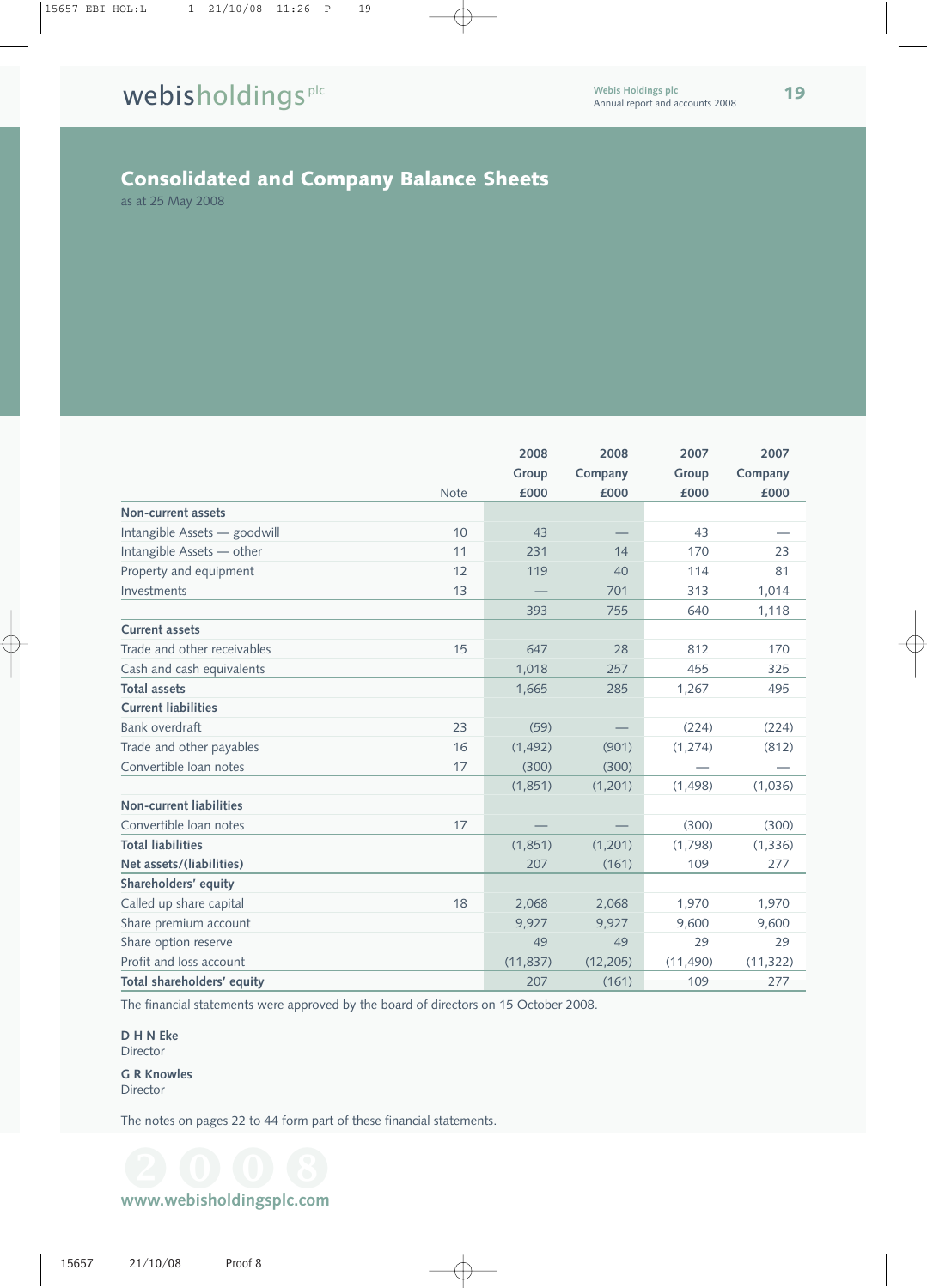# **Statement of Changes in Shareholders' Equity**

for the period ended 25 May 2008

| Group                                |               |         |                    |           | Total                  |
|--------------------------------------|---------------|---------|--------------------|-----------|------------------------|
|                                      | Called up     |         | Share Share option |           | Retained shareholders' |
|                                      | share capital | premium | reserve            | earnings  | equity                 |
|                                      | £000          | £000    | £000               | £000      | £000                   |
| Balance as at 28 May 2006            | 1.969         | 9,550   |                    | (11, 464) | 55                     |
| Issue of ordinary shares             | 1             |         |                    |           |                        |
| Share based payments - share options |               |         | 29                 |           | 29                     |
| Lapsed share warrants                |               | 50      |                    |           | 50                     |
| Loss for the period                  |               |         |                    | (26)      | (26)                   |
| Balance as at 27 May 2007            | 1.970         | 9,600   | 29                 | (11, 490) | 109                    |
| Issue of ordinary shares             | 98            | 327     |                    |           | 425                    |
| Share based payments - share options |               |         | 20                 |           | 20                     |
| Loss for the period                  |               |         |                    | (347)     | (347)                  |
| Balance as at 25 May 2008            | 2,068         | 9,927   | 49                 | (11, 837) | 207                    |

|               |         |         |                    | Total                  |
|---------------|---------|---------|--------------------|------------------------|
| Called up     |         |         |                    | Retained shareholders' |
| share capital | premium | reserve | earnings           | equity                 |
| £000          | £000    | £000    | £000               | £000                   |
| 1.969         | 9,550   |         | (10, 841)          | 678                    |
| 1             |         |         |                    | 1                      |
|               |         | 29      |                    | 29                     |
|               | 50      |         |                    | 50                     |
|               |         |         | (481)              | (481)                  |
| 1,970         | 9,600   | 29      | (11, 322)          | 277                    |
| 98            | 327     |         |                    | 425                    |
|               |         | 20      |                    | 20                     |
|               |         |         | (883)              | (883)                  |
| 2,068         | 9,927   | 49      | (12, 205)          | (161)                  |
|               |         |         | Share Share option |                        |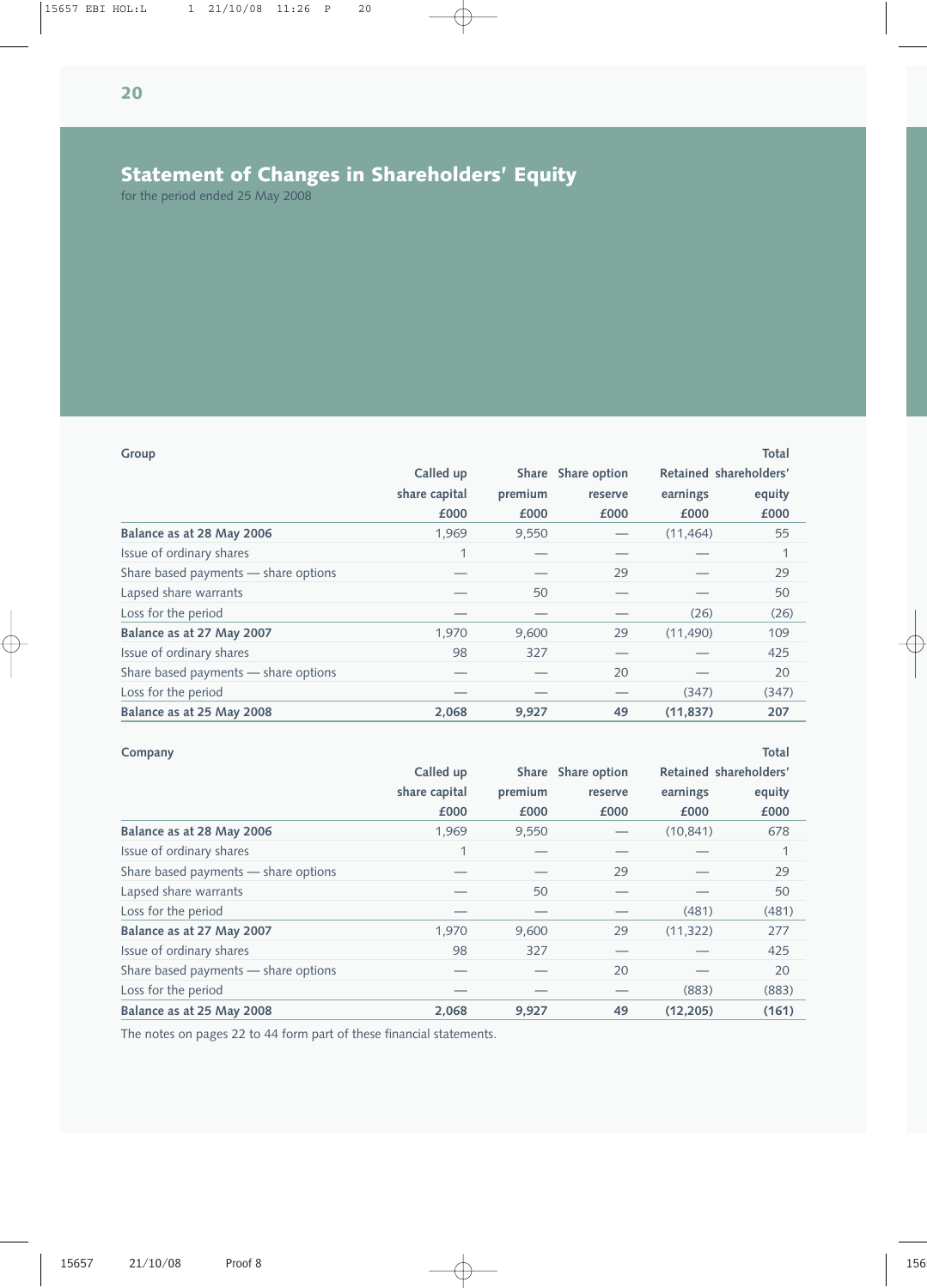# **Consolidated Statement of Cash Flows**

for the period ended 25 May 2008

|                                                      | 2008  | 2007  |
|------------------------------------------------------|-------|-------|
|                                                      | £000  | £000  |
| Net cash inflow/(outflow) from operating activities  | 598   | (197) |
| Cash flows from investing activities                 |       |       |
| Interest received                                    | 5     | 25    |
| Acquisition of investment                            | (8)   | (42)  |
| Purchase of intangible assets                        | (163) | (180) |
| Purchase of property and equipment                   | (64)  | (46)  |
| Net cash outflow from investing activities           | (230) | (243) |
| Cash flows from financing activities                 |       |       |
| Issue of equity shares                               | 425   | 1     |
| Cancelled share warrants                             |       | 50    |
| Issue of convertible loan note                       |       | 300   |
| Interest paid                                        | (65)  | (18)  |
| Net cash inflow from financing activities            | 360   | 333   |
| Net increase/(decrease) in cash and cash equivalents | 728   | (107) |
| Cash and cash equivalents at beginning of period     | 231   | 338   |
| Net cash and cash equivalents at end of period       | 959   | 231   |
| Cash and cash equivalents comprise                   |       |       |
| Cash and deposits                                    | 1,018 | 455   |
| <b>Bank overdraft</b>                                | (59)  | (224) |
|                                                      | 959   | 231   |
| Cash generated from operations                       |       |       |
| Profit/(loss) from operations                        | 34    | (33)  |
| Adjusted for:                                        |       |       |
| Depreciation                                         | 161   | 166   |
| Share based payment charge                           | 20    | 29    |
| Decrease/(increase) in receivables                   | 165   | (263) |
| Increase/(decrease) in payables                      | 218   | (96)  |
| Net cash inflow/(outflow) from operating activities  | 598   | (197) |

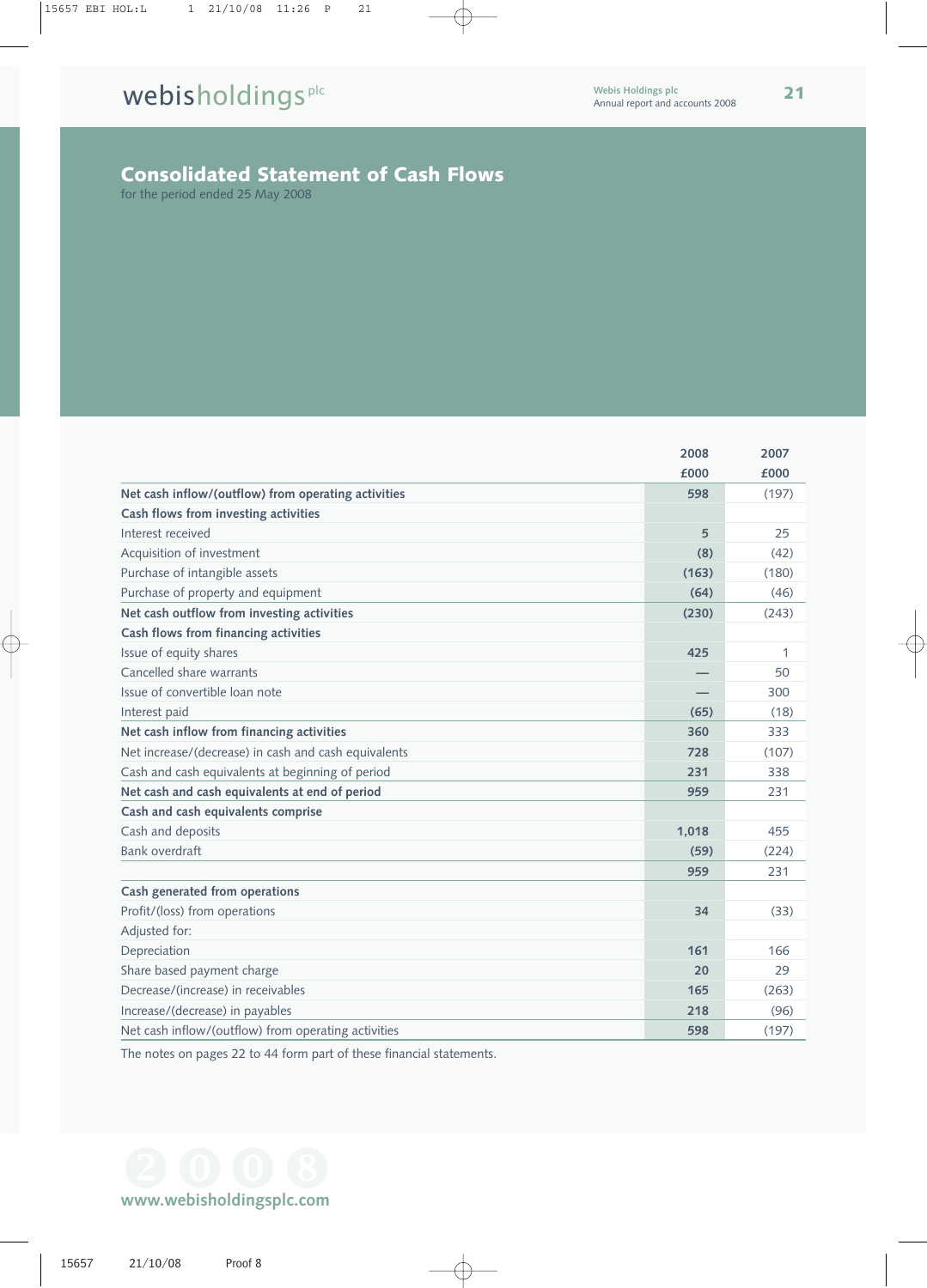### **Notes to the Accounts**

for the period ended 25 May 2008

#### **1 Reporting entity**

Webis Holdings plc (formerly betinternet.com plc) is a company domiciled in the Isle of Man. The address of the Company's registered office is Viking House, Nelson Street, Douglas, Isle of Man, IM1 2AH. The Group's consolidated financial statements as at and for the period ended 25 May 2008 consolidate those of the Company and its subsidiaries (together referred to as "the Group").

#### **1.1 Basis of preparation**

#### **(a) Statement of compliance**

The consolidated financial statements have been prepared in accordance with International Financial Reporting Standards ("IFRSs") and its interpretations adopted by the International Accounting Standards Board ("IASB").

These are the Group's first financial statements prepared under IFRS, and IFRS 1 "First-time Adoption of International Reporting Standards" has been applied. The last financial statements under UK Generally Accepted Accounting Principles ("UK GAAP") were prepared for the period ended 27 May 2007.

The date of transition to IFRS for the Group was 29 May 2006. A summary of the accounting policies applied in the preparation of the new financial statements is given below. These policies have been consistently applied to all the periods presented, unless otherwise stated. The impact of the transition from UK GAAP to IFRS is explained in note 24 to the financial statements. This note includes reconciliation of equity and profit or loss for the comparative period reported under UK GAAP to those reported under IFRS.

**New significant standards and interpretations not yet adopted**

A number of new standards, amendments to standards and interpretations are not yet effective for the period ended 25 May 2008, and have not been applied in preparing these consolidated financial statements:

IFRS 8 *Operating Segments* introduces the "management approach" to segment reporting. IFRS 8, which becomes mandatory for the Group's 2009 financial statements, will require the disclosure of segment information based on the internal reports regularly reviewed by the Group's directors in order to assess each segment's performance and to allocate resources to them. Currently, the Group presents segment information in respect of its business units. Under the management approach, the Group will present information in respect of the Sportsbook and Pari-mutuel activities.

Other standards which will become effective in future periods, but which are not expected to impact on the Group are:

- **■** Revised IAS 23 *Borrowing Costs*
- **IFRIC 11 IFRS 2 Group and Treasury Share** Transactions

**(b) Basis of measurement and functional currency**  The Group consolidated financial statements are presented in Pounds Sterling, rounded to the nearest thousand. They are prepared under the historical cost convention except where assets and liabilities are required to be stated at their fair value.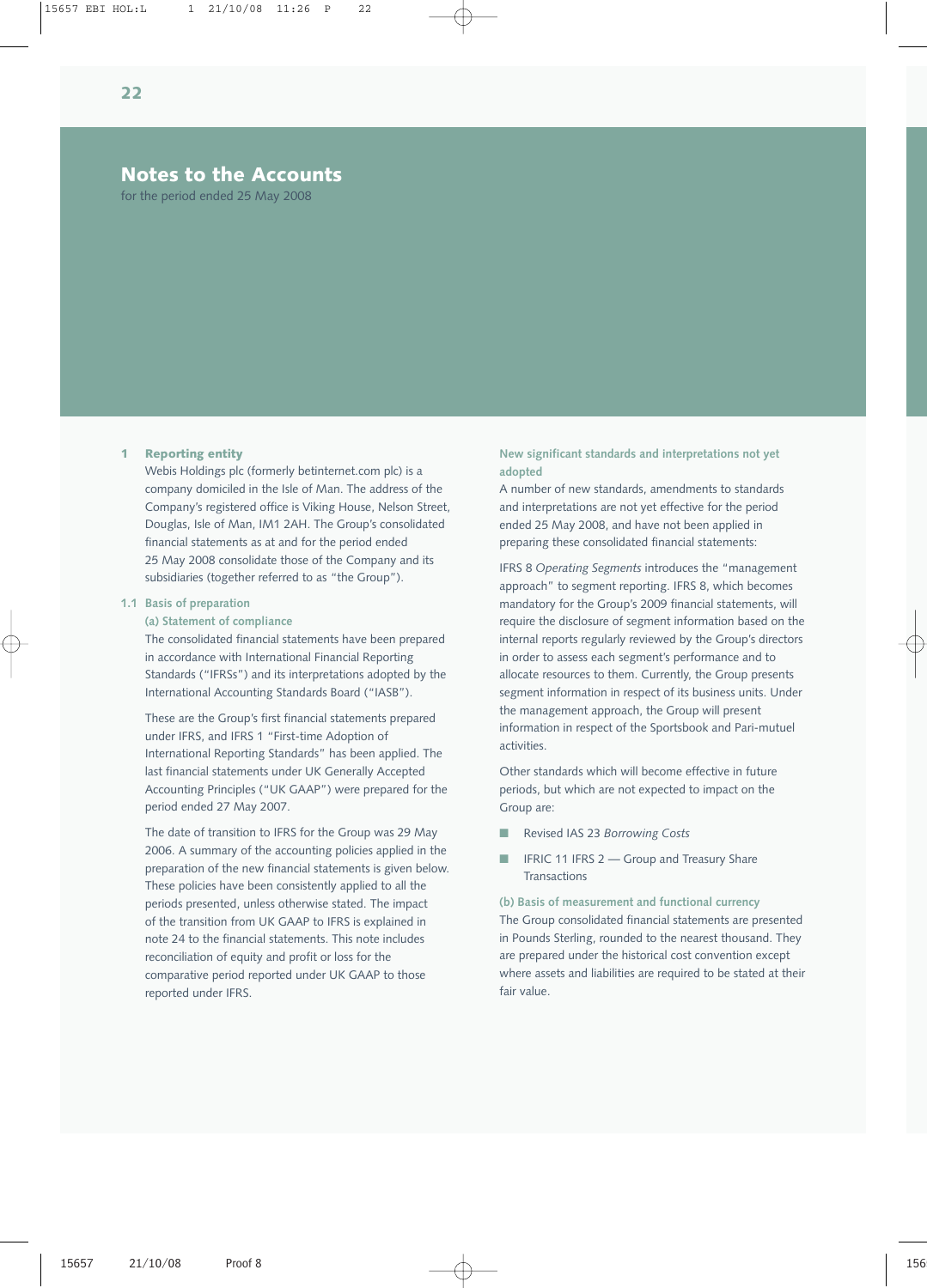for the period ended 25 May 2008

### **1.1 Basis of preparation** continued

#### **(c) Use of estimates and judgement**

The preparation of Group financial statements in conformity with IFRS requires management to make judgements, estimates and assumptions that affect the application of policies and reported amounts of assets and liabilities, income and expenses. Although these estimates are based on management's best knowledge and experience of current events and expected economic conditions, actual results may differ from these estimates.

The directors believe the models and assumptions used to calculate the fair value of the share based payments, outlined in note 18, are the most appropriate for the Group.

The accounting policies set out below have been applied consistently to all periods presented in these consolidated financial statements. They have also been applied in preparing an opening IFRS balance sheet as at 29 May 2006 for the purposes of the transition to IFRSs, as required by IFRS 1. The impact of the transition from previous UK GAAP to IFRSs is explained in note 24.

Certain comparative amounts have been reclassified to conform with the current year's presentation.

#### **Going concern**

The directors have prepared projected cash flow information for the next 12 months and are satisfied that the Group has adequate resources to meets its obligations as they fall due. The directors consider that it is appropriate that these financial statements are prepared on the going concern basis.

#### **1.2 Accounting policies Basis of consolidation**

# (i) The consolidated financial statements incorporate the

- results of Webis Holdings plc and its subsidiaries. Subsidiaries are consolidated from the date of acquisition, being the date on which the Group obtains control, and continue until the date that such control ceases. Control exists when the Group has the power, directly or indirectly, to govern the financial and operating policies of an entity so as to obtain benefits from its activities.
- (ii) Intra-Group balances and transactions, and any unrealised income and expenses arising intra-Group transactions, are eliminated in preparing the consolidated financial statements and income and expenses arising from intra-Group transactions, are eliminated in preparing the consolidated financial statements.

#### **Foreign currency translation**

The Group's financial statements are presented in Pounds Sterling, which is the Company's functional and presentational currency. All subsidiaries of the Group have Pounds Sterling as their functional currency.

Foreign currency transactions are translated into the functional currency using the approximate exchange rate prevailing at the dates of transactions. Foreign exchange gains and losses resulting from the settlement of foreign currency transactions and from the translation at the period end exchange rate of monetary assets and liabilities denominated in foreign currencies are recognised in the income statement.

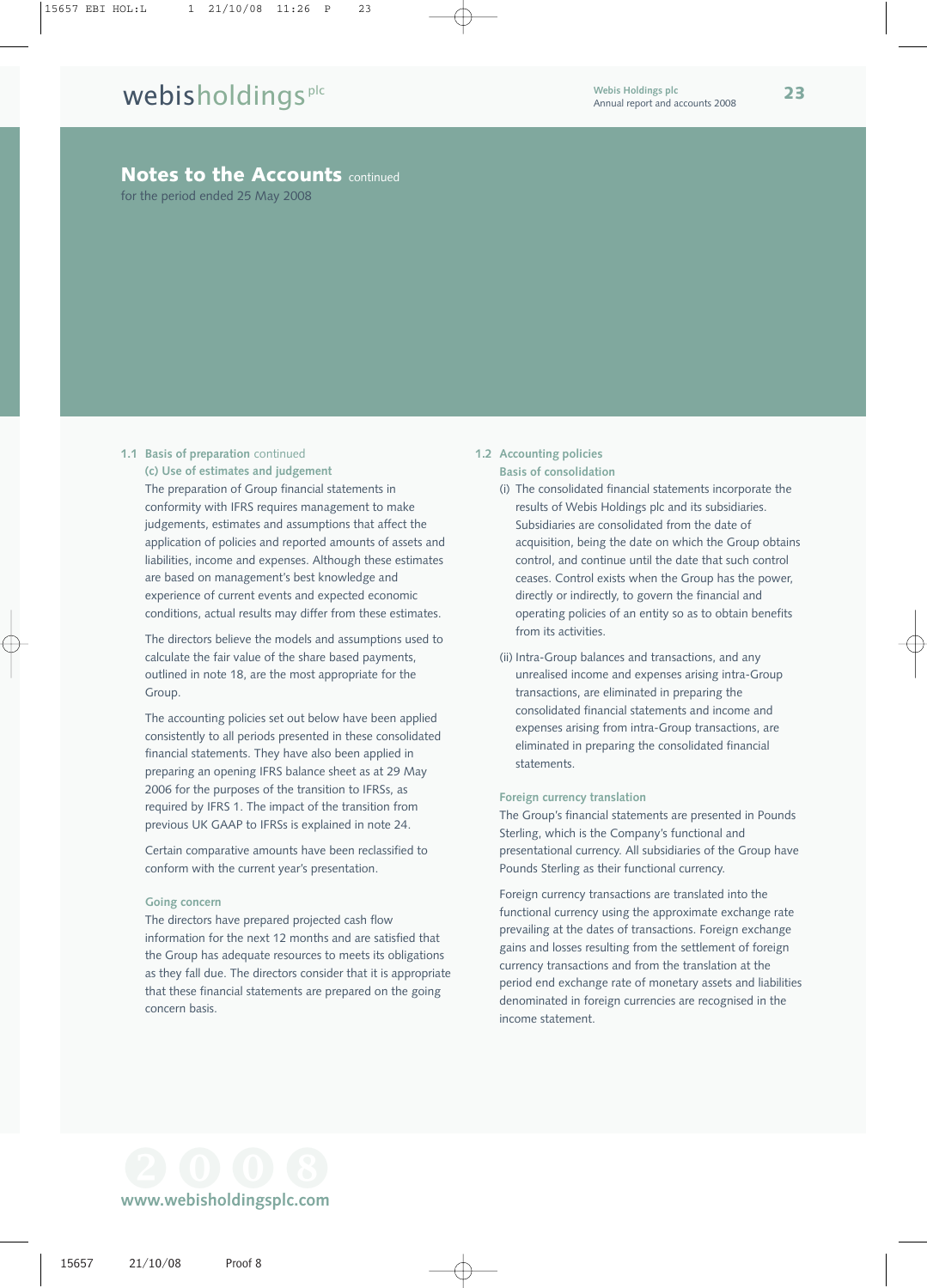for the period ended 25 May 2008

#### **1.2 Accounting policies** continued

Non-monetary assets and liabilities that are measured in terms of historical costs in a foreign currency are translated using the exchange rate at the date of the transaction. Non-monetary assets and liabilities denominated in foreign currencies that are stated at fair value are translated into the functional currency using the exchange rates ruling at the date fair value was determined.

#### **Revenue recognition and turnover**

Turnover represents the amounts staked in respect of bets placed by customers on events which occurred during the period. Cost of sales represents payouts to customers, together with commissions and royalties payable to agents and suppliers of software. Open betting positions are carried at fair market value.

#### **Segmental reporting**

Segmental reporting is based on a two segment format, of which the primary format is the business areas in accordance with the Group's internal reporting structure and the secondary format is for geographical areas.

#### **Financing costs**

Interest payable on borrowings is calculated using the effective interest method.

#### **Deferred income tax**

Deferred taxation is provided in full, using the liability method, on timing differences arising between the tax bases of assets and liabilities and their carrying amounts in the consolidated financial statements. Deferred income tax is determined using tax rates (and laws) that have been enacted or substantially enacted by the balance sheet date and are expected to apply when the related deferred tax is realised. Deferred tax assets are recognised to the extent that it is probable that future taxable profit will be

available against which the temporary differences can be utilised.

#### **Intangible assets — Goodwill**

Goodwill represents the excess of fair value consideration over the fair value of the identifiable assets and liabilities acquired, arising on the acquisition of subsidiaries. Goodwill is included in non-current assets. Goodwill is reviewed annually for impairment and is carried at costs less accumulated impairment losses. Goodwill arising on acquisitions before the transition date of 29 May 2006 has been retained at the previous UK GAAP value and is no longer amortised but is tested annually for impairment.

#### **Intangible assets — Other**

Other intangible assets comprise website design and development costs and software licences and are stated at acquisition cost less accumulated amortisation. Carrying amounts are reviewed at each balance sheet date for impairment.

Costs that are directly attributable to the development of websites are recognised as intangible assets provided that the intangible asset will generate probable economic benefits and income streams through external use in line with SIC 32 "Intangible assets — website costs". Content development and operating costs are expensed as incurred.

Careful judgement by the directors is applied when deciding whether recognition requirements for development costs have been met and whether the assets will generate probable future economic benefit. Amortisation is calculated using the straight line method, at annual rates estimated to write off the assets over their expected useful lives as follows:

| Website design & development | 33.33% |
|------------------------------|--------|
| Software licences            | 33.33% |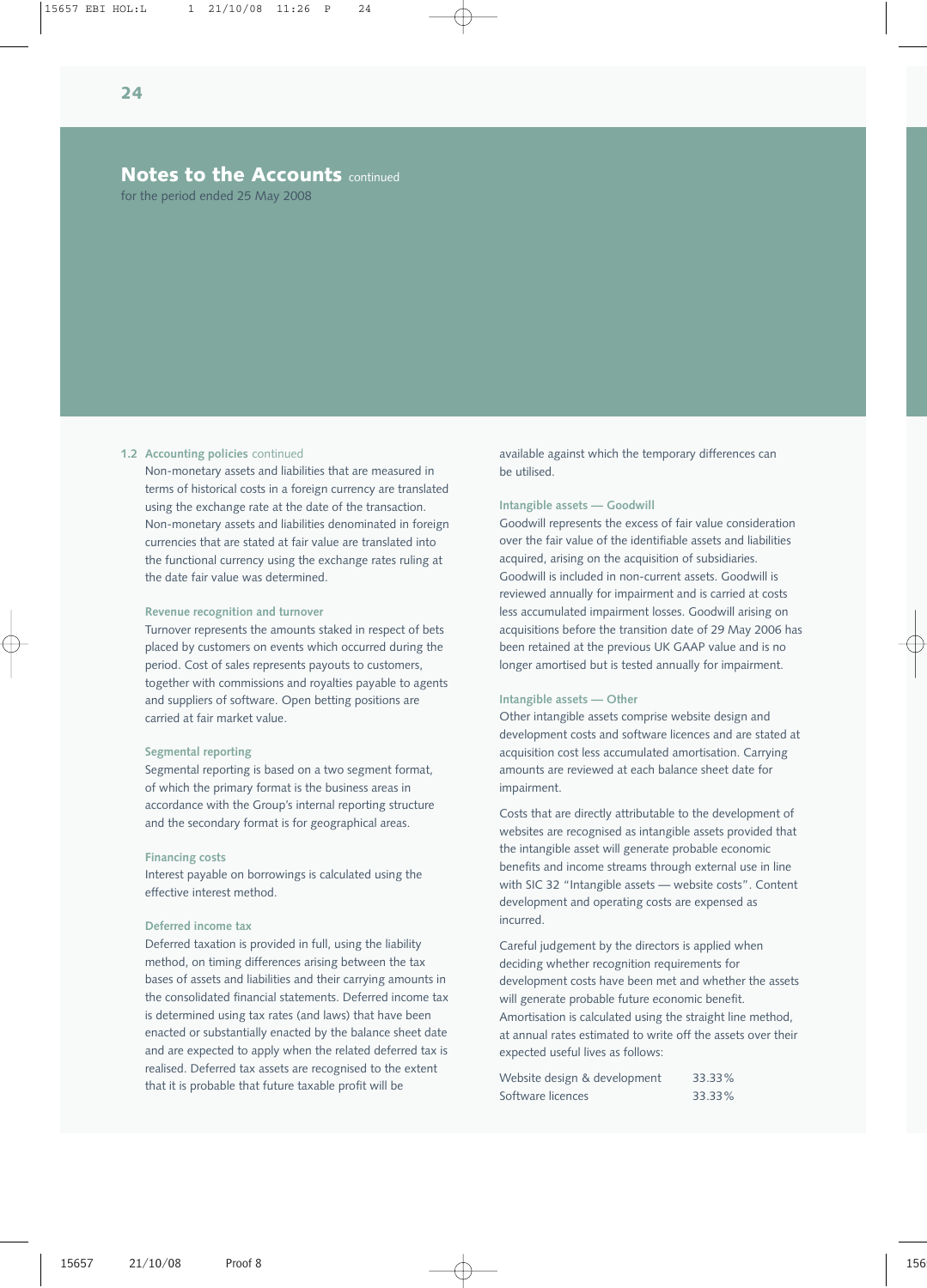for the period ended 25 May 2008

## **1.2 Accounting policies** continued

**Property, plant and equipment**

Items of property and equipment are stated at historical cost less accumulated depreciation (see below) and impairment losses. Historical cost includes expenditure that is directly attributable to the acquisition of the items.

The assets residual values and useful lives are reviewed, and adjusted if appropriate, at the balance sheet date. An asset's carrying amount is written down immediately to its recoverable amount if the asset's carrying amount is greater than its estimated recoverable amount. Assets are depreciated over their expected useful lives as follows:

| Equipment           | 33.33% |
|---------------------|--------|
| Fixtures & fittings | 33.33% |

#### **Impairment of assets**

Goodwill arising on acquisitions and other assets that have an indefinite useful life and are not subject to amortisation are reviewed at least annually for impairment.

Other intangible assets, property and equipment are reviewed for impairment whenever there is an indication that the carrying amount of the asset may not be recoverable. If the recoverable amount of an asset is less than its carrying amount, an impairment loss is recognised. Recoverable amount is the higher of fair value less costs to sell and value in use. Where the asset does not generate cash flows that are independent from other assets the Group estimates the recoverable amount of the cash generating unit to which the asset belongs. For tangible and intangible assets excluding goodwill, the cash generating unit is considered to be a business segment. For goodwill, the cash generating unit is considered to be the business on which the goodwill arose.

If at the Balance Sheet date there is any indication that an impairment recognised in prior periods for an asset, other

than goodwill, no longer exists, the recoverable amount is reassessed and the asset is reflected at the recoverable amount. An impairment charge is recognised in the income statement in the period in which it occurs. Where an impairment loss, other than an impairment loss on goodwill, subsequently reverses due to a change in its original estimate, the carrying amount of the asset is increased to the revised estimate of its recoverable amount. The increased amount cannot exceed the carrying amount that would have been determined, net of depreciation, had no impairment loss been recognised for the asset in prior years.

#### **Share-based payments**

The Company granted employee share options under an equity-settled share-based payments scheme.

For all the employee share options granted after 7 November 2002 and vesting on or after 29 May 2006, an expense is recognised in the income statement with a corresponding credit to equity. The equity-settled share based payment is measured at fair value at the date of the grant. Fair value is determined by reference to option pricing models, principally the Black-Scholes model.

If vesting periods or other vesting conditions apply, the expense is allocated over the vesting period, based on the best available estimate of the number of share options expected to vest.

#### **Leasing**

Payments made under operating leases are charged to the income statement on a straight line basis over the period of the lease.

#### **Equity**

Share capital is determined using the nominal value of shares that have been issued.

**25**

**www.webisholdingsplc.com** --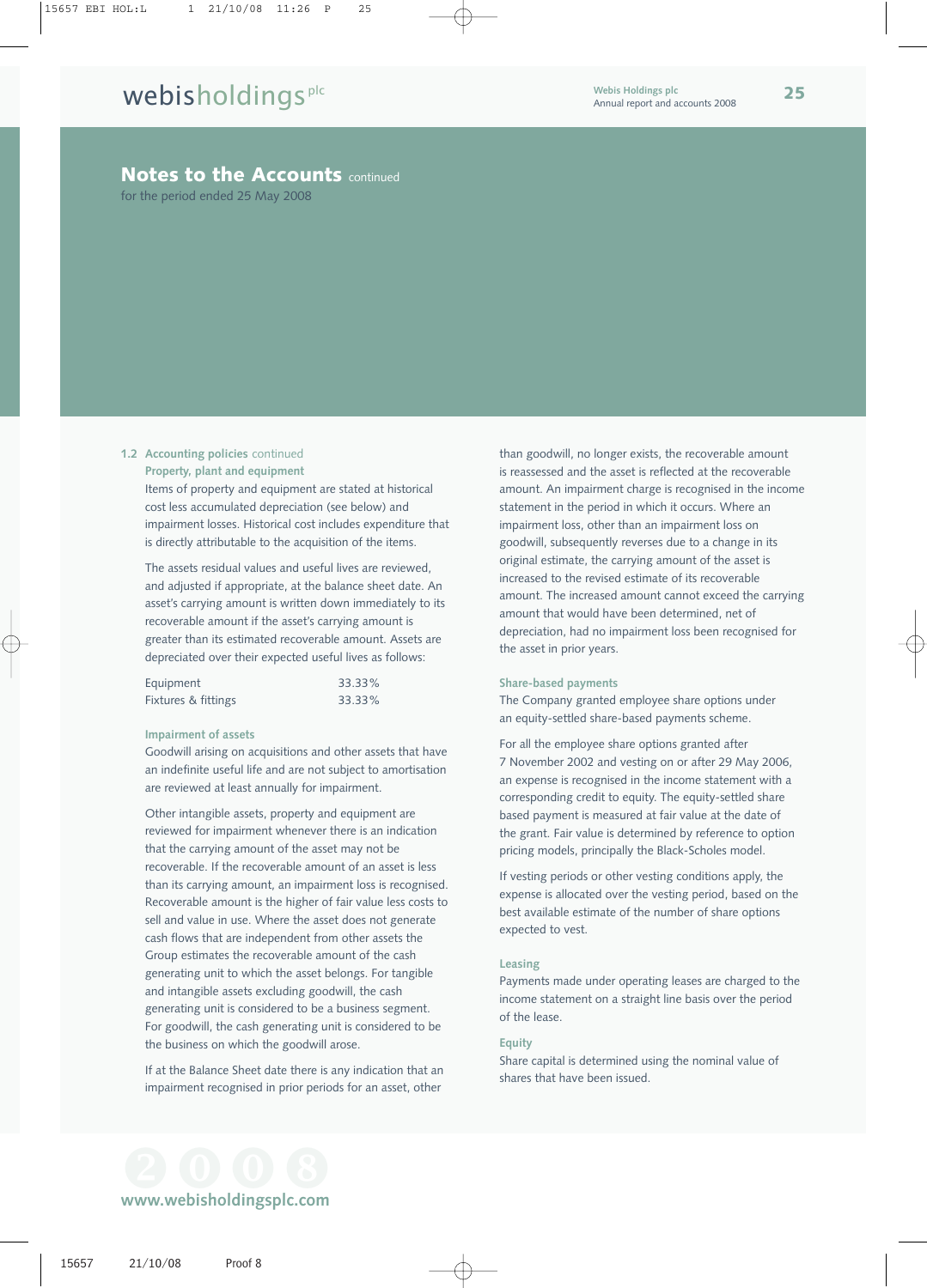for the period ended 25 May 2008

#### **1.2 Accounting policies** continued **Equity** continued

The share premium account includes any premiums received on the initial issuing of the share capital. Any transaction costs associated with the issuing of shares are deducted from the premium paid.

Equity settled share-based employee remuneration is credited to the share option reserve until related stock options are exercised. On exercise or lapse amounts recognised in the share option reserve are taken to the profit and loss account.

#### **Financial Instruments**

Non-derivative financial instruments include trade and other receivables, cash and cash equivalents, loans and borrowings and trade and other payables.

Financial assets and financial liabilities are recognised on the Group's balance sheet when the Group becomes party to the contractual terms of the instrument. Transaction costs are included in the initial measurement of financial instruments, except financial instruments classified as at fair value through profit and loss. The subsequent measurement of financial instruments is dealt with below.

#### *Trade and other receivables*

Trade and other receivables do not carry any interest and are stated at their amortised cost as reduced to equal the estimated present value of the future cash flows.

#### *Cash and cash equivalents*

Cash and cash equivalents defined as cash in bank and in hand as well as bank deposits and money held for processors. Cash equivalents are held for the purpose of meeting short term cash commitments rather than for investment or other purposes.

#### *Bank borrowings*

Interest bearing bank borrowings are recorded at the proceeds received net of direct issue costs. Finance charges, including premiums payable on settlement or redemption and direct issue costs are charged on an accrual basis using the effective interest method and are added to the carrying amount of the instrument to the extent they are not settled in the period in which they arise.

#### *Trade and other payables*

Trade and other payables are non-interest bearing and are stated at amortised cost.

#### *Convertible loans*

Convertible loan notes are interest bearing and are stated at amortised cost.

The convertible loan note has been classified fully as a liability in the balance sheet, as in the view of the directors it does not meet the definition under International Reporting Standard 32 for an element to be disclosed under equity.

#### *Equity instruments*

Equity instruments issued by the Group are recorded at proceeds received, net of direct costs.

#### *Ante-post sports bets*

The Group may have at any point in time, an exposure on ante-post sports bets. These bets meet the definition of a financial liability under International Accounting Standard 32 "Financial Instruments: Disclosure and Presentation", and therefore are recorded initially at fair value, and subsequently at amortised cost using the effective interest method.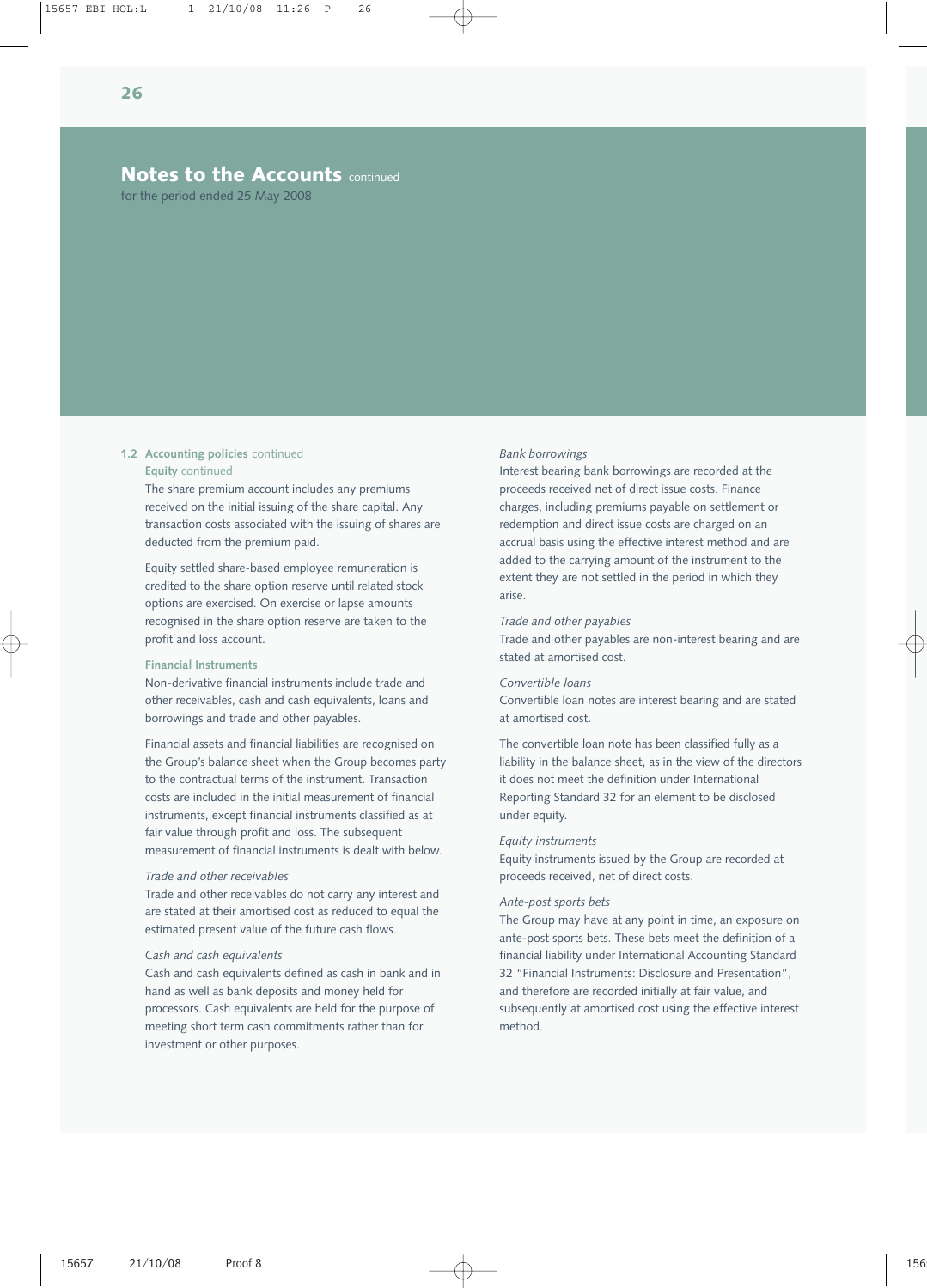for the period ended 25 May 2008

#### **2 Segmental Analysis**

|                          |                      | 2008    | 2007   |
|--------------------------|----------------------|---------|--------|
|                          |                      | £000    | £000   |
| <b>Turnover</b>          |                      |         |        |
| Sportsbook               | Far East             | 66,714  | 42,292 |
|                          | UK & Ireland         | 9,253   | 7,094  |
|                          | Europe               | 8,319   | 10,220 |
|                          | Rest of the World    | 2,476   | 2,547  |
| Pari-mutuel              | <b>United States</b> | 30,423  | 24,750 |
|                          |                      | 117,185 | 86,903 |
| (Loss)/profit before tax |                      |         |        |
| Sportsbook               |                      | (740)   | (483)  |
| Pari-mutuel              |                      | 393     | 457    |
|                          |                      | (347)   | (26)   |
| Net assets               |                      |         |        |
| Sportsbook               |                      | (379)   | (82)   |
| Pari-mutuel              |                      | 586     | 191    |
|                          |                      | 207     | 109    |

#### **3 Share-based costs**

|               | 2008          | 2007 |
|---------------|---------------|------|
|               | £000          | £000 |
| Share options | $\mathcal{D}$ |      |
|               | 20            | つC   |

#### **4 Amounts written off investments**

In November 2007, the Group wrote off its investment in Global Coreports Limited, an Isle of Man based gaming software developer. In the absence of further funding, the Company was unable to continue trading.

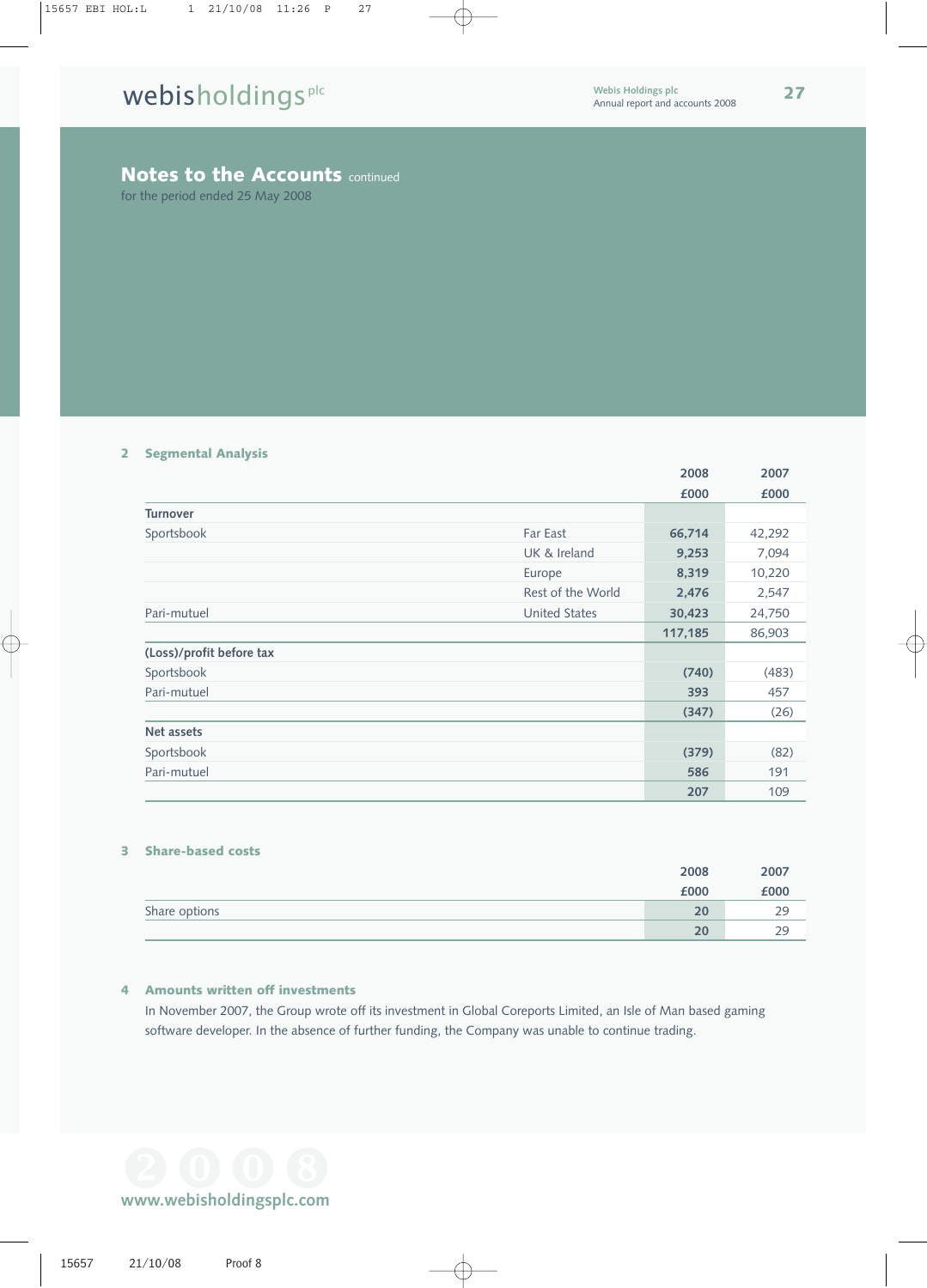for the period ended 25 May 2008

### **5 Total operating profit/(loss)**

Group operating profit/(loss) is stated after charging:

|                                                          | 2008 | 2007 |
|----------------------------------------------------------|------|------|
|                                                          | £000 | £000 |
| Auditors' remuneration:                                  |      |      |
| — audit<br>Group                                         | 73   | 67   |
| — other services                                         |      | 5    |
| $Company$ — audit                                        | 52   | 58   |
| Depreciation of property and equipment                   | 161  | 166  |
| Exchange losses                                          | 53   | 64   |
| Operating lease rentals - other than plant and equipment | 108  | 140  |
| Directors' fees                                          | 24   | 24   |

#### **6 Net finance (costs)/income**

|                            | 2008 | 2007 |
|----------------------------|------|------|
|                            | £000 | £000 |
| Bank interest receivable   | 5    | 25   |
|                            | 5    | 25   |
| Bank interest payable      | (24) | (18) |
| Loan interest payable      | (41) |      |
|                            | (65) | (18) |
| Net finance (costs)/income | (60) |      |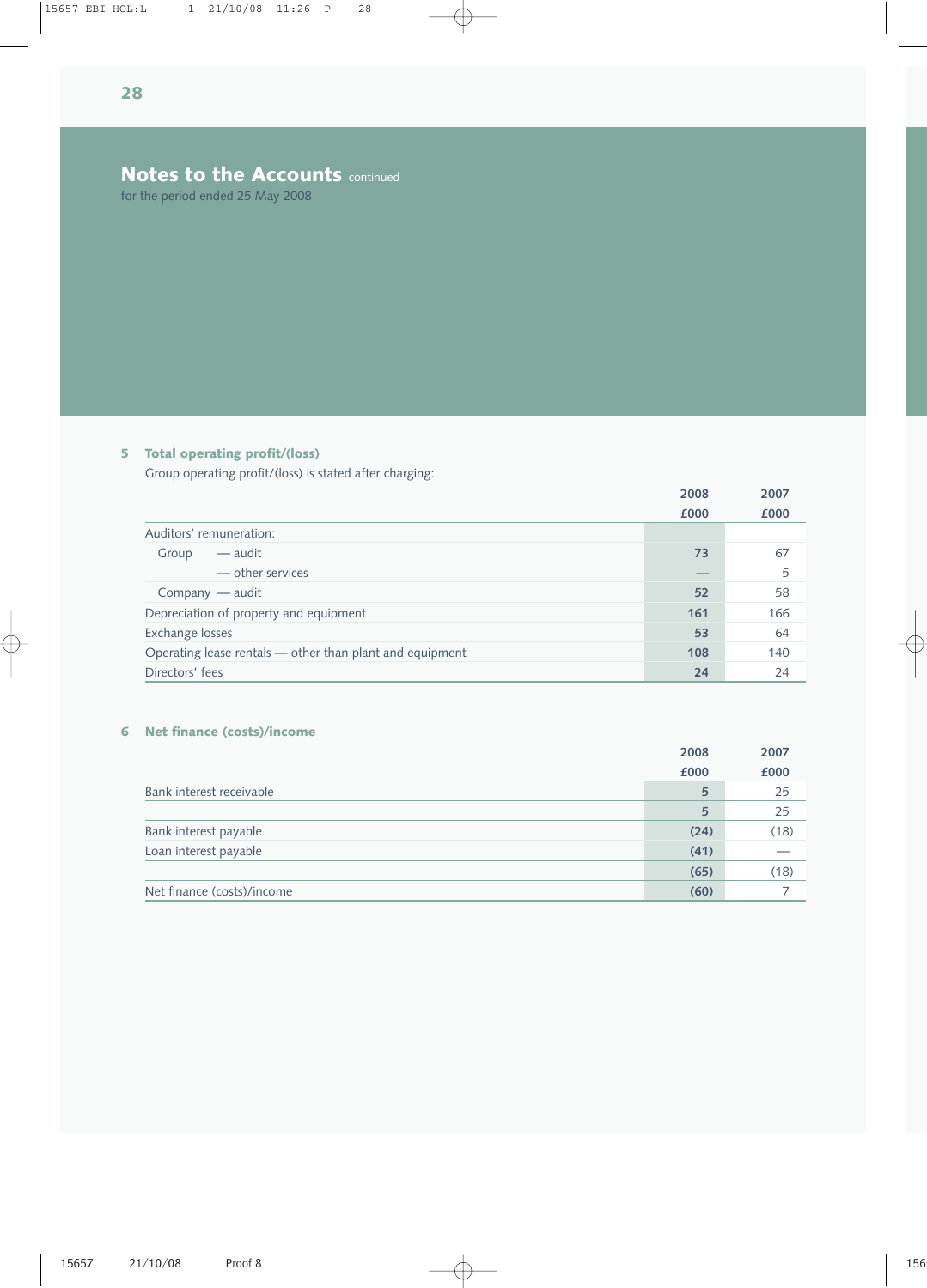for the period ended 25 May 2008

#### **7 Staff numbers and cost**

|                                                               | 2008  | 2007  |
|---------------------------------------------------------------|-------|-------|
| Average number of employees (including directors)             | 36    | 41    |
| The aggregate payroll costs of these persons were as follows: |       |       |
|                                                               | 2008  | 2007  |
|                                                               | £000  | £000  |
| Wages and salaries                                            | 997   | 1,021 |
| Social security costs                                         | 100   | 94    |
| Other pension costs                                           |       | 6     |
| Share-based costs                                             | 20    | 29    |
|                                                               | 1,117 | 1,150 |

#### **8 Tax on loss on ordinary activities**

No provision for tax is required for either the current or previous periods, due to the zero per cent corporate tax regime in the Isle of Man.

Unprovided deferred tax was £nil (2007: £nil).

#### **9 Earnings per ordinary share**

The calculation of the basic earnings per share is based on the earnings attributable to ordinary shareholders divided by the weighted average number of shares in issue during the period.

The calculation of diluted earnings per share is based on the basic earnings per share, adjusted to allow for the issue of shares, on the assumed conversion of all dilutive share options.

An adjustment for the dilutive effect of share options and convertible debt in the period has not been reflected in the calculation of the diluted loss per share as the effect would have been anti-dilutive.

|                                                     | 2008        | 2007        |
|-----------------------------------------------------|-------------|-------------|
|                                                     | £000        | £000        |
| Loss for the period                                 | (347)       | (26)        |
|                                                     | No.         | No.         |
| Weighted average number of ordinary shares in issue | 200,674,485 | 196,958,908 |
| Diluted number of ordinary shares                   | 200,674,485 | 196,958,908 |
| Basic loss per share                                | (0.17)      | (0.01)      |
| Diluted loss per share                              | (0.17)      | (0.01)      |

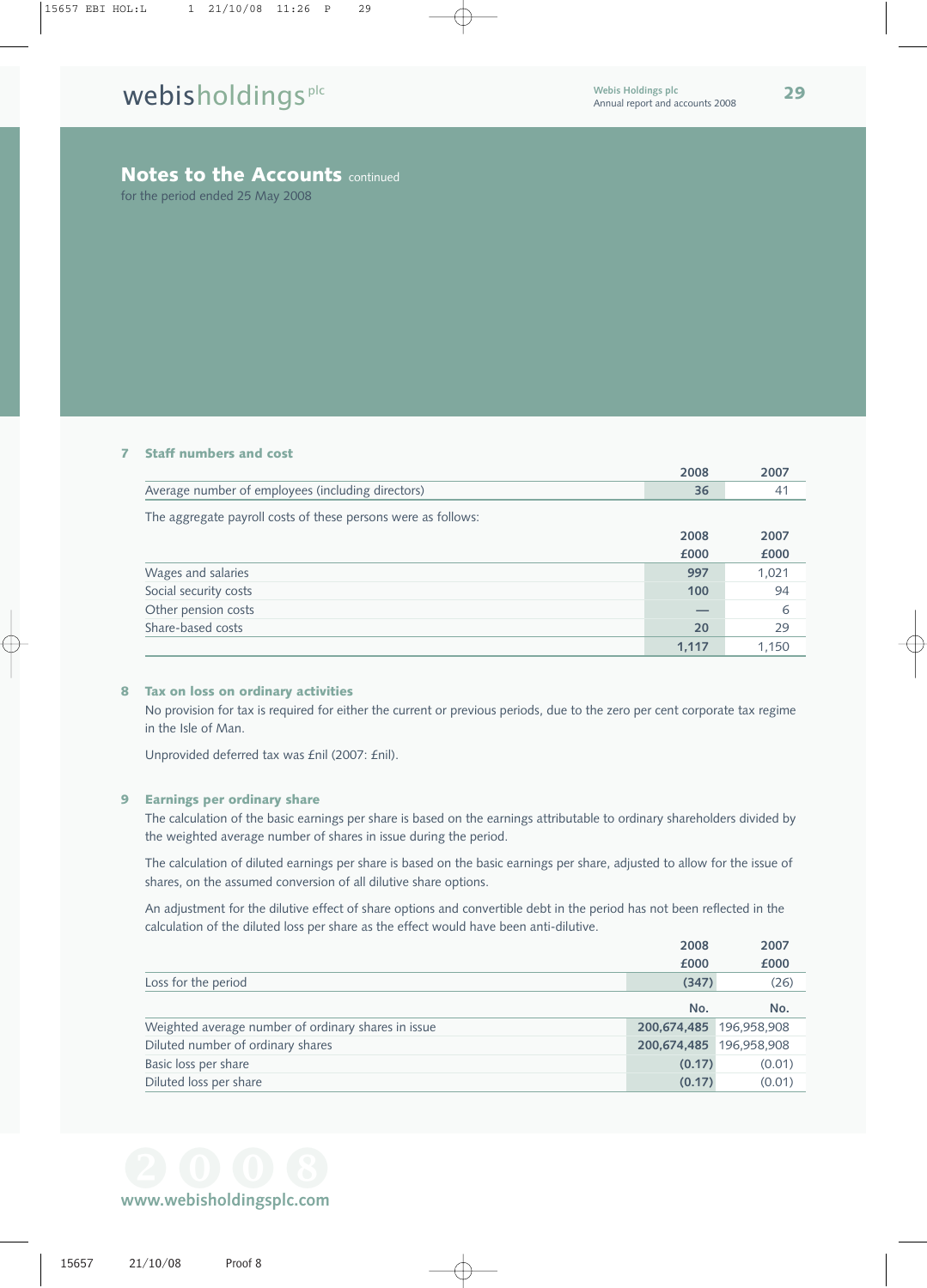for the period ended 25 May 2008

### **10 Intangible assets — Goodwill**

**Group**

|                                                      | Goodwill |
|------------------------------------------------------|----------|
|                                                      | £000     |
| Cost                                                 |          |
| Balance at 28 May 2007                               | 1,435    |
| Reclassified from amortisation                       | (1,392)  |
| Balance at 25 May 2008                               | 43       |
| Amortisation and impairment                          |          |
| At 28 May 2007 (as previously stated)                | 1,435    |
| Adjustment to goodwill on adoption of IFRS (note 24) | (43)     |
| At 28 May 2007 (restated)                            | 1,392    |
| Reclassified to cost                                 | (1,392)  |
| At 25 May 2008                                       |          |
| Net book value                                       |          |
| At 28 May 2007 and 25 May 2008                       | 43       |

The above goodwill relates to the acquisition of the pari-mutuel business which is both a cash generating unit and a reportable segment.

The recoverable amount of goodwill on the pari-mutuel business unit has been determined based on a value in use calculation using cash flow projections based on financial budgets approved by the directors.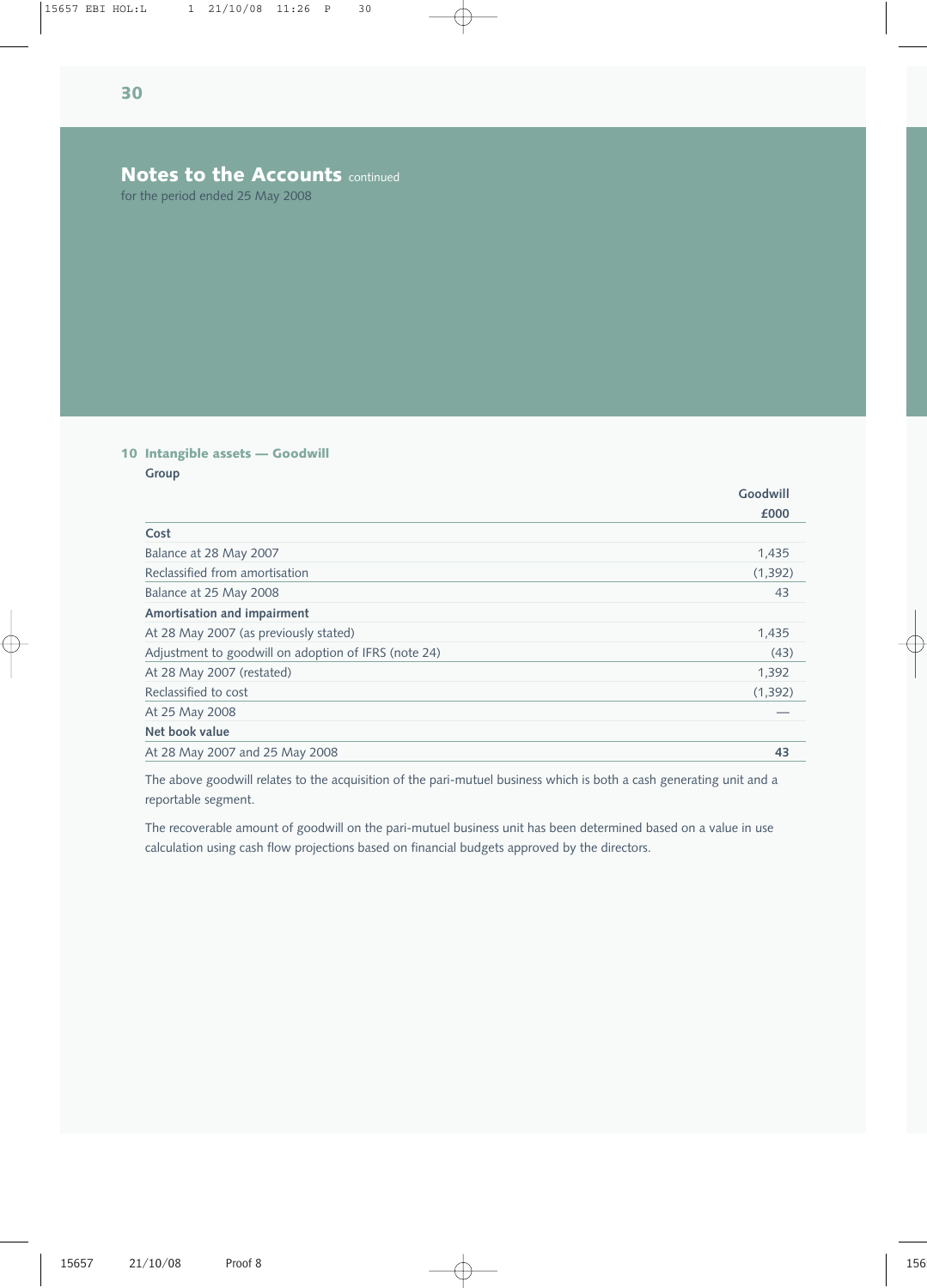for the period ended 25 May 2008

#### **11 Intangible assets — Other**

|                             | Software & development costs |         |
|-----------------------------|------------------------------|---------|
|                             | Group                        | Company |
|                             | £000                         | £000    |
| Cost                        |                              |         |
| Balance at 28 May 2007      | 1,907                        | 29      |
| Additions during the period | 163                          |         |
| Balance at 25 May 2008      | 2,070                        | 29      |
| Amortisation and impairment |                              |         |
| At 28 May 2007              | 1,737                        | 6       |
| Amortisation for the period | 102                          | 9       |
| At 25 May 2008              | 1,839                        | 15      |
| Net book value              |                              |         |
| At 25 May 2008              | 231                          | 14      |
| At 27 May 2007              | 170                          | 23      |

|                                          | Software & development costs |         |
|------------------------------------------|------------------------------|---------|
|                                          | Group                        | Company |
|                                          | £000                         | £000    |
| Cost                                     |                              |         |
| Balance at 29 May 2006                   | 1,739                        |         |
| Additions during the period              | 147                          |         |
| Reclassified from property and equipment | 21                           | 29      |
| Balance at 27 May 2007                   | 1,907                        | 29      |
| Amortisation and impairment              |                              |         |
| At 29 May 2006                           | 1,650                        |         |
| Amortisation for the period              | 83                           |         |
| Reclassified from property and equipment | $\overline{4}$               | 6       |
| At 27 May 2007                           | 1,737                        | 6       |
| Net book value                           |                              |         |
| At 27 May 2007                           | 170                          | 23      |
| At 29 May 2006                           | 89                           |         |

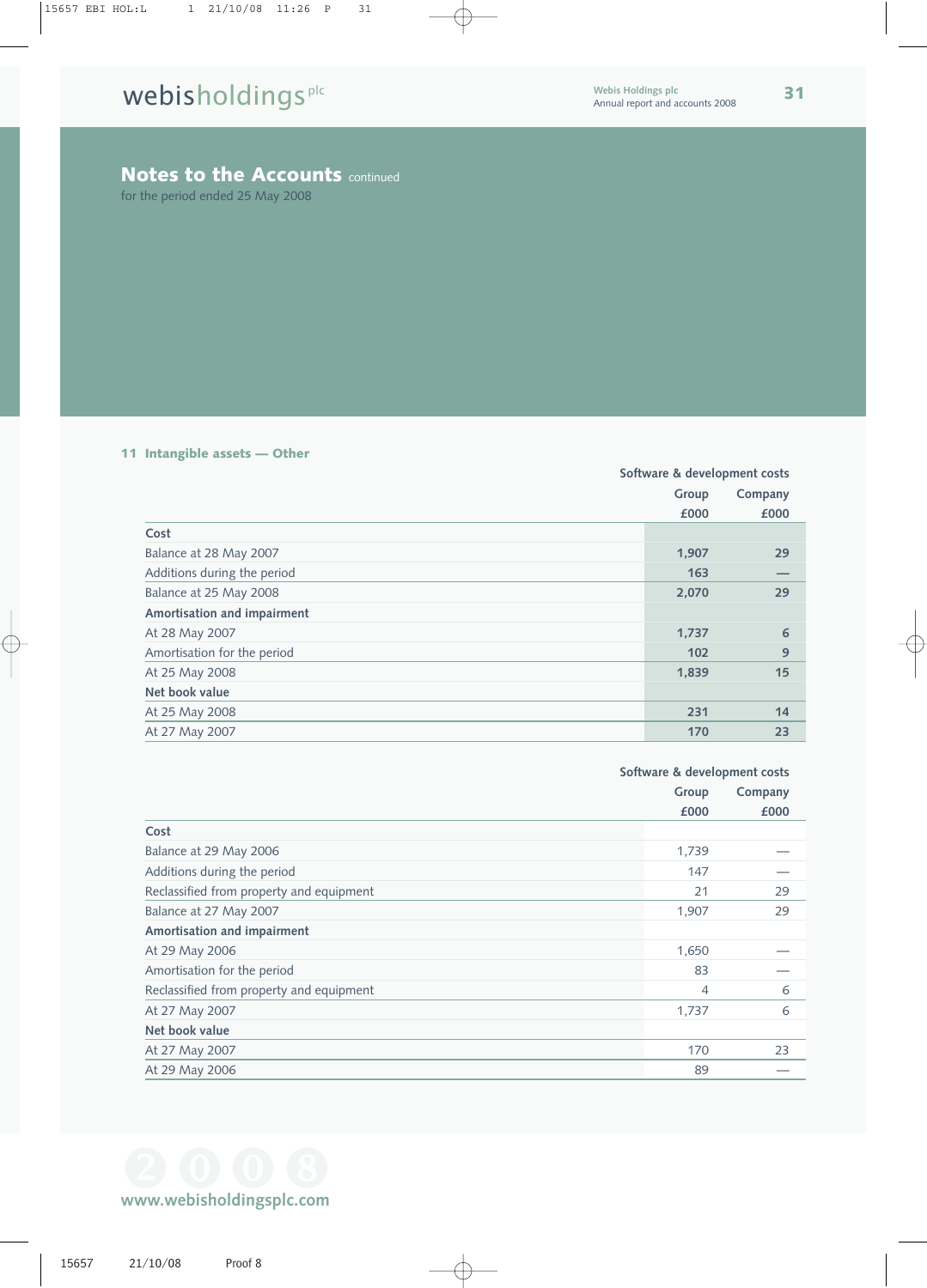for the period ended 25 May 2008

## **12 Property and equipment**

| Group                 | Computer  | <b>Fixtures &amp;</b> |       |
|-----------------------|-----------|-----------------------|-------|
|                       | equipment | fittings              | Total |
|                       | £000      | £000                  | £000  |
| Cost                  |           |                       |       |
| At 28 May 2007        | 1,117     | 250                   | 1,367 |
| <b>Additions</b>      | 54        | 10                    | 64    |
| Disposals             |           |                       |       |
| At 25 May 2008        | 1,171     | 260                   | 1,431 |
| Depreciation          |           |                       |       |
| At 28 May 2007        | 1,019     | 234                   | 1,253 |
| Charge for the period | 51        | 8                     | 59    |
| At 25 May 2008        | 1,070     | 242                   | 1,312 |
| Net book value        |           |                       |       |
| At 25 May 2008        | 101       | 18                    | 119   |
| At 27 May 2007        | 98        | 16                    | 114   |

| Company               | Computer  | <b>Fixtures &amp;</b> |       |
|-----------------------|-----------|-----------------------|-------|
|                       | equipment | fittings              | Total |
|                       | £'000     | £'000                 | £'000 |
| Cost                  |           |                       |       |
| At 28 May 2007        | 262       | 79                    | 341   |
| Additions             | 1         |                       | 1     |
| Disposals             |           |                       |       |
| At 25 May 2008        | 263       | 79                    | 342   |
| Depreciation          |           |                       |       |
| At 28 May 2007        | 182       | 78                    | 260   |
| Charge for the period | 41        | $\overline{1}$        | 42    |
| Disposals             |           |                       |       |
| At 25 May 2008        | 223       | 79                    | 302   |
| Net book value        |           |                       |       |
| At 25 May 2008        | 40        |                       | 40    |
| At 27 May 2007        | 80        | $\mathbf 1$           | 81    |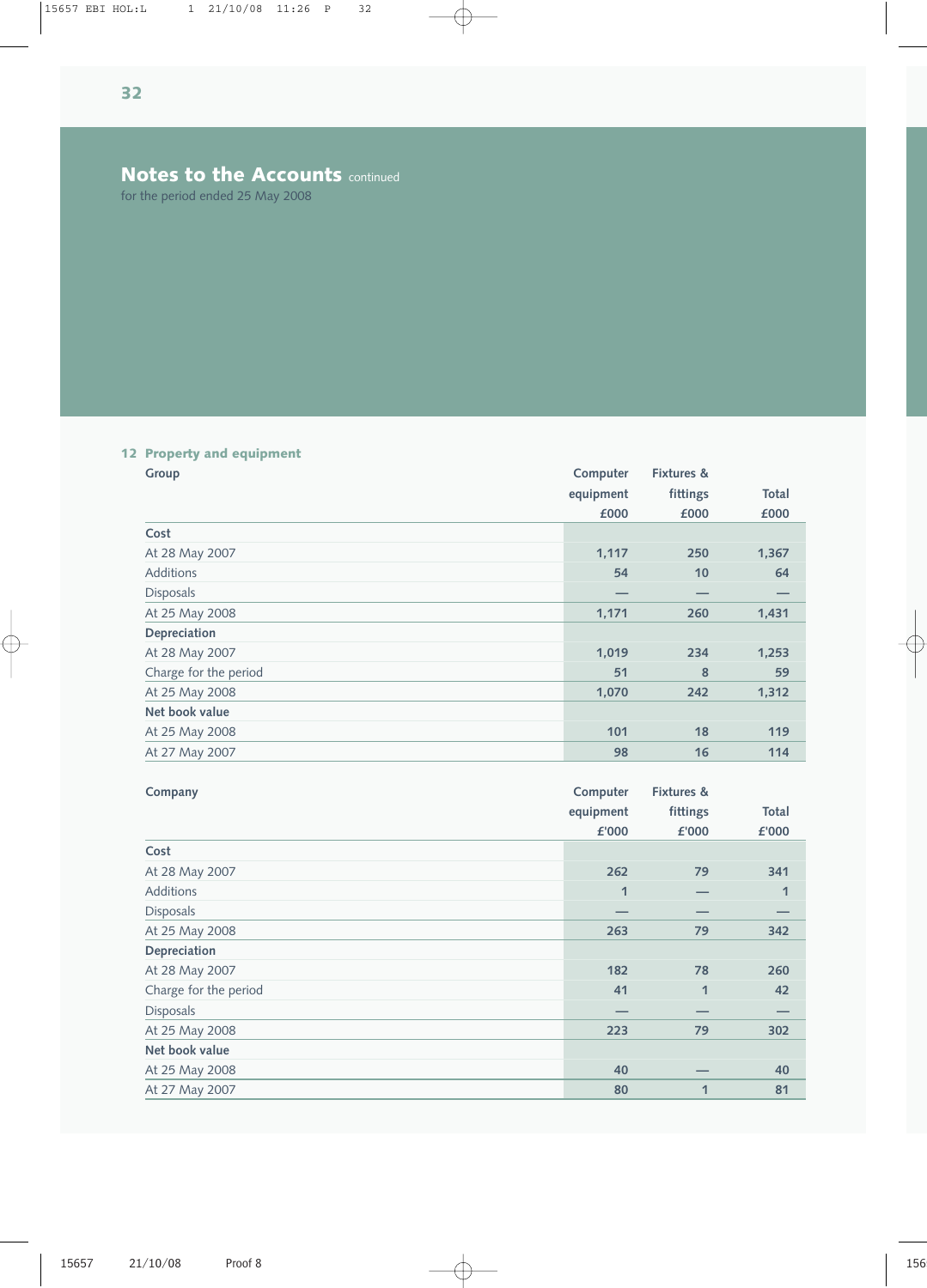for the period ended 25 May 2008

### **12 Property and equipment continued**

| Computer  | <b>Fixtures &amp;</b> |       |
|-----------|-----------------------|-------|
| equipment | fittings              | Total |
| £000      | £000                  | £000  |
|           |                       |       |
| 1,068     | 241                   | 1,309 |
| 70        | 9                     | 79    |
| (21)      |                       | (21)  |
| 1,117     | 250                   | 1,367 |
| 956       | 218                   | 1,174 |
| 67        | 16                    | 83    |
| (4)       |                       | (4)   |
| 1,019     | 234                   | 1,253 |
|           |                       |       |
| 98        | 16                    | 114   |
| 112       | 23                    | 135   |
|           |                       |       |

| Company                                       | Computer  | <b>Fixtures &amp;</b> |       |
|-----------------------------------------------|-----------|-----------------------|-------|
|                                               | equipment | fittings              | Total |
|                                               | £000      | £000                  | £000  |
| Cost                                          |           |                       |       |
| At 29 May 2006                                | 229       | 79                    | 308   |
| Additions                                     | 62        |                       | 62    |
| Reclassified to software & developments costs | (29)      |                       | (29)  |
| At 27 May 2007                                | 262       | 79                    | 341   |
| At 29 May 2006                                | 137       | 76                    | 213   |
| Charge                                        | 51        | $\overline{2}$        | 53    |
| Reclassified to software & developments costs | (6)       |                       | (6)   |
| At 27 May 2007                                | 182       | 78                    | 260   |
| Net book value                                |           |                       |       |
| At 27 May 2007                                | 80        | $\mathbf 1$           | 81    |
| At 28 May 2006                                | 92        | 3                     | 95    |

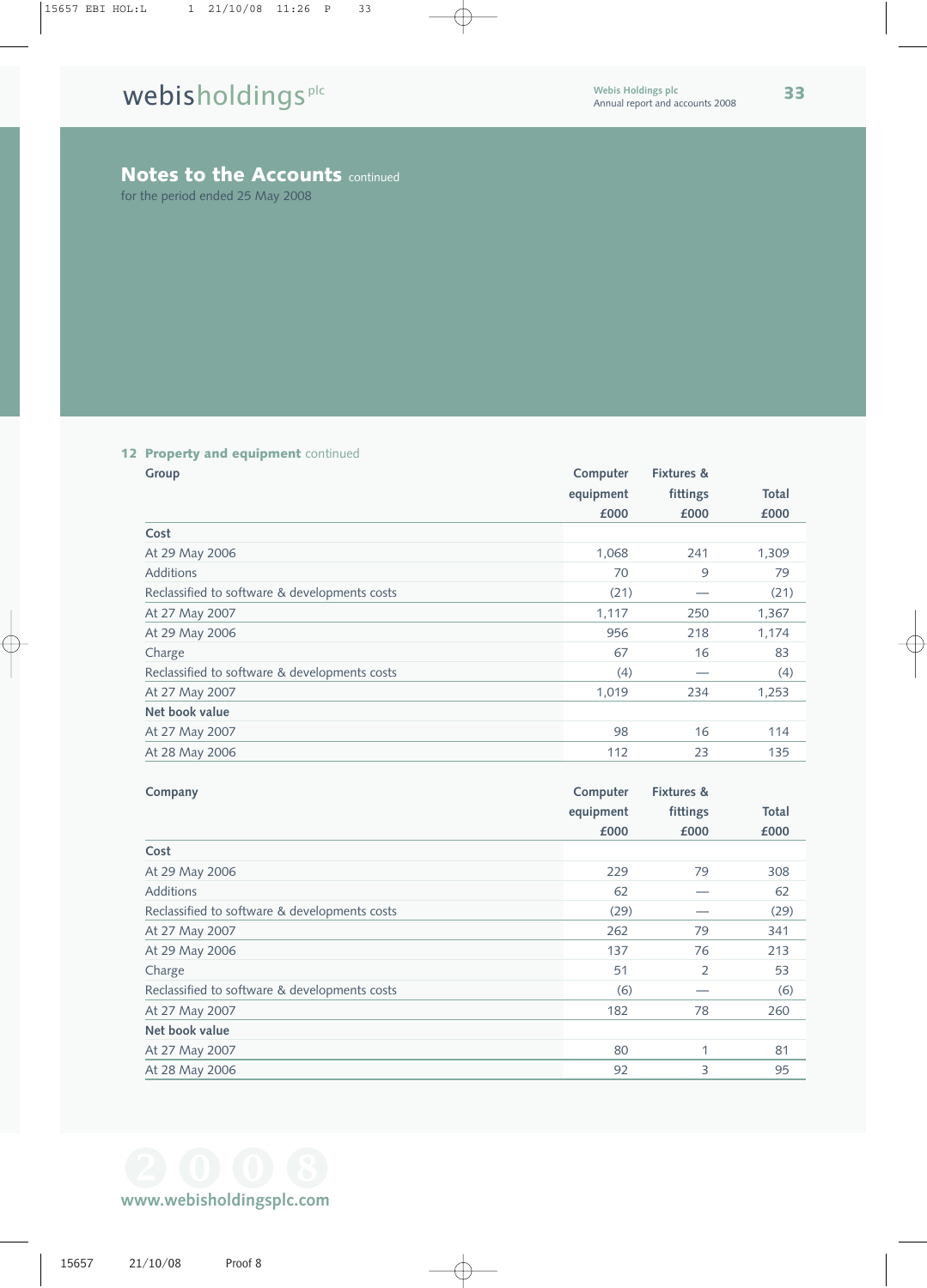for the period ended 25 May 2008

#### **13 Investments**

| Group                                | <b>Total</b> |
|--------------------------------------|--------------|
|                                      | £000         |
| At 28 May 2007                       | 313          |
| Addition                             |              |
| Investment written off during period | (321)        |
| At 25 May 2008                       |              |

| Company                              | Investment    |             |              |
|--------------------------------------|---------------|-------------|--------------|
|                                      | in subsidiary | Other       |              |
|                                      | companies     | investments | <b>Total</b> |
|                                      | £000          | £000        | £000         |
| At 28 May 2007                       | 701           | 313         | 1,014        |
| Addition                             |               | 8           | 8            |
| Investment written off during period |               | (321)       | (321)        |
| At 25 May 2008                       | 701           |             | 701          |

#### **Details of investments at 25 May 2008 are as follows:**

| <b>Subsidiaries</b>                     | Country of incorporation | <b>Activity</b>                 | Holding $(\%)$ |
|-----------------------------------------|--------------------------|---------------------------------|----------------|
| European Wagering Services Limited      | Isle of Man              | Operation of interactive        | 100            |
|                                         |                          | wagering totaliser hub          |                |
| Technical Facilities & Services Limited | Isle of Man              | Provision of IT & betting       | 100            |
|                                         |                          | systems to Group companies      |                |
| betinternet.com (IOM) Limited*          | Isle of Man              | Sportsbook trading company      | 100            |
| betinternet UK.com Limited              | England                  | Holder of UK bookmaker's permit | 100            |
|                                         |                          | non-trading                     |                |

\* see Restructure note 14.

In November 2007, the Group wrote off its 17.32% investment in Global Coreports Limited, an Isle of Man based gaming software developer. In the absence of further funding from its shareholders, this company was unable to continue trading.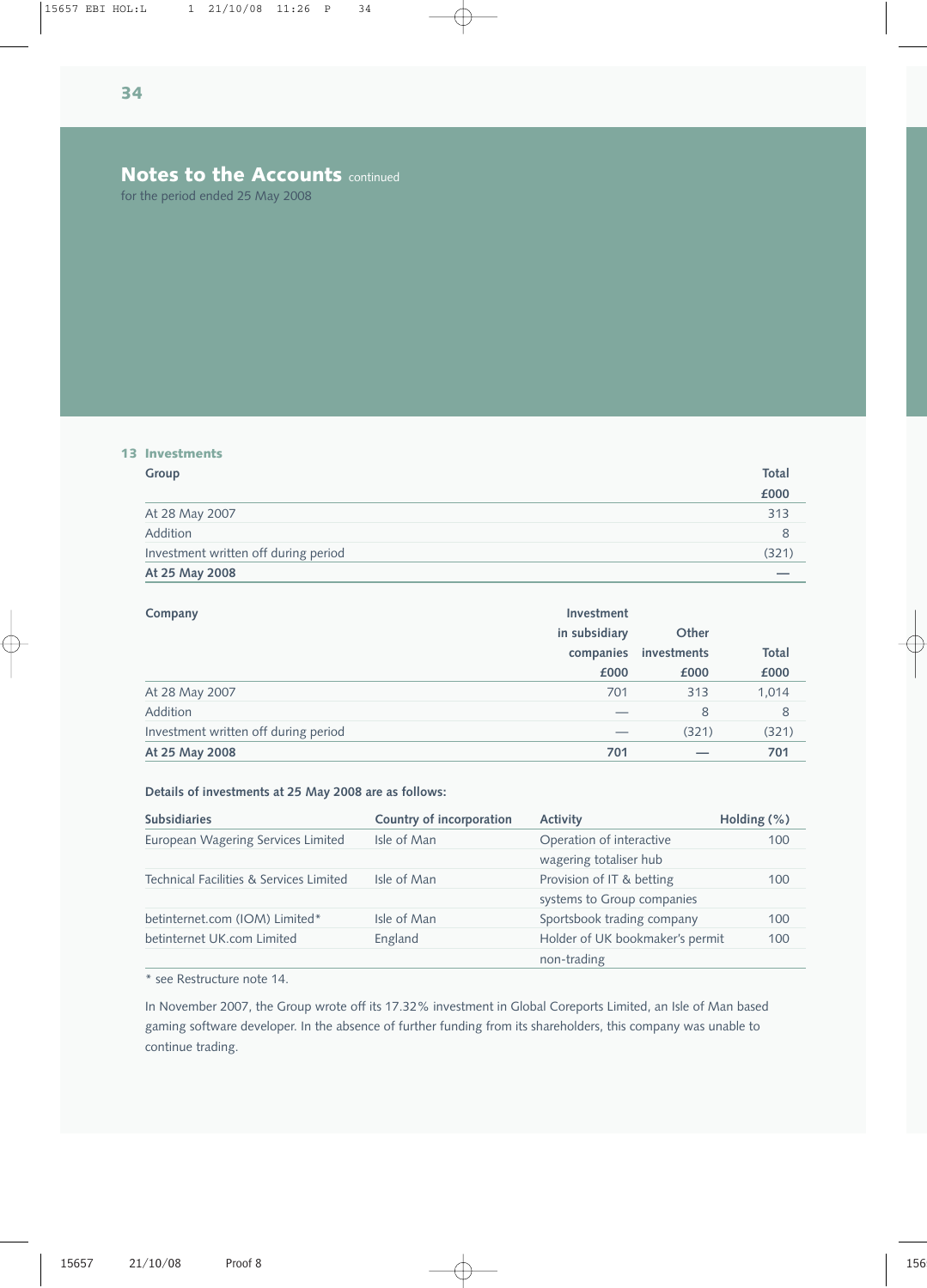for the period ended 25 May 2008

#### **14 Restructure**

On 1 November 2007, betinternet.com plc was renamed Webis Holdings plc, in order to more accurately reflect its role in the Group, that of a holding company with subsidiaries operating in the gaming and technology sectors.

As part of this reorganisation, betinternet.com (IOM) Limited was incorporated to operate the betinternet.com Sportbook portal. The ongoing operations of the business were unaffected by this restructuring.

#### **15 Trade and other receivables**

|                                    | Group        |      | Company      |      |
|------------------------------------|--------------|------|--------------|------|
|                                    | 2008<br>£000 | 2007 | 2008         | 2007 |
|                                    |              |      | £000<br>£000 |      |
| Trade receivables                  | 581          | 727  | 4            | 10   |
| Amount due from Group undertakings |              |      |              | 112  |
| VAT recoverable                    | 12           | 4    | 2            |      |
| Other receivables and prepayments  | 54           | 81   | 22           | 48   |
|                                    | 647          | 812  | 28           | 170  |

|                              | Group |                          | Company |      |
|------------------------------|-------|--------------------------|---------|------|
|                              | 2008  | 2007                     | 2008    | 2007 |
|                              | £000  | £000                     | £000    | £000 |
| Due within one year          | 647   | 812                      | 28      | 58   |
| Due after more than one year |       | $\overline{\phantom{a}}$ |         | 112  |
|                              | 647   | 812                      | 28      | 170  |

Amounts due from Group undertakings are unsecured, interest free and repayable in more than year.

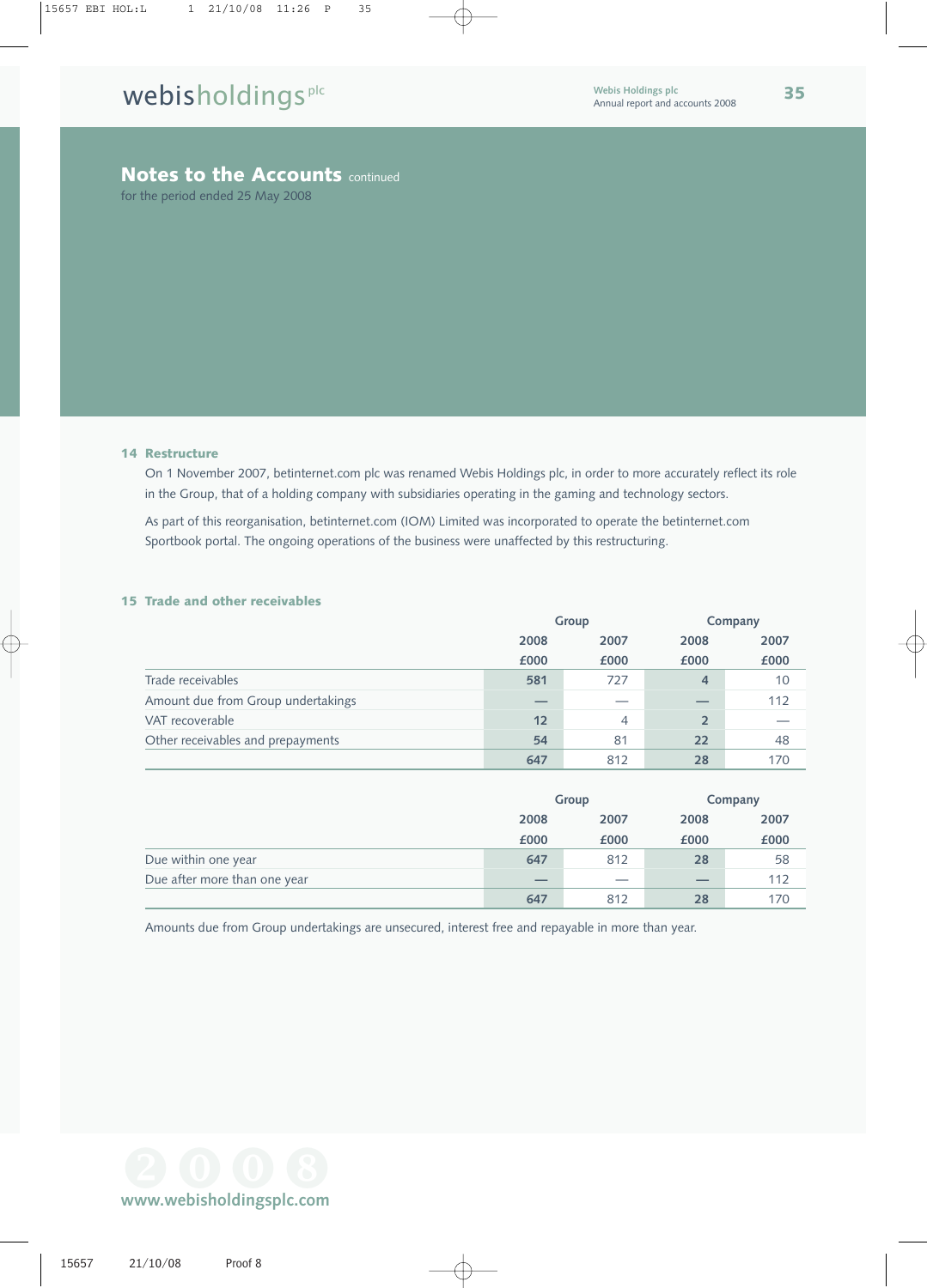for the period ended 25 May 2008

#### **16 Trade and other payables**

|                                   | Group |       | Company |      |
|-----------------------------------|-------|-------|---------|------|
|                                   | 2008  | 2007  | 2008    | 2007 |
|                                   | £000  | £000  | £000    | £000 |
| Trade payables                    | 1,145 | 1,056 | 140     | 565  |
| Amounts due to Group undertakings |       |       | 595     |      |
| Deferred income                   | 31    | 33    |         | 33   |
| Income tax and national insurance | 36    | 20    |         |      |
| Accruals and other payables       | 280   | 165   | 166     | 214  |
|                                   | 1,492 | 1.274 | 901     | 812  |

The amounts due to Group undertakings are unsecured, interest free and repayable on demand.

#### **17 Convertible loan note**

|                       |      | Group and Company |
|-----------------------|------|-------------------|
|                       | 2008 | 2007              |
|                       | £000 | £000              |
| Convertible loan note | 300  | 300               |

The Group issued a £300,000 secured convertible loan note to Burnbrae Limited on 23 February 2007.

The loan note is secured over all the assets and undertakings of the Company and bears interest at the rate of LIBOR plus 4%.

The loan note will be repayable on 23 February 2009.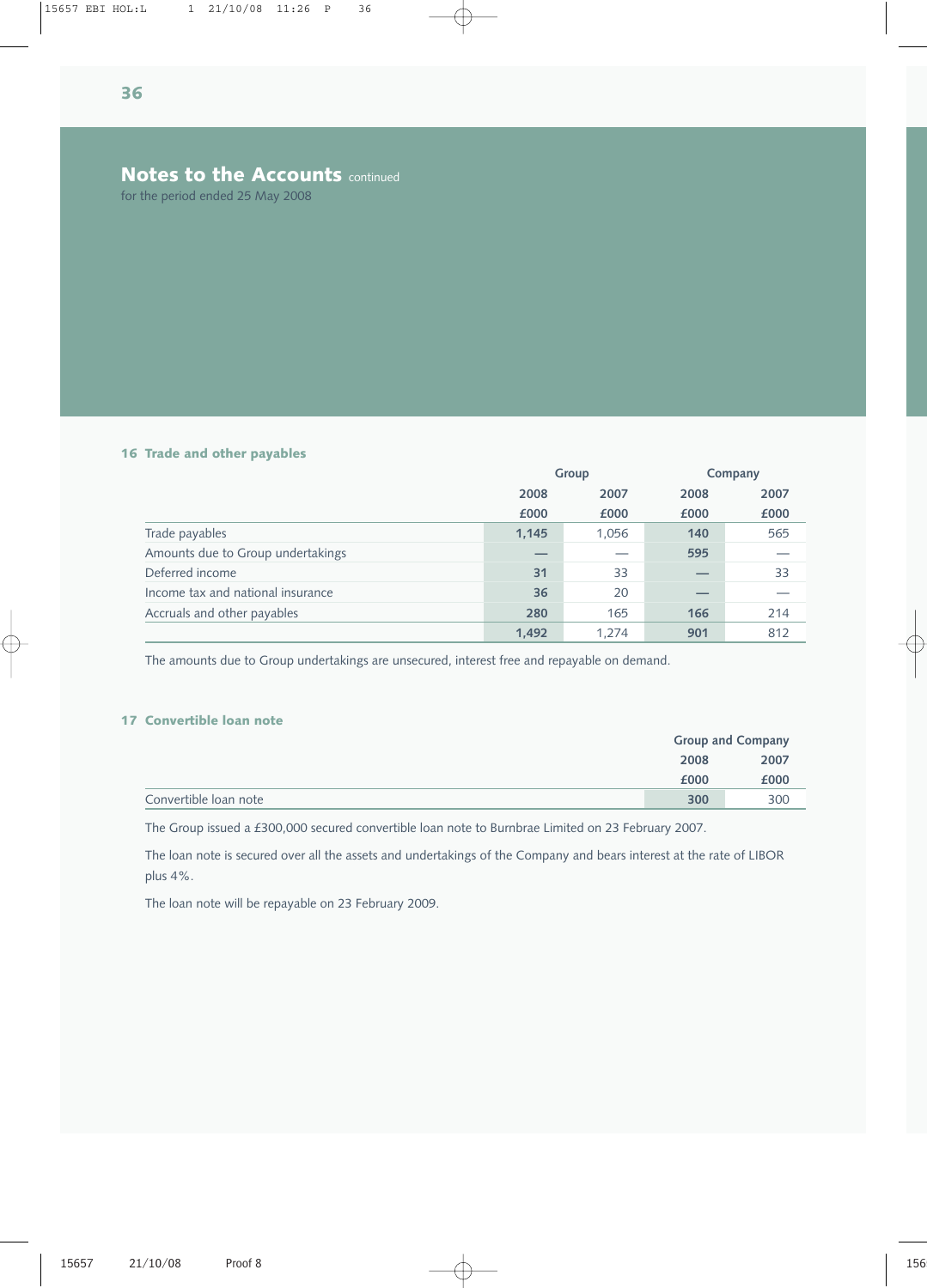for the period ended 25 May 2008

### **18 Share Capital**

| <b>Authorised</b>                          |             | 2008  | 2007  |
|--------------------------------------------|-------------|-------|-------|
|                                            | No.         | £000  | £000  |
| Ordinary shares of 1p each                 | 400,000,000 | 4.000 | 4,000 |
| Allotted, issued and fully paid            |             |       |       |
| At 28 May 2007: ordinary shares of 1p each | 196.977.779 | 1.970 | 1.969 |
| Issued during the period                   | 9,848,888   | 98    |       |
| At 25 May 2008: ordinary shares of 1p each | 206,826,667 | 2,068 | 1.970 |

On 30 January 2008, 9,848,888 ordinary 1p shares were issued at 4.315p to Burnbrae Limited.

#### **Options**

Movements in share options during the period ended 25 May 2008 were as follows:

|                                     | No.        |
|-------------------------------------|------------|
| At 27 May 2007 - 1p ordinary shares | 14,588,000 |
| Options granted                     | 3,000,000  |
| Options lapsed                      |            |
| Options exercised                   |            |
| At 25 May 2008 - 1p ordinary shares | 17,588,000 |

Details of options at 25 May 2008 were as follows:

|                        | Price per share   | Options granted | Exercisable between               |
|------------------------|-------------------|-----------------|-----------------------------------|
| 1998 Share Option Plan | 1p                | 500,000         | April 2002 and April 2009         |
| 1998 Share Option Plan | 23.15p            | 56,000          | September 2003 and September 2010 |
| 1998 Share Option Plan | 23.15p            | 32,000          | April 2003 and April 2010         |
| 2005 Share Option Plan | 10.4 <sub>p</sub> | 1,500,000       | March 2008 and March 2015         |
| 2005 Share Option Plan | 5.0 <sub>p</sub>  | 9,000,000       | March 2009 and March 2016         |
| 2005 Share Option Plan | 6.0565p           | 3,500,000       | September 2009 and September 2016 |
| 2005 Share Option Plan | 4.775p            | 3,000,000       | November 2010 and November 2017   |
|                        |                   | 17,588,000      |                                   |

In November 2007, options to subscribe for 3,000,000 Ordinary 1p shares, which are exercisable from 7 November 2010 to 7 November 2017, have been granted under the terms of the 2005 Share Option Plan, with an exercise price of 4.775p per share.

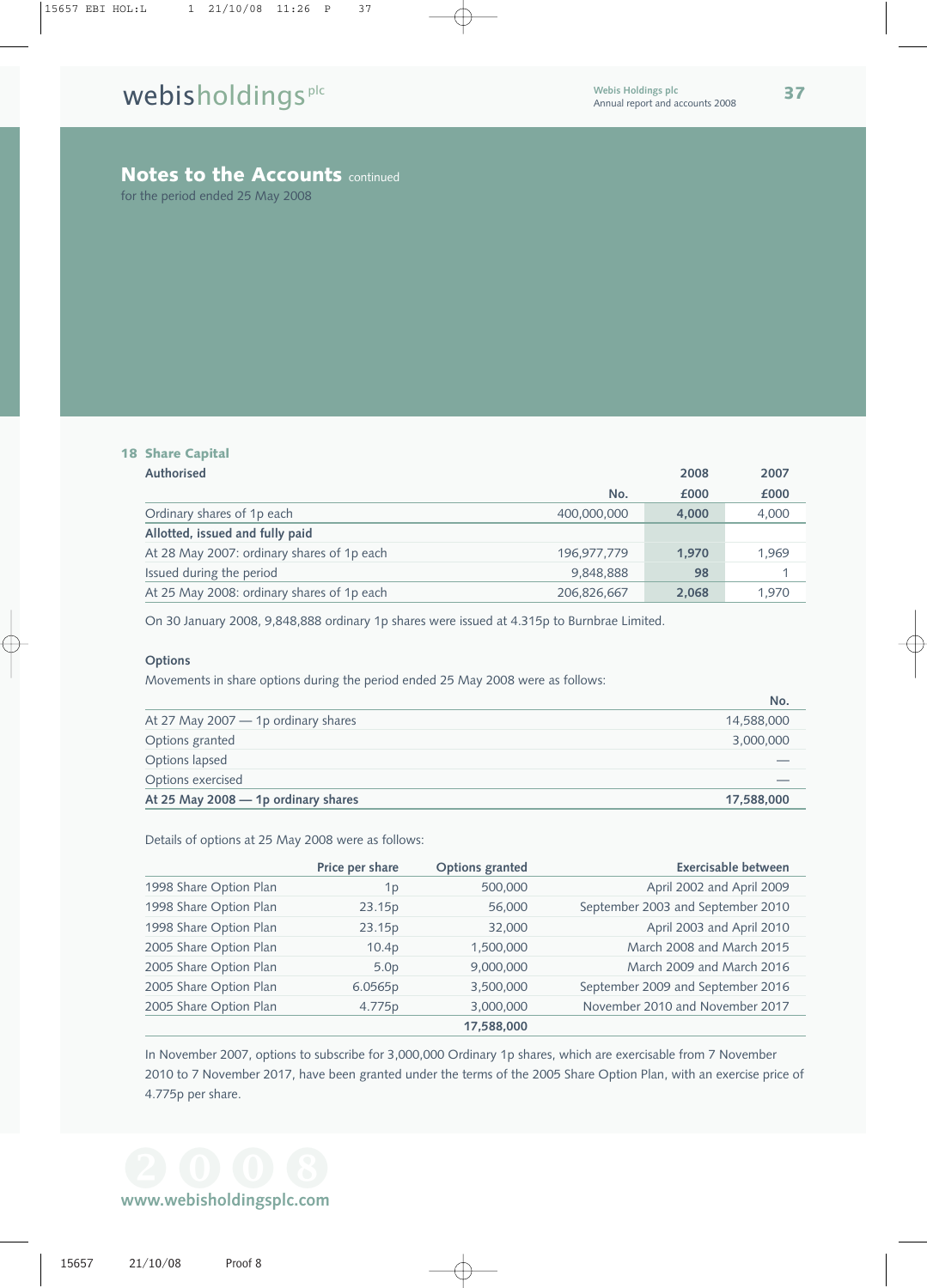for the period ended 25 May 2008

#### **18 Share Capital continued**

The fair value of services received in return for share options granted is based on the fair value of share options granted, measured using the Black–Scholes model with the following inputs:

|                                        |             | <b>2005 Share</b>  |
|----------------------------------------|-------------|--------------------|
|                                        |             | <b>Option Plan</b> |
| Share price at date of grant           | varies from | 0.04775 to 0.104p  |
| Option exercise price at date of grant | varies from | 0.04775 to 0.104p  |
| Expected volatility                    |             | 20%                |
| Option life                            |             | 3.5 years          |
| Expected dividends                     |             | 0%                 |
| Risk-free interest rate                |             | 4.60%              |

Expected volatility was determined by calculating the historical volatility of the Company's weighted average share price over the period. The expected life used has been adjusted based on management's best estimate for the effects of nontransferability, exercise restrictions and behavioural considerations.

IFRS 2 has not been applied to share options granted on or before 7 November 2002.

Expense in profit and loss account:

|               | 2008     |                                 |
|---------------|----------|---------------------------------|
|               | £000     | £000                            |
| Share options | ำเ<br>zu | $\overline{\Omega}$<br><u>_</u> |
|               | วเ<br>∠∪ | າດ<br>--                        |

#### **19 Contingent Liabilities**

By the nature of the business, a stake can be received from a customer in respect of some event happening in the future, and hence the level of any actual liability to the Group cannot be assessed until after that event has occurred, although the maximum potential liability can be determined. As at the balance sheet date, there were £31,410 (2007: £32,692) of such stakes that had been received where the event to which they related was after the balance sheet date. Accordingly, such amount has been reflected as deferred income in the balance sheet (see note 16). All stakes that have been settled are recognised in the income statement. Stakes are settled once the event has occurred. The maximum possible liability on deferred bets is £5.16m (2007: £2.67m).

#### **20 Capital Commitments**

As at 25 May 2008, the Group had no capital commitments (2007: £nil).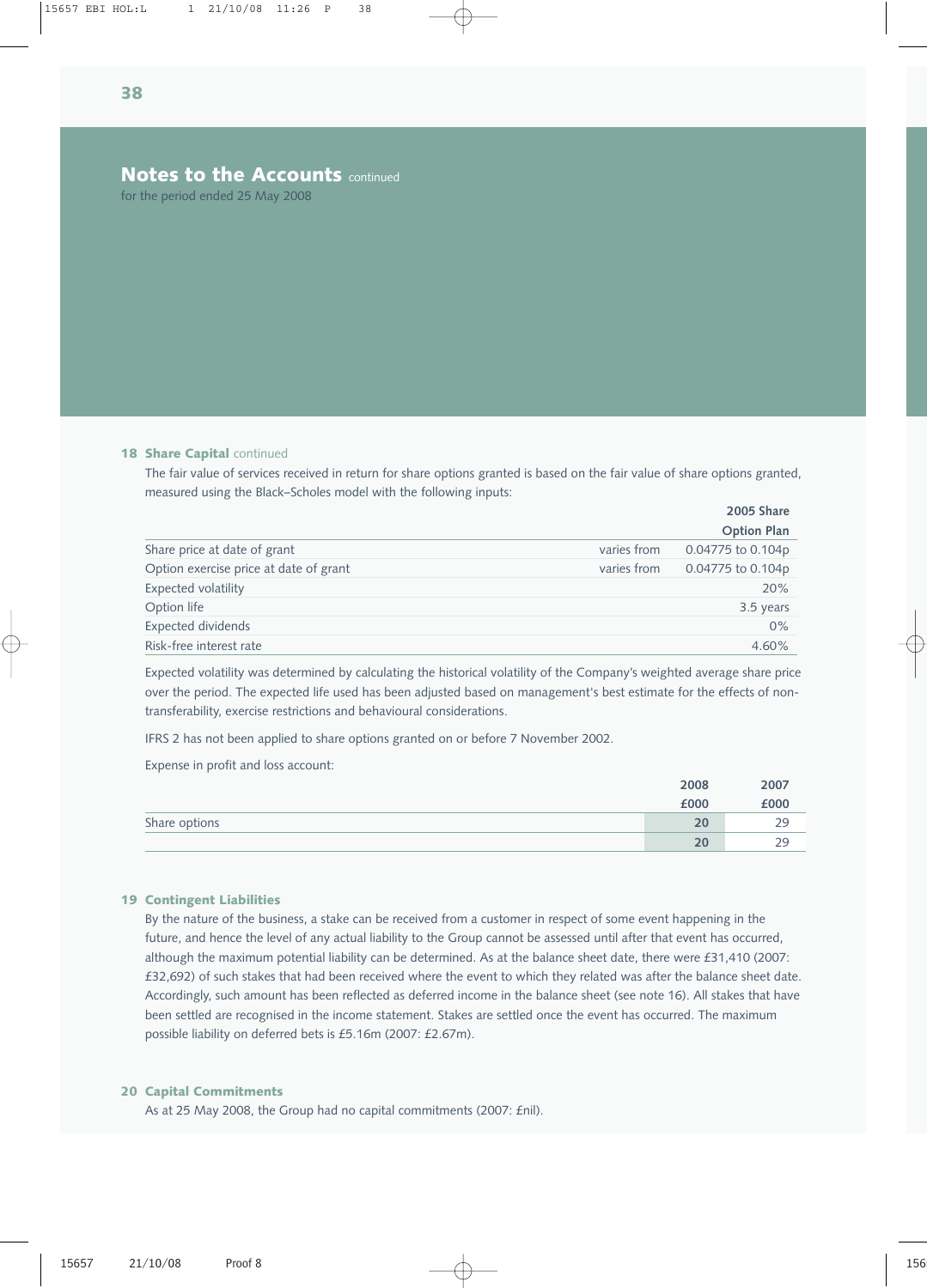for the period ended 25 May 2008

#### **21 Operating lease commitments**

At 25 May 2008, the Group was committed to making the following payments period in respect of operating leases:

|                                                | 2008 | 2007 |
|------------------------------------------------|------|------|
|                                                | £000 | £000 |
| Leases which expire between one and two years  |      |      |
| Leases which expire between two and five years |      |      |

#### **22 Related party transactions**

Rental and service charges of £107,369 (2007: £139,847) and loan interest of £41,101 (2007: £5,481) were charged by Burnbrae Limited during the period.

#### **23 Financial risk management**

#### **Capital structure**

The Group's capital structure is as follows:

|                           | 2008  | 2007  |
|---------------------------|-------|-------|
|                           | £000  | £000  |
| Cash and cash equivalents | (959) | (231) |
| Loans and similar income  | 300   | 300   |
| Net (funds)/debt          | (659) | 69    |
| Shareholders' equity      | 207   | 109   |
| Capital employed          | (452) | 178   |

The Group's principal financial instruments comprise cash and cash equivalents, trade and other receivables and payables that arise directly from its operations. The Group also has a bank overdraft facility and convertible loan note.

The main purpose of these financial instruments is to finance the Company's operations. The existence of the financial instruments exposes the Group to a number of financial risks, which are described in more detail below.

The principal risks which the Group is exposed to relate to liquidity risks, credit risks, interest rate risks and foreign exchange risks.

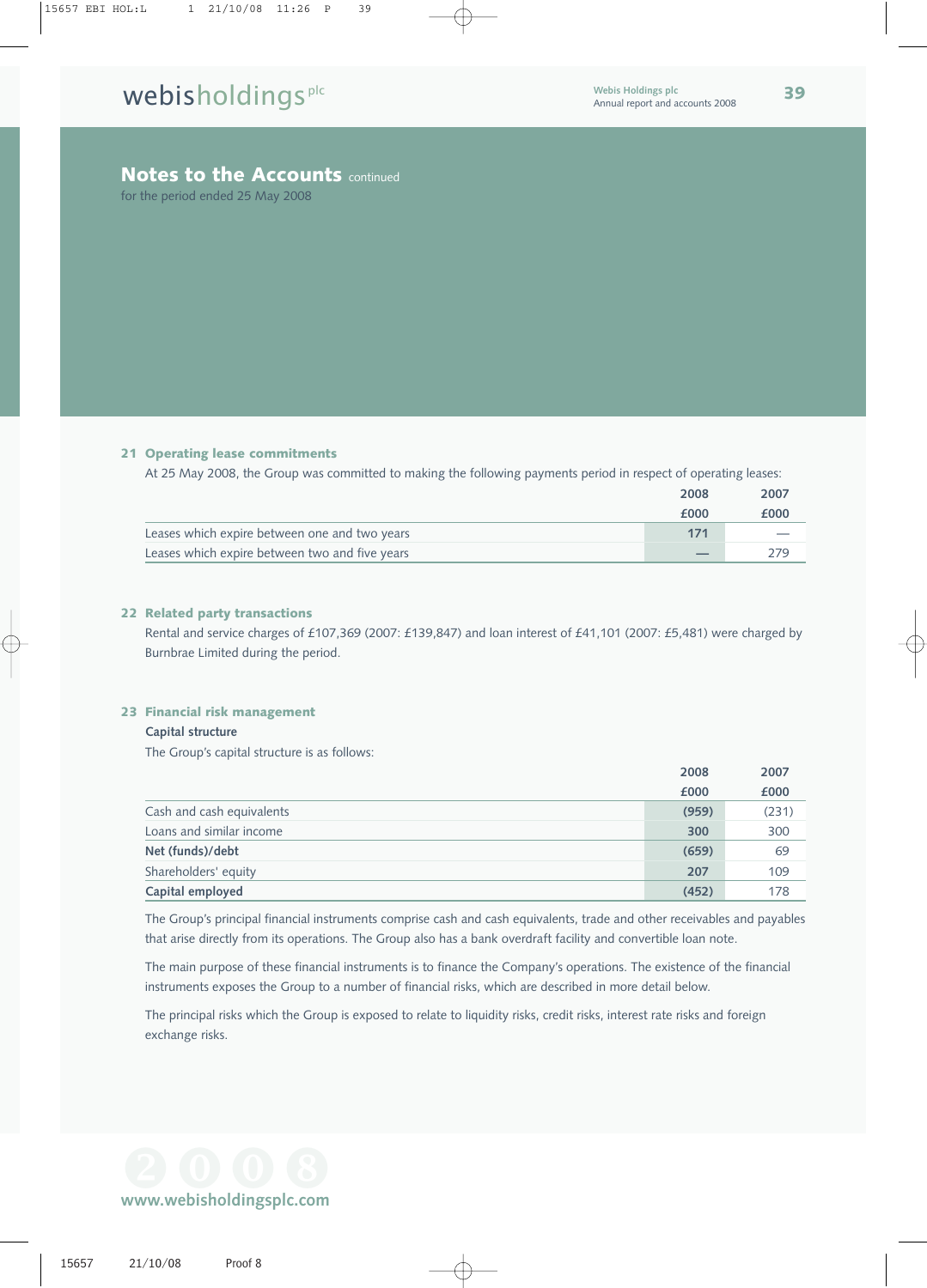for the period ended 25 May 2008

#### 23 Financial risk management continued

#### **Liquidity risks**

Liquidity risk is the risk that the Company will be unable to meet its financial obligations as they fall due.

The Group's objective is to maintain continuity of funding through trading and share issues but to also retain flexibility through the use of an overdraft facility and short term loans.

Management controls and monitors the Group's cash flow on a regular basis, including forecasting future cash flow. Banking facilities are kept under review and renegotiated where necessary to meet the Group's requirements. In order to provide customers with the reassurance that repayment requests are immediately met, the Group seeks to ensure that its cash balances plus amounts held by host tracks on behalf of customers exceed the balances due to customers. On this measure there was a surplus of £548,000 (2007: deficit of £81,000) at the period end. The directors anticipate that the business will continue to generate positive cash flow in the forthcoming period to meet any of its obligations to customers.

At the period end, the Group had an ongoing overdraft facility, at an interest rate of base plus 1% of £400,000 (2007: £400,000).

The following are the contractual maturities of financial liabilities:

**2008**

| <b>Financial liabilities</b>      | Carrying<br>amount<br>£000 | Contractual<br>cash flow<br>£000 | 6 months<br>or less<br>£000 | Up to<br>1 year<br>£000 | 1-5 years<br>£000 |
|-----------------------------------|----------------------------|----------------------------------|-----------------------------|-------------------------|-------------------|
| Trade payables                    | 1,145                      | (1, 145)                         | (1, 145)                    |                         |                   |
| Income tax and national insurance | 36                         | (36)                             | (36)                        |                         |                   |
| Bank overdraft                    | 59                         | (61)                             | (61)                        |                         |                   |
| Other creditors                   | 166                        | (166)                            | (166)                       |                         |                   |
| Convertible loan note             | 300                        | (329)                            | (14)                        | (329)                   |                   |
|                                   | 1.706                      | (1.737)                          | (1, 422)                    | (329)                   |                   |

| 2007                              |                            |                                  |                             |                         |                   |
|-----------------------------------|----------------------------|----------------------------------|-----------------------------|-------------------------|-------------------|
| <b>Financial liabilities</b>      | Carrying<br>amount<br>£000 | Contractual<br>cash flow<br>£000 | 6 months<br>or less<br>£000 | Up to<br>1 year<br>£000 | 1-5 years<br>£000 |
| Trade payables                    | 1.056                      | (1,056)                          | (1,056)                     |                         |                   |
| Income tax and national insurance | 20                         | (20)                             | (20)                        |                         |                   |
| Bank overdraft                    | 224                        | (239)                            | (232)                       | (7)                     |                   |
| Other creditors                   | 60                         | (60)                             | (60)                        |                         |                   |
| Convertible loan note             | 300                        | (357)                            | (14)                        | (28)                    | (329)             |
|                                   | 1,660                      | (1,732)                          | (1,382)                     | (35)                    | (329)             |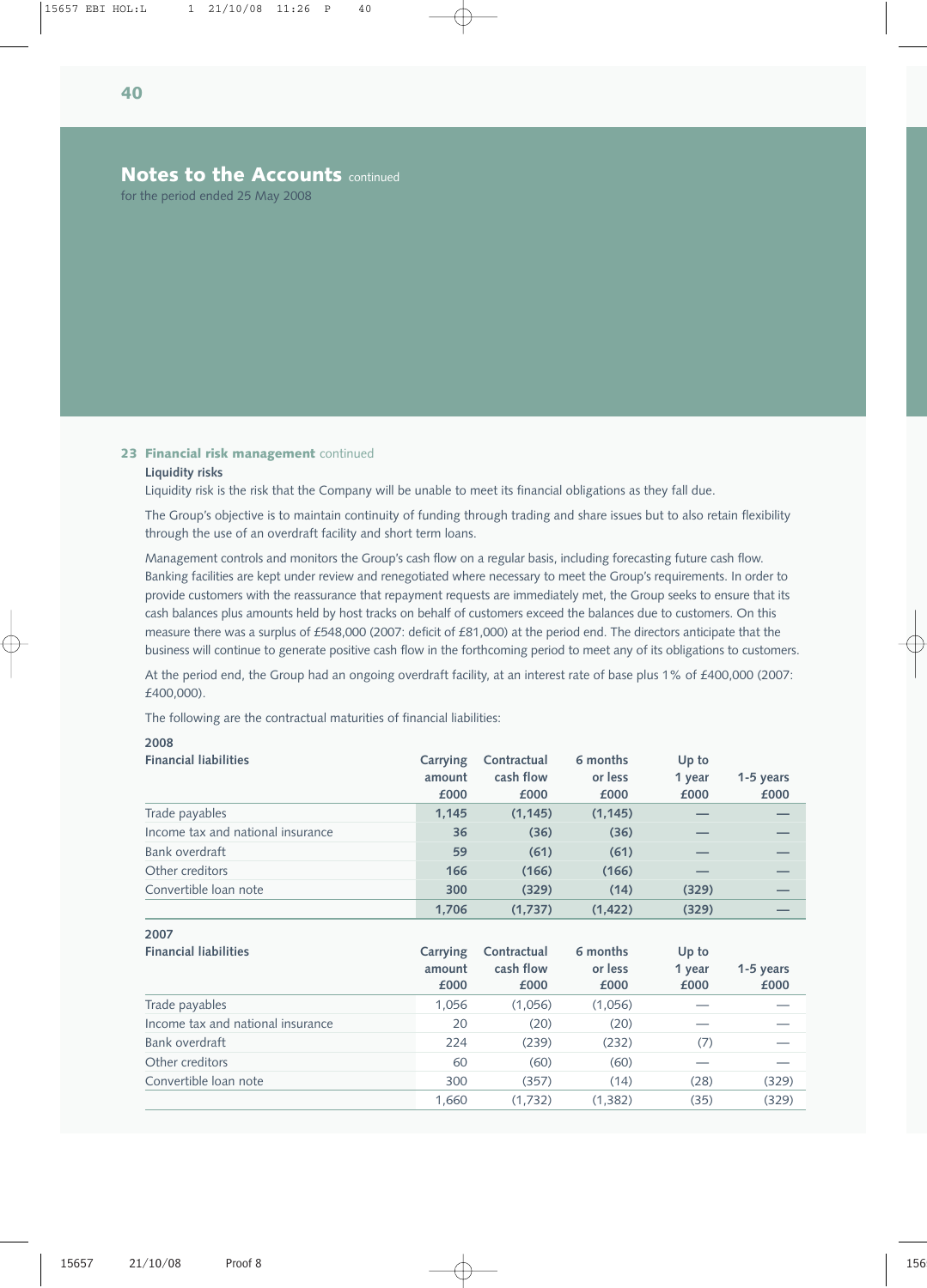for the period ended 25 May 2008

#### 23 Financial risk management continued

#### **Credit risk**

Credit risk is the risk that one party to a financial instrument will cause a financial loss for the other party by failing to discharge an obligation.

Classes of financial assets — carrying amounts

|                             | 2008  | 2007  |
|-----------------------------|-------|-------|
|                             | £000  | £000  |
| Cash and cash equivalents   | 1.018 | 455   |
| Trade and other receivables | 647   | 812   |
|                             | 1.665 | 1.267 |

Generally, the maximum credit risk exposure of financial assets is the carrying amount of the financial assets as shown on the face of the balance sheet (or in the notes to the accounts). Credit risk, therefore, is only disclosed in circumstances where the maximum potential loss differs significantly from the financial asset's carrying amount.

The maximum exposure to credit risks for trade receivables any business segment:

|             | 2008 | 2007 |
|-------------|------|------|
|             | £000 | £000 |
| Pari-mutuel | 580  | 733  |
| Sportsbook  | 67   | 79   |
|             | 647  | 812  |

Of the above receivables, £578,000 (2007: £718,000) relates to amounts owed from US horse racing tracks. These receivables are actively monitored to avoid significant concentration of credit risk and the directors consider there to be no significant concentration of credit risk.

The directors consider that all the above financial assets that are not impaired for each of the reporting dates under review are of good credit quality. No amounts were considered past due at the year end (2007: £nil).

The credit risk for liquid funds and other short term financial assets is considered negligible, since the counterparties are reputable banks with high quality external credit ratings.

#### **Interest rate risk**

The Group finances its operations mainly through capital with limited levels of borrowings. Cash at bank and in hand earns interest at floating rates, based principally on short term inter bank rates.

The Group is exposed to downside interest rate risk on its overdraft facility, where the Group is charged Base rate +1%, but this is only a temporary facility caused by timing differences associated with cash in transit.

Any movement in interest rates would not be considered to have any significant impact on the profit or loss during the period and on net assets at the balance sheet date.

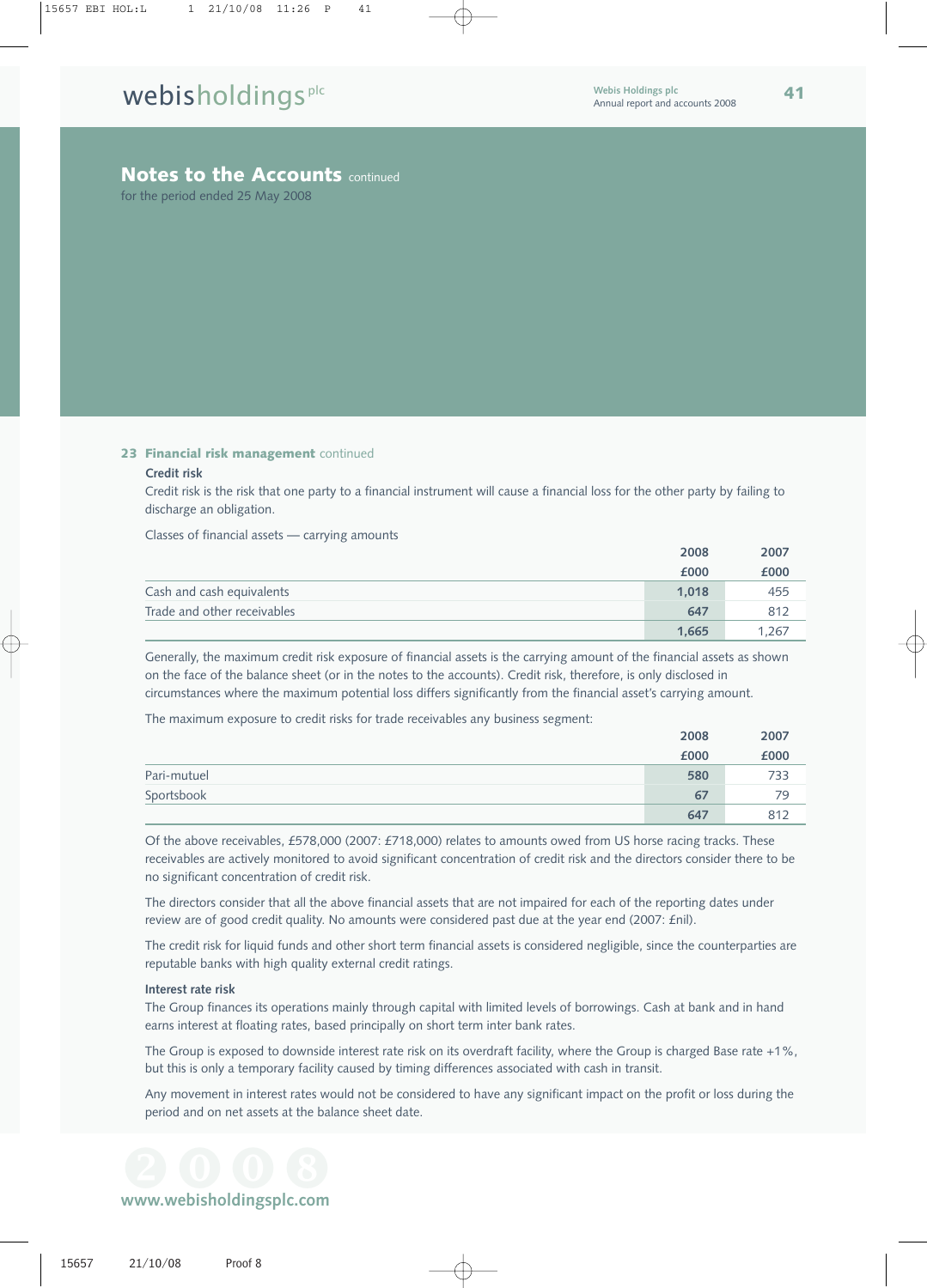for the period ended 25 May 2008

### 23 Financial risk management continued

#### **Foreign Currency risks**

The Group operates internationally and is subject to transactional foreign currency exposures primarily with respect to the Euro, US Dollar and Singapore Dollar.

The Group does not actively manage the exposures but regularly monitors the Group's currency position and exchange rate movements and makes decisions as appropriate.

At the balance sheet date, the Group had the following exposure:

| 2008                       | <b>HKD</b>               | <b>GBP</b> | <b>Euro</b> | <b>USD</b> | <b>SGD</b> | <b>NOK</b> | <b>DKK</b>     | <b>SEK</b> | <b>Total</b> |
|----------------------------|--------------------------|------------|-------------|------------|------------|------------|----------------|------------|--------------|
|                            | £000                     | £000       | £000        | £000       | £000       | £000       | £000           | £000       | £000         |
| Current assets             | 35                       | 216        | 48          | 1,090      | 193        | 22         | $\overline{2}$ | 8          | 1,614        |
| <b>Current liabilities</b> | (19)                     | (968)      | (164)       | (433)      | (82)       | (16)       | (3)            | (21)       | (1,706)      |
| Short term exposure        | 16                       | (752)      | (116)       | 657        | 111        | 6          | (1)            | (13)       | (92)         |
| 2007                       | <b>HKD</b>               | <b>GBP</b> | <b>Euro</b> | <b>USD</b> | <b>SGD</b> | <b>NOK</b> | <b>DKK</b>     | <b>SEK</b> | <b>Total</b> |
|                            | £000                     | £000       | £000        | £000       | £000       | £000       | £000           | £000       | £000         |
| Current assets             | 34                       | 185        | 16          | 886        | 99         |            |                |            | 1,222        |
| <b>Current liabilities</b> | (34)                     | (579)      | (100)       | (552)      | (67)       | (15)       | (3)            | (10)       | (1,360)      |
| Non-current liabilities    | $\overline{\phantom{a}}$ | (300)      |             |            |            |            |                |            | (300)        |
| Short term exposure        |                          | (694)      | (84)        | 334        | 32         | (14)       | (2)            | (10)       | (438)        |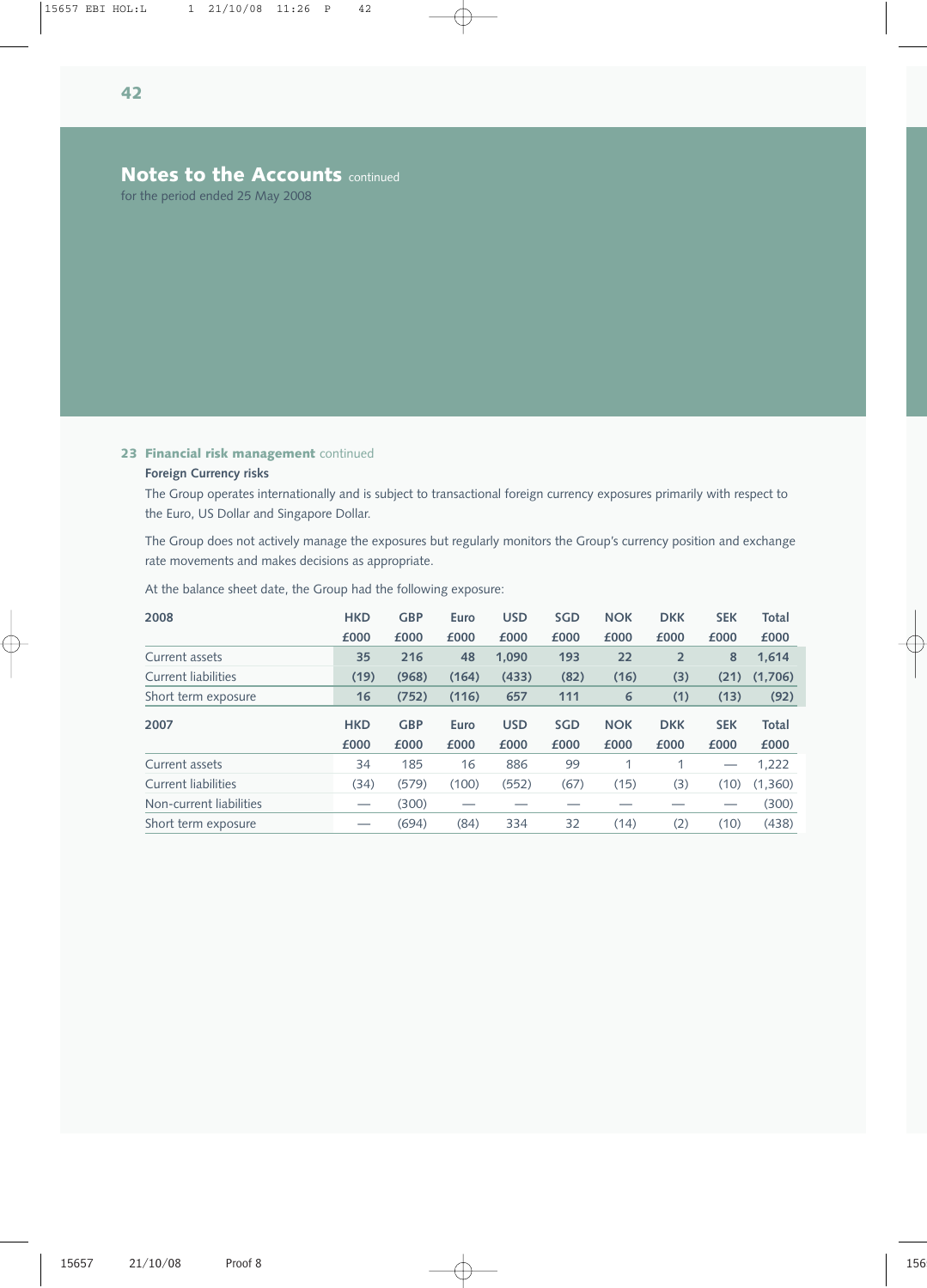for the period ended 25 May 2008

#### **23 Financial risk management** continued

The following table illustrates the sensitivity of the net result for the period and equity in regards to the Group's financial assets and financial liabilities and the Sterling – US Dollar exchange rate, Sterling – Euro exchange rate and Sterling – Singapore Dollar exchange rate.

A 5% weakening of Sterling against the following currencies at the reporting date would have increased equity and profit or loss by the amounts shown below:

| 2008                       | <b>USD</b> | <b>EUR</b>     | <b>SGD</b> | <b>Total</b> |
|----------------------------|------------|----------------|------------|--------------|
|                            | £000       | £000           | £000       | £000         |
| Current assets             | 55         | $\overline{2}$ | 10         | 67           |
| <b>Current liabilities</b> | (22)       | (8)            | (4)        | (34)         |
| Net assets                 | 33         | (6)            | 6          | 33           |
| 2007                       | <b>USD</b> | <b>EUR</b>     | <b>SGD</b> | <b>Total</b> |
|                            | £000       | £000           | £000       | £000         |
| Current assets             | 44         | 1              | 5          | 50           |
| <b>Current liabilities</b> | (28)       | (5)            | (3)        | (36)         |
| Net assets                 | 16         | (4)            | 2          | 14           |

A 5% strengthening of Sterling against the above currencies would have had the equal but opposite effect on the above currencies to the amounts shown above on the basis that all other variables remain constant.

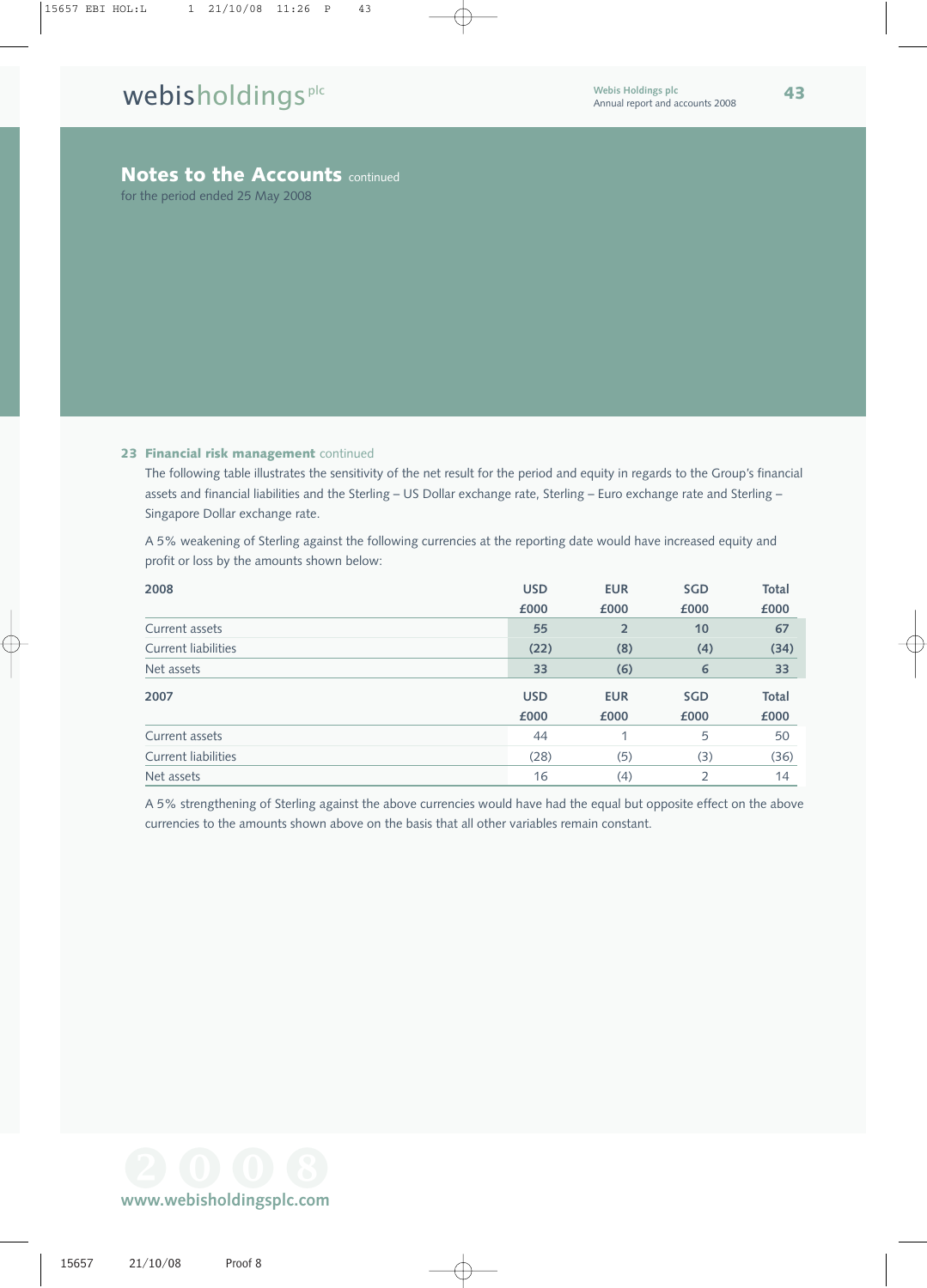for the period ended 25 May 2008

#### **24 Reporting under International Financial Reporting Standards**

The Group previously reported its financial statements under UK GAAP up until the period ended 27 May 2007.

The analysis below shows a reconciliation of the Group's results and equity reported under UK GAAP to that reported under IFRS for the period to 27 May 2007. The transition does not change any of the cash flows.

#### **Transition to IFRS**

Reconciliation of net income and equity for the period ended 27 May 2007.

#### **Income Statement**

|                                    |      | Transition         |             |  |
|------------------------------------|------|--------------------|-------------|--|
|                                    |      | UK GAAP adjustment | <b>IFRS</b> |  |
|                                    | £000 | £000               | £000        |  |
| Amortisation of goodwill           | 43   | (43)               |             |  |
| Loss for the period after taxation | (69) | 43                 | (26)        |  |

#### **Balance sheet items**

|                              |                | <b>Transition</b> |             |
|------------------------------|----------------|-------------------|-------------|
|                              | <b>UK GAAP</b> | adjustment        | <b>IFRS</b> |
|                              | £000           | £000              | £000        |
| Intangible assets - goodwill |                | 43                | 43          |
| Profit and loss account      | (11, 533)      | 43                | (11, 490)   |
| Total equity                 | 66             | 43                | 109         |

IFRS 3 Business combinations does not permit the amortisation of goodwill, instead, goodwill is carried at cost and is subject to annual impairment reviews. The impact in the period to 27 May 2007 is the reversal of the amortisation charge of £43,000. There are no associated tax impacts.

There were no equity adjustments at 28 May 2006.

#### **25 Controlling party and ultimate controlling party**

The directors consider the ultimate controlling party to be Burnbrae Limited and its beneficial owner, Jim Mellon, by virtue of their combined shareholding of 52.4%.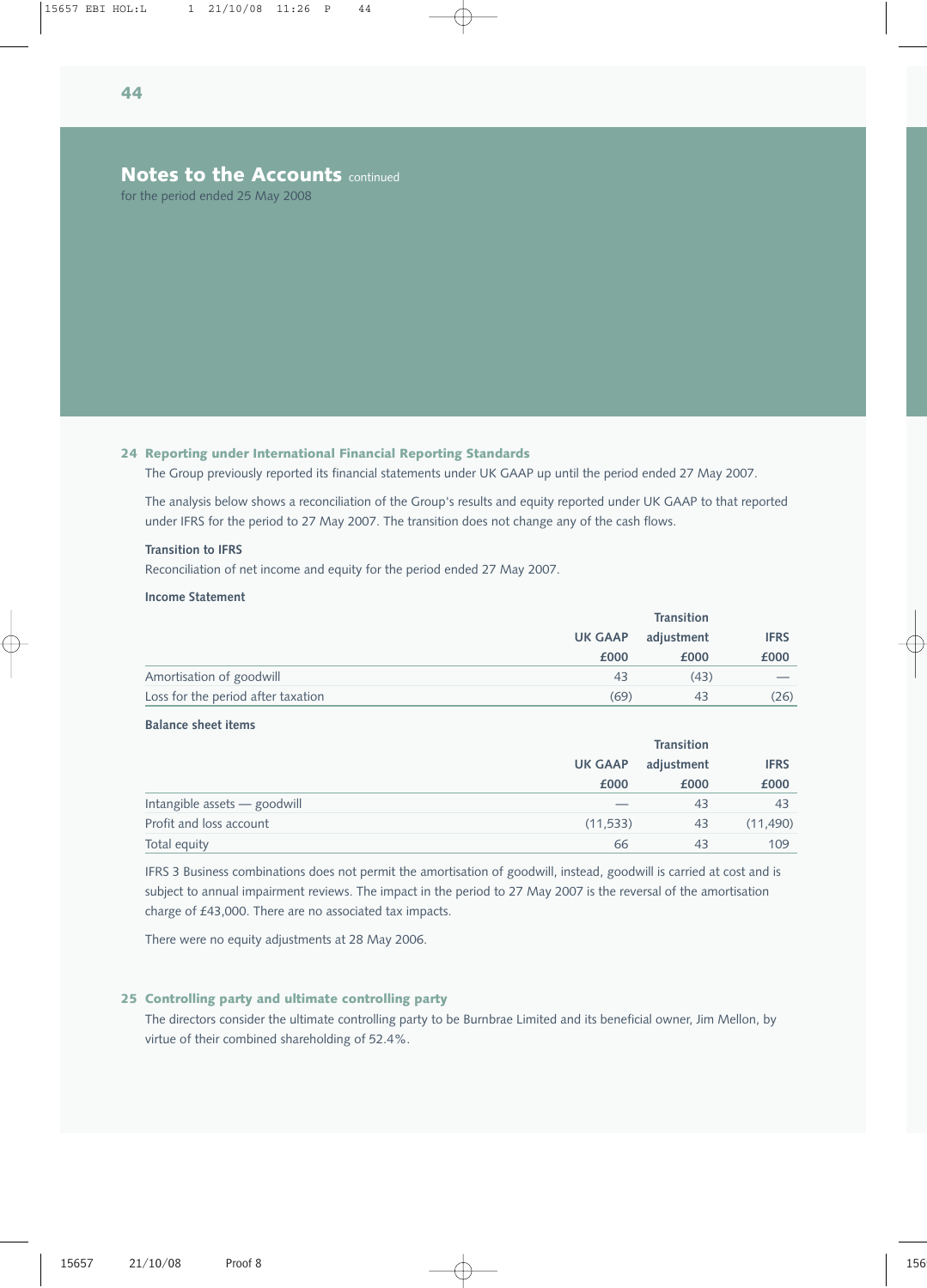# **Notice of Meeting**

**45**

NOTICE IS HEREBY GIVEN that the tenth Annual General Meeting of Webis Holdings plc ("the Company") will be held at The Claremont Hotel, 18/19 Loch Promenade, Douglas, Isle of Man, on 25 November 2008 at 11 am for the purpose of transacting the following business:

#### **Ordinary Business**

- 1 To receive and adopt the report of the directors and the accounts for the period ended 25 May 2008.
- 2 To re-elect as a director Mr D H N Eke who retires by rotation and, being eligible, offers himself for re-election in accordance with the Company's Articles of Association.
- 3 To reappoint KPMG Audit LLC as auditors and to authorise the directors to determine their remuneration.

#### **Special Business**

To consider and, if thought fit, to pass the following resolutions:

#### As an Ordinary Resolution

4 That the authority granted by special resolution to the directors of the Company to allot relevant securities up to an amount equal to but not exceeding the authorised but unissued share capital of the Company for the time being by a special resolution which was passed at the Annual General Meeting of the Company held on 9 December 2002 be renewed pursuant to the power provided by Article 6(C) of the Company's Articles of Association, that such renewal of authority be for the exercise of that power generally and unconditionally and in all respects in the same terms as originally granted, and that such authority shall expire at the conclusion of the next Annual General Meeting of the Company after the date of passing of this Resolution unless renewed, varied or revoked by the Company in General Meeting.

#### As a Special Resolution

- 5 The directors of the Company be and they are hereby empowered pursuant to Article 8 of the Articles of Association of the Company (the "Articles") to allot equity securities (as defined in Article 7(H) of the Articles) pursuant to the authority conferred on the directors to allot relevant securities by Resolution 4 above as if Article 7(A) of the Articles did not apply to such allotment PROVIDED THAT this power shall be limited to:
	- (i) the allotment of equity securities in connection with a rights issue in favour of ordinary shareholders where the equity securities are issued proportionally (or as nearly as may be) to the respective number of ordinary shares held by such shareholders (but subject to such exclusions or other arrangements as the directors may deem necessary or expedient to deal with issues arising under the laws of any territory or the requirements of any regulatory body or any stock exchange in any territory or the fixing of exchange rates applicable to any such equity securities where such equity securities are to be issued to shareholders in more than one territory, or legal or practical problems in respect of overseas shareholders, fractional entitlements or otherwise howsoever);
	- (ii) the allotment of equity securities to holders of any options under any share option scheme of the Company for the time being in force, on the exercise by them of any such options; and
	- (iii) the allotment (otherwise than pursuant to paragraphs (i) or (ii) above) of equity securities up to a maximum aggregate nominal value equal to 15% of the issued ordinary share capital of the Company for the time being.

The power hereby conferred shall expire at the conclusion of the next Annual General Meeting of the Company after the date of passing of this Resolution unless such power shall be renewed in accordance with and subject to the provisions of the said Article 8, save that the Company may

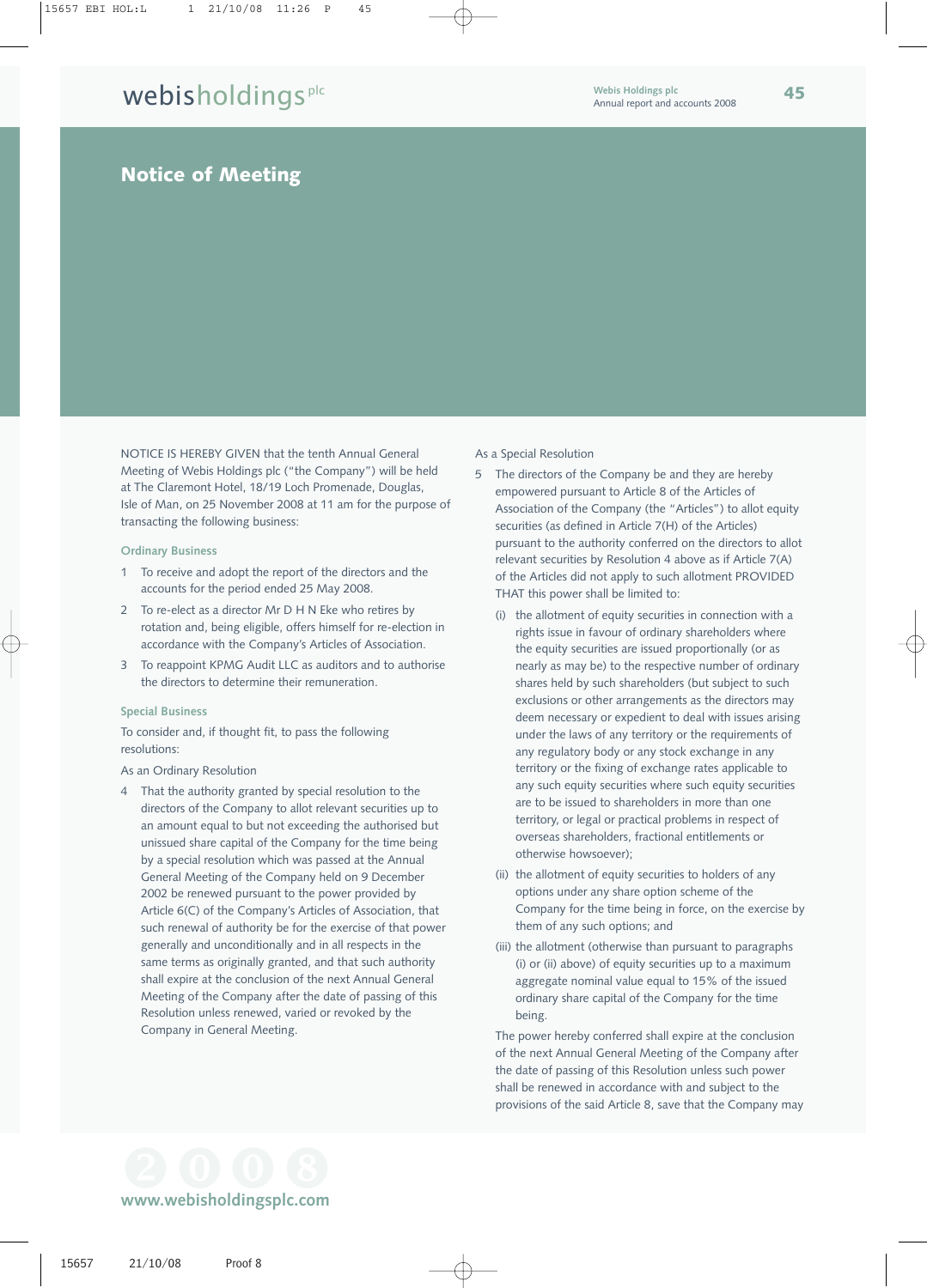## **Notice of Meeting Continued**

before such expiry make an offer or agreement which would or might require equity securities to be allotted after such expiry and the directors may allot equity securities pursuant to such offer or agreement as if the power conferred hereby had not expired.

#### As Ordinary Resolutions

- 6 That in accordance with Article 12 of the Company's Articles of Association and with Section 13 of the Companies Act 1992 the Company be generally and unconditionally authorised to make market purchases (as defined by Section 13(2) of the Companies Act 1992) of ordinary shares of 1 pence each in its capital, provided that:
	- (a) the maximum number of shares that may be acquired is 20,683,000;
	- (b) the minimum price that may be paid for the shares is 1 pence;
	- (c) the maximum price that may be paid is, for a share the Company contracts to purchase on any day, a sum equal to 105% of the average of the upper and lower quotations on the Daily Official List of the London Stock Exchange for the ordinary shares of the Company on the five business days immediately preceding that day; and
	- (d) the authority conferred by this resolution shall expire at the conclusion of the next Annual General Meeting of the Company after the date of the passing of this Resolution unless renewed, varied or revoked by the Company in General Meeting, but not so as to prejudice the completion of a purchase contracted before that date.

7 That the Report of the remuneration committee be received and adopted.

By order of the Board

**D Waddington Secretary** 

15 October 2008

Registered Office: Viking House, Nelson Street, Douglas, Isle of Man, IM1 2AH

#### Notes

1. Members are entitled to appoint a proxy to exercise all or any of their rights to attend and to speak and vote on their behalf at the meeting. A proxy need not be a shareholder of the Company. A shareholder may appoint more than one proxy in relation to the Annual General Meeting provided that each proxy is appointed to exercise the rights attached to a different share or shares held by that shareholder. Should you wish to appoint more than one proxy please return this form and attach to it a schedule detailing the names of the proxies you wish to appoint, the number of shares each proxy will represent and the way in which you wish them to vote on the resolutions that are to be proposed. To be valid, the form of proxy and the power of attorney or other authority (if any) under which it is signed or a certified copy of such power or authority must be lodged at the offices of the Company's registrars, Capita Registrars, The Registry, 34 Beckenham Road, Beckenham, Kent BR3 4TU by hand, or sent by post, so as to be received not less than 48 hours before the time fixed for the holding of the meeting or any adjournment thereof (as the case may be).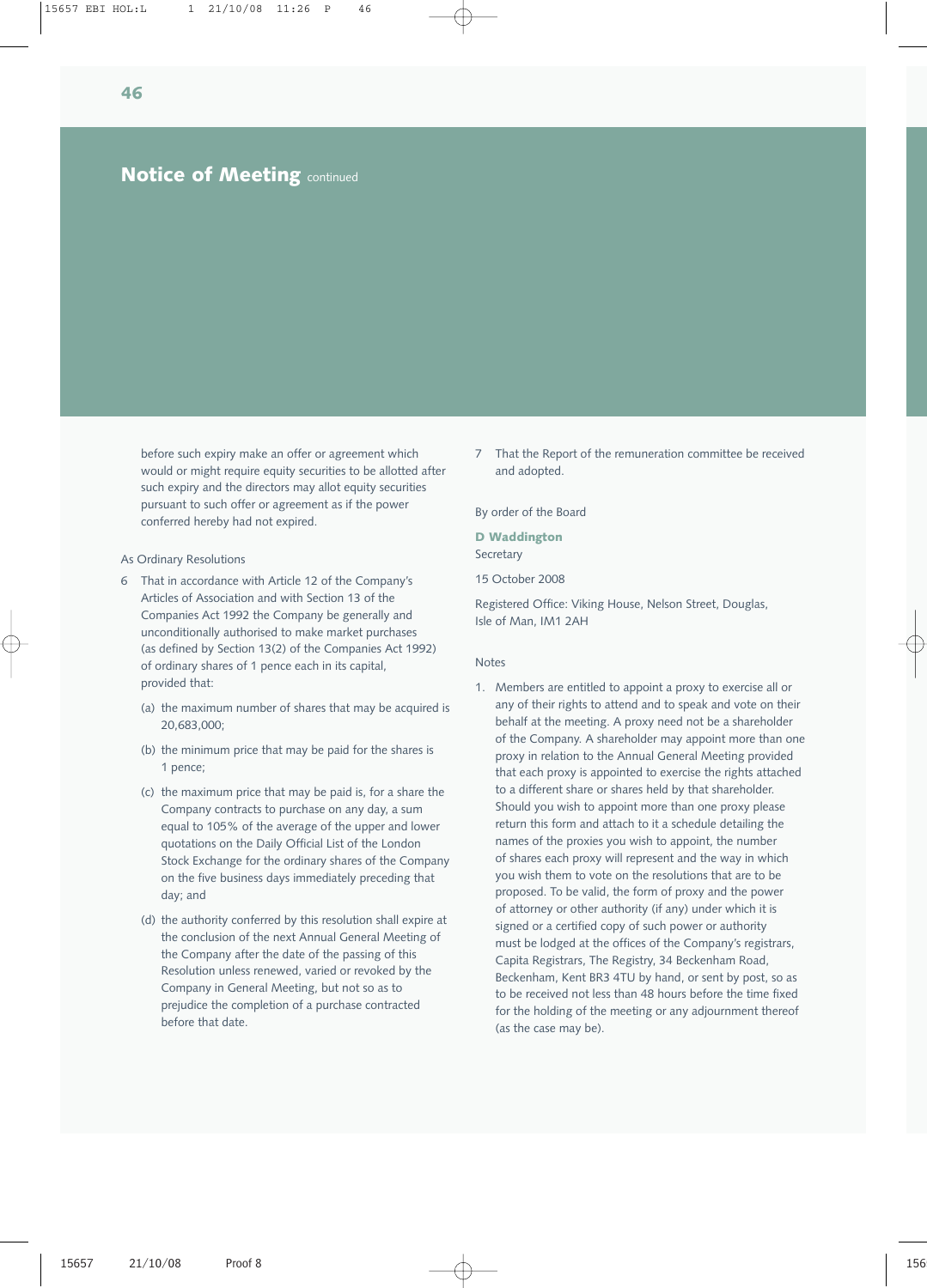# **webisholdings**  $plc$  **Webisholdings** plc

2. Any member entitled to attend and vote at the meeting may appoint one or more proxies to attend and, on a poll,

vote instead of him. A proxy need not also be a member.

- 3. In order to facilitate voting by corporate representatives at the meeting, arrangements will be put in place at the meeting so that (i) if a corporate shareholder has appointed the Chairman of the meeting as its corporate representative with instructions to vote on a poll in accordance with the directions of all of the other corporate representatives for that shareholder at the meeting, then on a poll those corporate representatives will give voting directions to the Chairman and the Chairman will vote (or withhold a vote) as corporate representative in accordance with those directions; and (ii) if more than one corporate representative for the same corporate shareholder attends the meeting but the corporate shareholder has not appointed the Chairman of the meeting as its corporate representative, a designated corporate representative will be nominated, from those corporate representatives who attend, who will vote on a poll and the other corporate representatives will give voting directions to that designated corporate representative.
- 4. The completion and return of a form of proxy will not preclude a member from attending in person at the meeting and voting should he wish to do so.
- 5. Pursuant to regulation 22 of the Uncertificated Securities Regulations 2005, the Company has specified that only those members entered on the register of members at 6 pm on 23 November 2008 shall be entitled to attend and vote at the meeting. Changes to the register after 6 pm on 23 November 2008 shall be disregarded in determining the rights of any person to attend and vote at the meeting.
- 6. A copy of the contracts of service between each of the current directors of the Company and the Company will be available for inspection at the Meeting from 15 minutes prior to and until the conclusion of the Meeting.
- 7. The register of directors' interests and particulars of directors' transactions in the share capital of the Company and its subsidiary companies will be available for inspection at the Meeting from 15 minutes prior to and until the conclusion of the Meeting. Otherwise they will be open for inspection at the Registered Office of the Company during normal business hours on any weekday (Saturdays and Isle of Man public holidays excluded) from the date of this notice until the date of the Meeting.

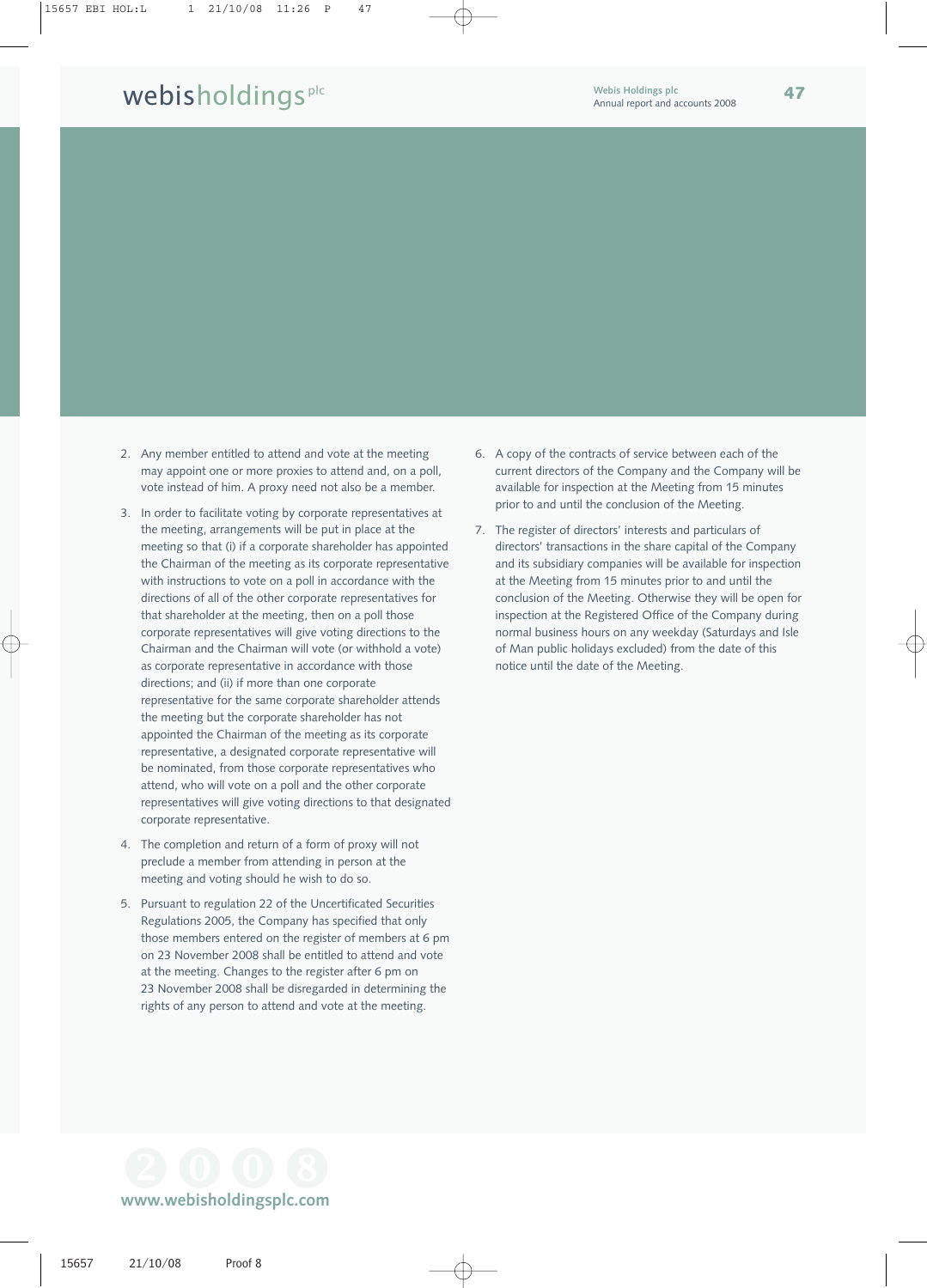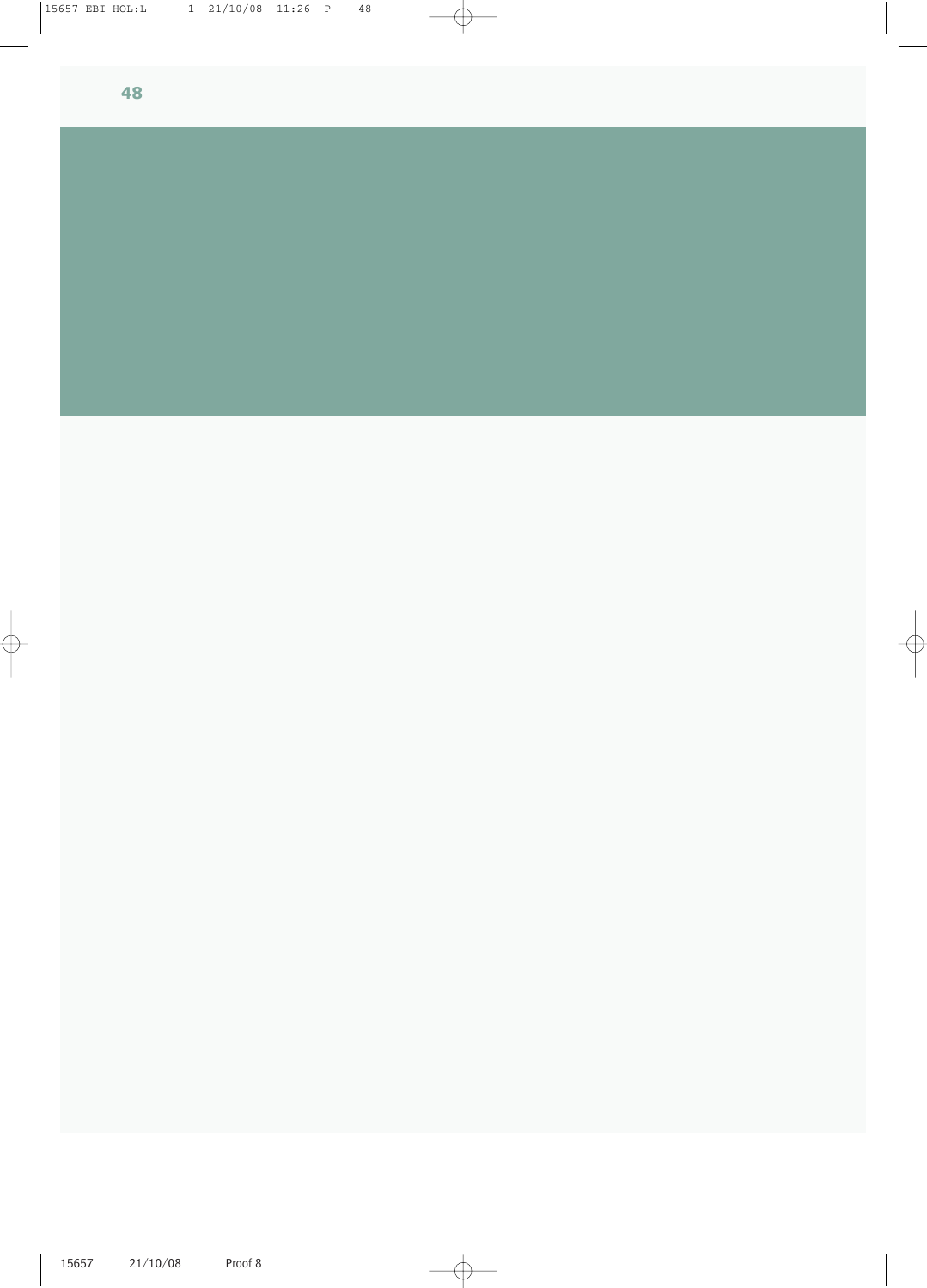

Design and print by Jonesandpalmer www.jonesandpalmer.co.uk